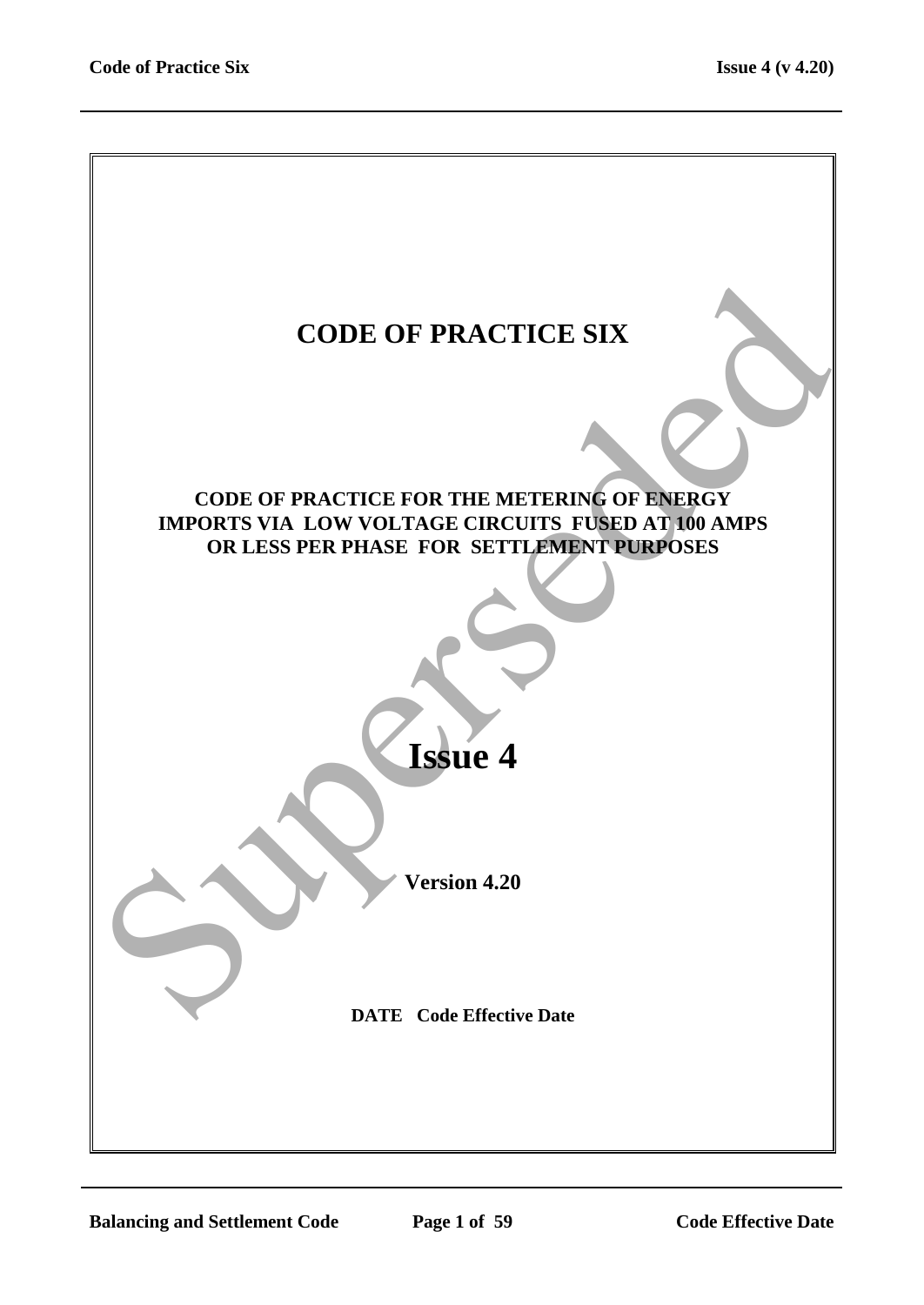# **Code of Practice Six**

#### **CODE OF PRACTICE FOR THE METERING OF ENERGY IMPORTS VIA LOW VOLTAGE CIRCUITS FUSED AT 100 AMPS OR LESS PER PHASE FOR SETTLEMENT PURPOSES.**

- 1. Reference is made to the Balancing and Settlement Code for the Electricity Industry in England and Wales dated Code Effective Date and, in particular, to the definitions of "Code of Practice" in Annex X-1 thereof. TRIPOSES.<br>
Reference is made to the Balancing and Settlement Code for the Electricity Industry in<br>
England and Wales dated Code Effective Date and, in particular, to the definitions of Code<br>
of Practice" in Annex X-1 there
- 2. This Code of Practice shall apply to Metering Systems comprising Metering Equipment that are subject to the requirements of Section L of the Balancing and Settlement Code.
- 3. This Code of Practice has been approved by the Panel.

\_\_\_\_\_\_\_\_\_\_\_\_\_\_\_\_\_\_\_\_\_\_\_\_\_ For and on behalf of the Panel

.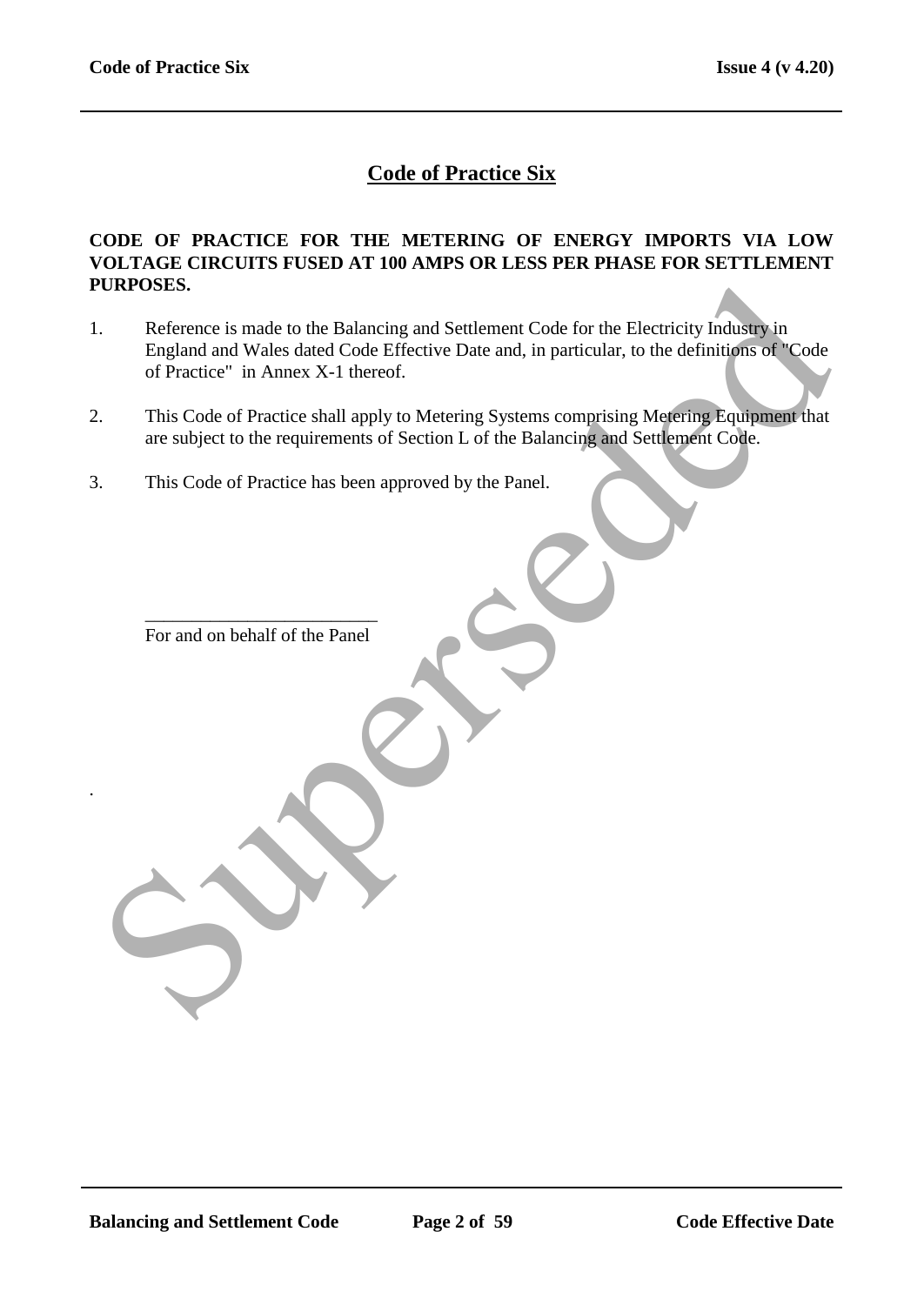# AMENDMENT RECORD

| 29/01/96 | v 3.00                                                         |                                  |                                                                                                                                                                                             |                                                         |
|----------|----------------------------------------------------------------|----------------------------------|---------------------------------------------------------------------------------------------------------------------------------------------------------------------------------------------|---------------------------------------------------------|
|          |                                                                | Approved by                      | 1998 MTF                                                                                                                                                                                    | MDC, 10/01/96                                           |
|          |                                                                | <b>MDC</b>                       |                                                                                                                                                                                             |                                                         |
| 18/11/96 | v 3.10                                                         |                                  |                                                                                                                                                                                             | <b>MDC</b>                                              |
|          |                                                                |                                  |                                                                                                                                                                                             |                                                         |
|          |                                                                |                                  |                                                                                                                                                                                             | MDC, 22/01/98                                           |
|          |                                                                |                                  |                                                                                                                                                                                             |                                                         |
|          |                                                                |                                  |                                                                                                                                                                                             | TS2, 11/11/98                                           |
|          |                                                                |                                  |                                                                                                                                                                                             |                                                         |
|          |                                                                |                                  |                                                                                                                                                                                             | Panel 16/11/00                                          |
|          |                                                                |                                  |                                                                                                                                                                                             | (Paper 07/003)                                          |
|          |                                                                |                                  |                                                                                                                                                                                             |                                                         |
|          |                                                                |                                  |                                                                                                                                                                                             |                                                         |
|          |                                                                |                                  |                                                                                                                                                                                             |                                                         |
|          |                                                                |                                  |                                                                                                                                                                                             |                                                         |
|          |                                                                |                                  |                                                                                                                                                                                             |                                                         |
|          | 22/01/98<br>01/12/98<br>Code<br>Effective<br>Date <sup>1</sup> | $v$ 4.10<br>$v$ 4.20<br>$v$ 4.20 | Approved by<br><b>MDC</b><br>Protocol<br>amended<br>Protocol<br>amended<br>Re-badging of<br>Code of Practice<br>Six for the<br>implementation<br>of the Balancing<br>and Settlement<br>Code | <b>MDC</b><br><b>MDC</b><br><b>JKHC</b><br><b>BSCCo</b> |

<sup>&</sup>lt;sup>1</sup> "Code Effective Date" is the date of the Framework Agreement.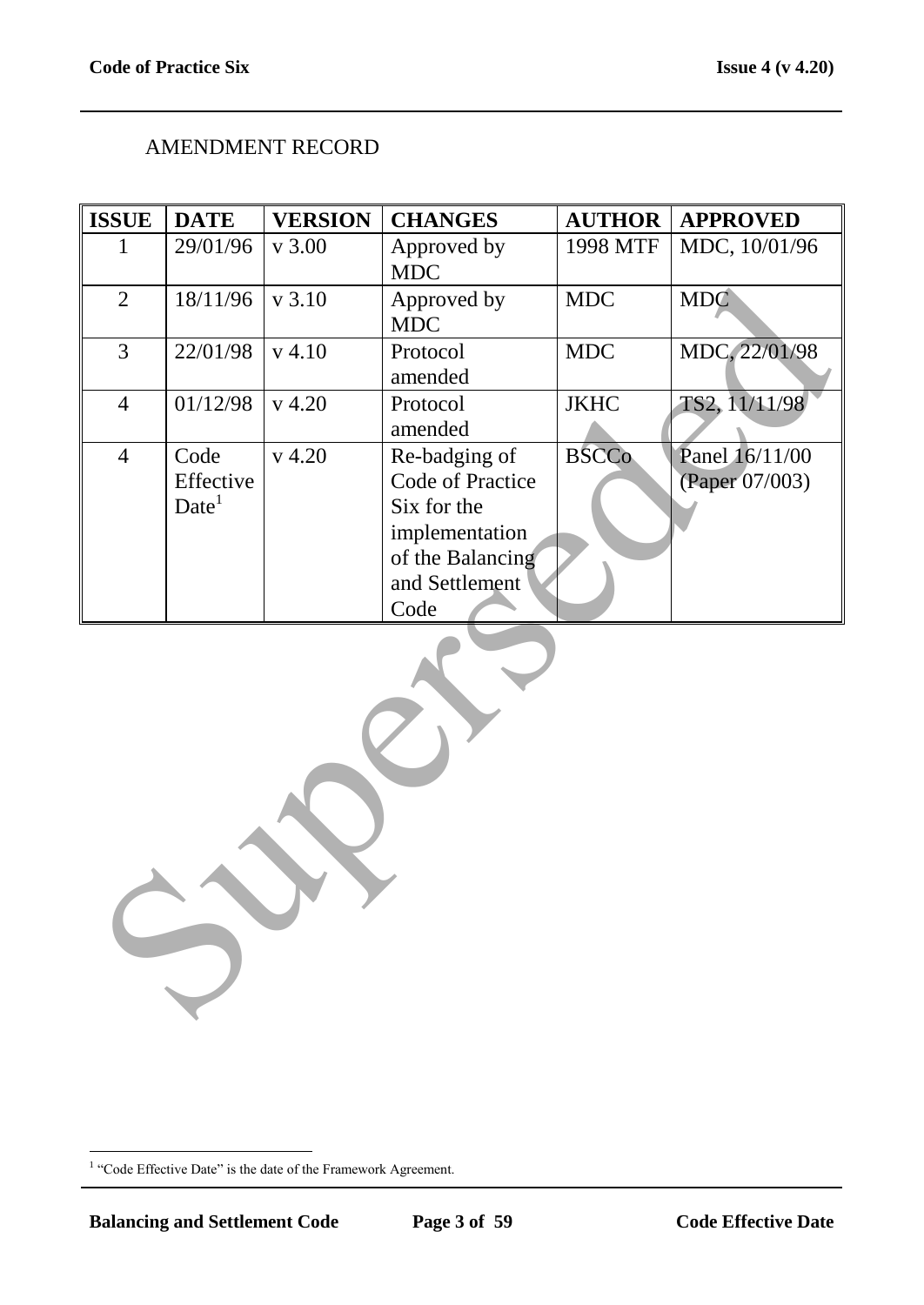#### CODE OF PRACTICE FOR THE METERING OF ENERGY IMPORTS VIA LOW VOLTAGE CIRCUITS FUSED AT 100 AMPS OR LESS PER PHASE FOR SETTLEMENT PURPOSES.

# **CONTENTS**

| 2. |       |  |
|----|-------|--|
| 3. | .10   |  |
|    |       |  |
| 4. |       |  |
|    |       |  |
|    |       |  |
|    |       |  |
|    |       |  |
|    |       |  |
|    |       |  |
|    |       |  |
|    |       |  |
|    | 4.10  |  |
|    | 4.11  |  |
|    | 4.12  |  |
|    | 4.13  |  |
|    | 4.14  |  |
|    | 4.15  |  |
|    | 4.16  |  |
|    | 4.17  |  |
|    | 4.18  |  |
|    | 4.19  |  |
|    | 4.20  |  |
|    | 4.21  |  |
| 5. |       |  |
|    |       |  |
|    |       |  |
|    |       |  |
|    |       |  |
|    |       |  |
|    |       |  |
|    | 6.2.1 |  |
|    | 6.2.2 |  |
|    | 6.2.3 |  |
|    |       |  |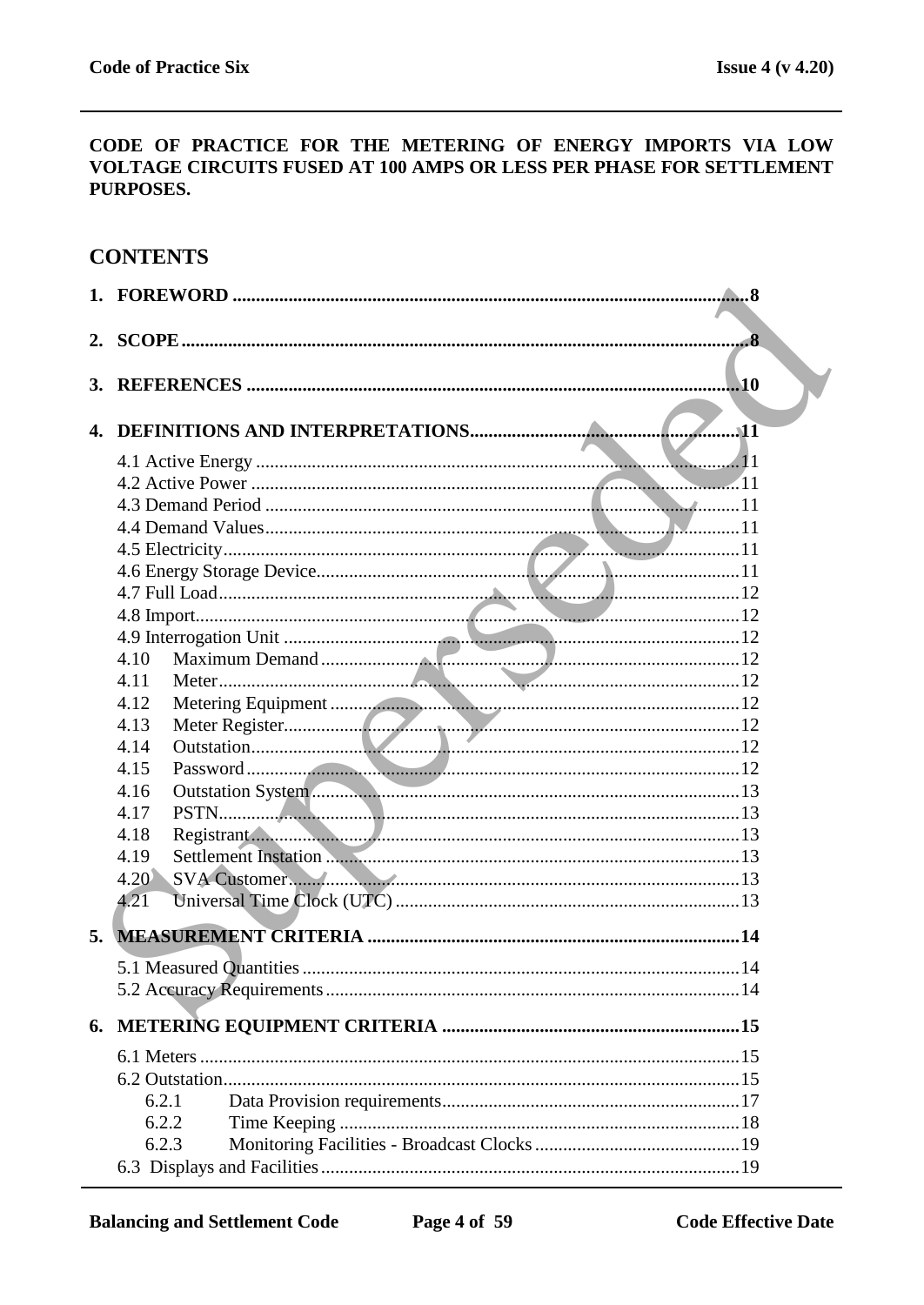|     | 6.4.1                                                                   |     |
|-----|-------------------------------------------------------------------------|-----|
|     | 6.4.2                                                                   |     |
|     | 6.4.3                                                                   |     |
|     |                                                                         |     |
|     |                                                                         |     |
| 7.  |                                                                         |     |
|     |                                                                         |     |
|     |                                                                         |     |
| 8.  |                                                                         | .23 |
|     |                                                                         |     |
| 9.  |                                                                         |     |
|     |                                                                         |     |
|     |                                                                         |     |
|     | 9.2.1                                                                   |     |
|     | 9.2.2                                                                   |     |
|     | 9.2.3                                                                   |     |
|     | 9.2.4                                                                   |     |
| 10. |                                                                         |     |
|     |                                                                         |     |
|     | 10.1                                                                    |     |
|     |                                                                         |     |
|     | 10.2                                                                    |     |
|     |                                                                         |     |
|     |                                                                         |     |
|     |                                                                         |     |
|     | 10.3                                                                    |     |
|     |                                                                         |     |
|     |                                                                         |     |
|     | 10.4                                                                    |     |
|     | 10.4.1 General Definition <b>Manual Manual Communistic Communist</b> 34 |     |
|     |                                                                         |     |
|     | 10.5                                                                    |     |
|     |                                                                         |     |
|     |                                                                         |     |
|     |                                                                         |     |
|     |                                                                         |     |
|     |                                                                         |     |
|     | 10.7                                                                    |     |
|     |                                                                         |     |
|     |                                                                         |     |
|     | 10.8                                                                    |     |
|     |                                                                         |     |
|     |                                                                         |     |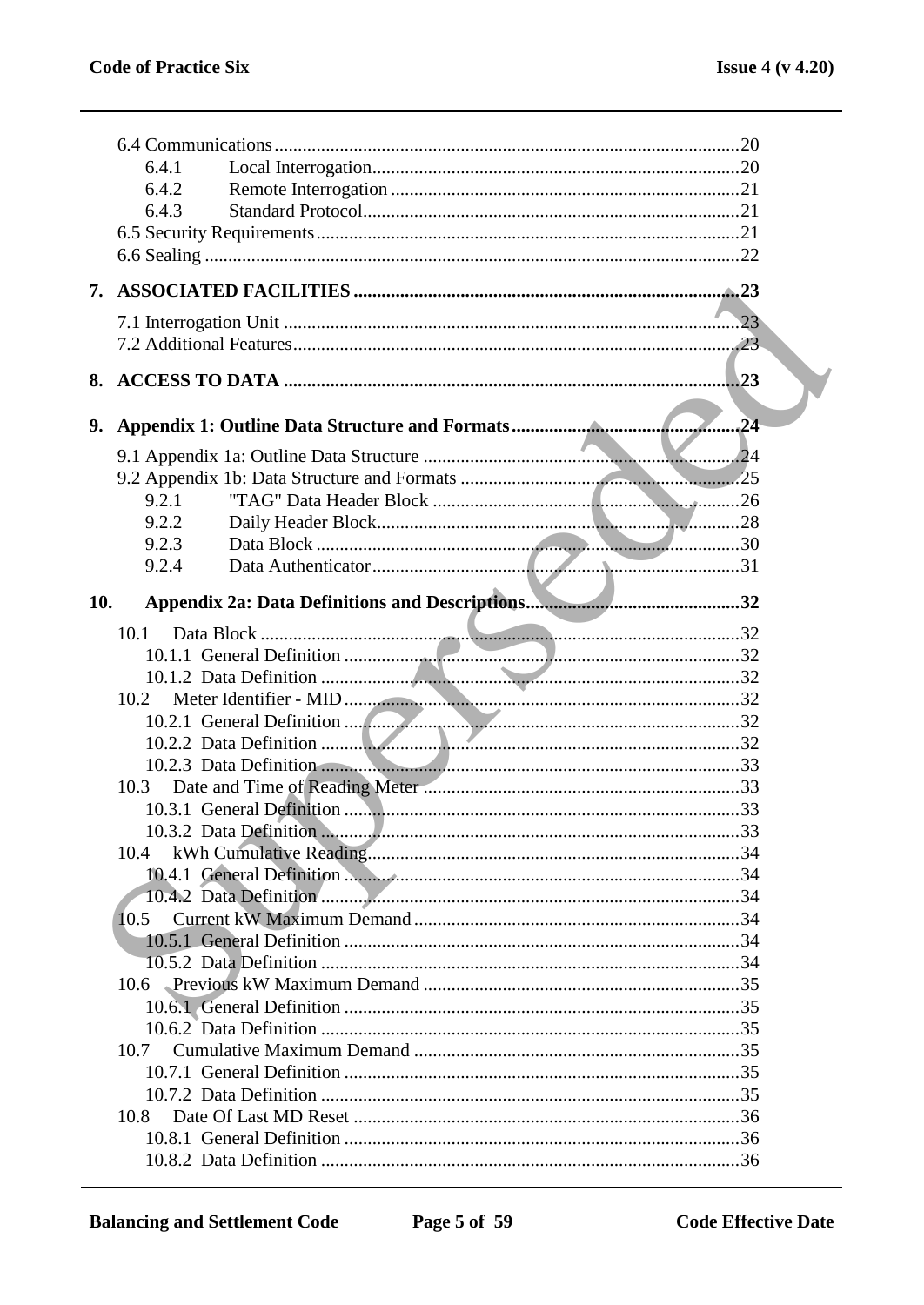| 10.9                                                                                                                                                                                                                                      |  |
|-------------------------------------------------------------------------------------------------------------------------------------------------------------------------------------------------------------------------------------------|--|
|                                                                                                                                                                                                                                           |  |
|                                                                                                                                                                                                                                           |  |
|                                                                                                                                                                                                                                           |  |
| 10.10.1                                                                                                                                                                                                                                   |  |
| 10.10.2                                                                                                                                                                                                                                   |  |
|                                                                                                                                                                                                                                           |  |
| 10.11.1                                                                                                                                                                                                                                   |  |
| 10.11.2                                                                                                                                                                                                                                   |  |
|                                                                                                                                                                                                                                           |  |
| 10.12.1                                                                                                                                                                                                                                   |  |
|                                                                                                                                                                                                                                           |  |
|                                                                                                                                                                                                                                           |  |
| 10.13.1                                                                                                                                                                                                                                   |  |
| 10.13.2                                                                                                                                                                                                                                   |  |
|                                                                                                                                                                                                                                           |  |
| 10.14.1                                                                                                                                                                                                                                   |  |
| 10.14.2                                                                                                                                                                                                                                   |  |
|                                                                                                                                                                                                                                           |  |
| 10.15.1                                                                                                                                                                                                                                   |  |
| 10.15.2                                                                                                                                                                                                                                   |  |
|                                                                                                                                                                                                                                           |  |
| 10.16.1                                                                                                                                                                                                                                   |  |
| 10.16.2                                                                                                                                                                                                                                   |  |
|                                                                                                                                                                                                                                           |  |
| 10.17.1<br>10.17.2                                                                                                                                                                                                                        |  |
|                                                                                                                                                                                                                                           |  |
| 10.18.1                                                                                                                                                                                                                                   |  |
| Data Definition 2000 and 2000 and 2000 and 2000 and 2000 and 2000 and 2000 and 2000 and 2000 and 2000 and 2000 and 2000 and 2000 and 2000 and 2000 and 2000 and 2000 and 2000 and 2000 and 2000 and 2000 and 2000 and 2000 and<br>10.18.2 |  |
|                                                                                                                                                                                                                                           |  |
|                                                                                                                                                                                                                                           |  |
| 10.19.2                                                                                                                                                                                                                                   |  |
|                                                                                                                                                                                                                                           |  |
| 10.20.1                                                                                                                                                                                                                                   |  |
| 10.20.2                                                                                                                                                                                                                                   |  |
|                                                                                                                                                                                                                                           |  |
| 11.                                                                                                                                                                                                                                       |  |
| 11.1                                                                                                                                                                                                                                      |  |
| 11.2                                                                                                                                                                                                                                      |  |
|                                                                                                                                                                                                                                           |  |
|                                                                                                                                                                                                                                           |  |
|                                                                                                                                                                                                                                           |  |
|                                                                                                                                                                                                                                           |  |
| 11.3                                                                                                                                                                                                                                      |  |
| 11.4                                                                                                                                                                                                                                      |  |
| 11.5                                                                                                                                                                                                                                      |  |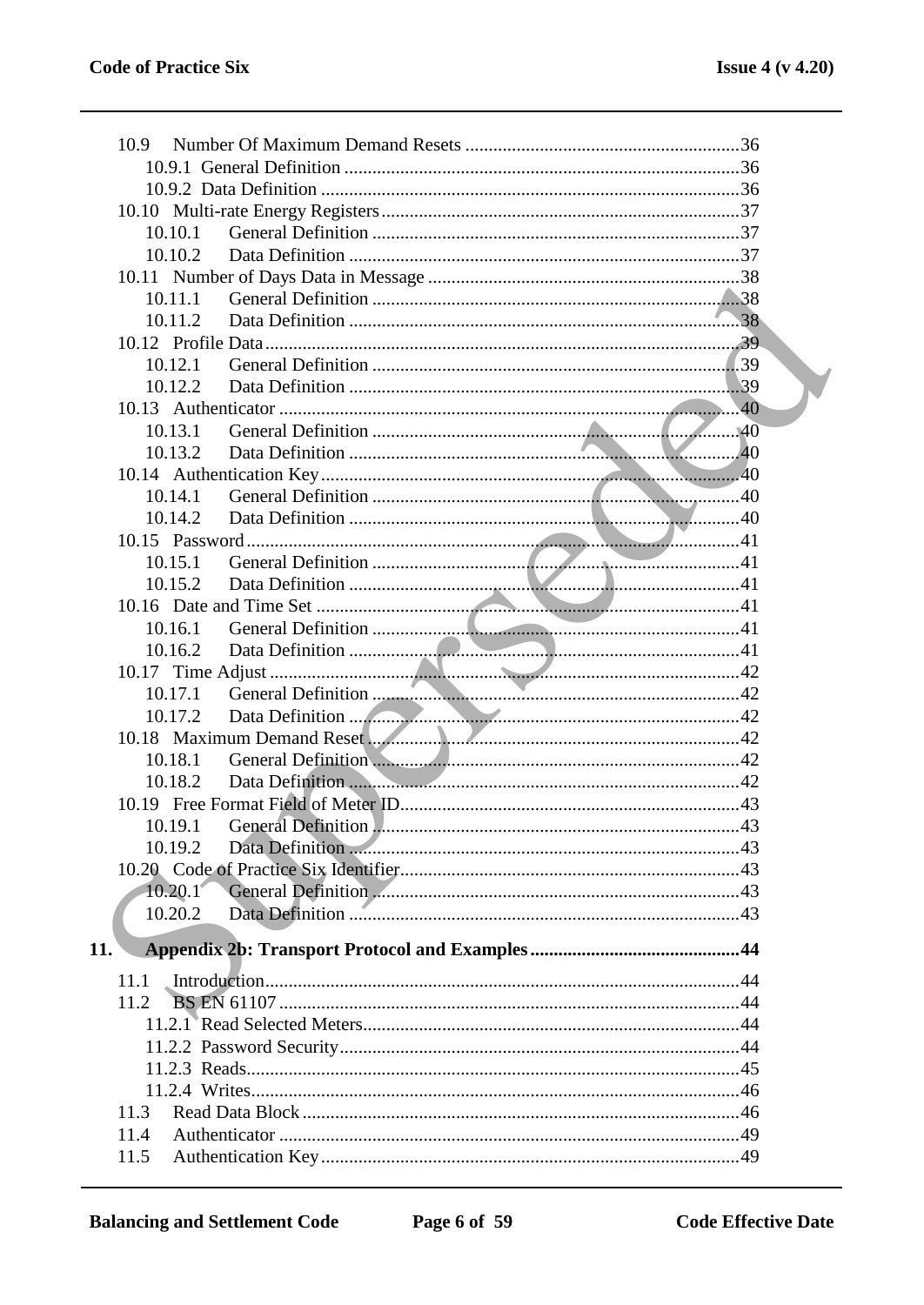| 11.6<br>11.7<br>11.8<br>11.9<br>11.10<br>11.11 |                                                             |
|------------------------------------------------|-------------------------------------------------------------|
| 12.                                            |                                                             |
| 12.1<br>12.2                                   | .52                                                         |
| 13.                                            | 54                                                          |
| 14.                                            | .55                                                         |
| 15.                                            | Annex: Use of Code of Practice Six in CVA Settlements<br>58 |
|                                                |                                                             |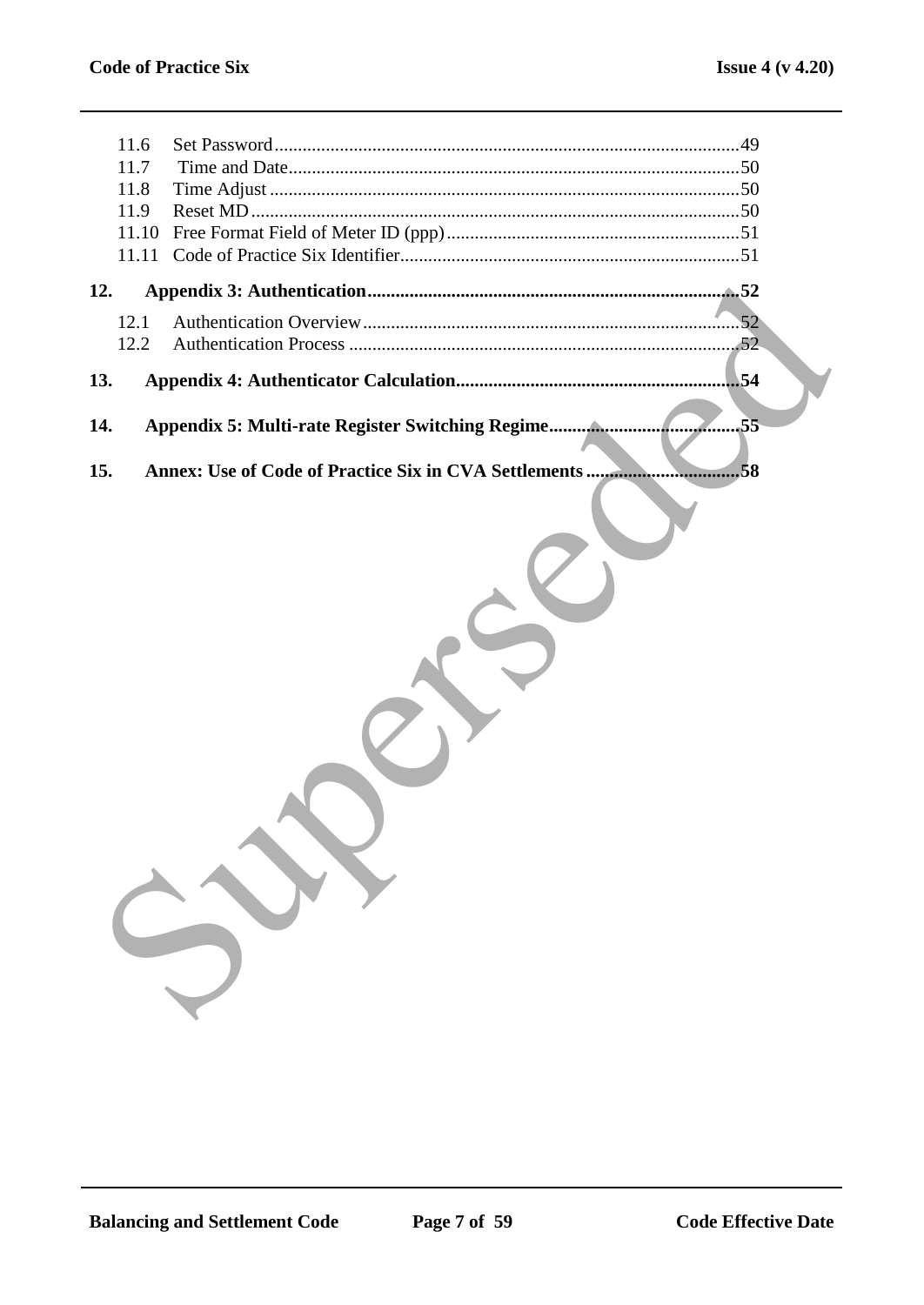# **1. FOREWORD**

This Code of Practice defines the minimum requirements for Direct Connected Metering Equipment at the point of connection and or supply **FOR THE METERING OF ENERGY VIA LOW VOLTAGE CIRCUITS FUSED AT 100 AMPS OR LESS PER PHASE.**

The Panel shall retain copies of, inter alia, the Code of Practice together with copies of all documents referred to in them, in accordance with the provisions of the Balancing and Settlement Code ("the Code").

# **2. SCOPE**

This Code of Practice states the practices that shall be employed, and the facilities that shall be provided for the measurement and recording of the quantities required for Settlement purposes.

This Code of Practice specifically applies to Direct Connected Metering Equipment to be installed **FOR THE METERING OF ENERGY IMPORTS VIA LOW VOLTAGE CIRCUITS FUSED AT 100 AMPS OR LESS PER PHASE.**

Reactive energy measurement is not specifically covered within this Code, where kVA and/or kvar are required Code of Practice Five equipment shall be used.

It will be noted that this Code of Practice and Code of Practice Seven apply to the same circuit consumption. For clarity the distinction is that Code of Practice Six sets out the requirements for Settlement Metering Equipment and Code of Practice Seven specifies the settlement requirements as part of a wider metering and data collection infrastructure providing data to the Data Processing Interface. Code of Practice Seven does not require Code of Practice Six Meters to be used. It would however be possible to construct a Code of Practice Seven system using Code of Practice Six Metering. The Panel shall retain copies of, inter alia, the Code of Practice together with copies of all<br>ocuments referred to in them, in accordance with the provisions of the Balancing and Seulement<br>code ("the Code").<br><br>**SCOPE**<br><br>**SC** 

The Metering Equipment shall be categorised into polyphase and single phase metering and one of the following types, dependent upon the period for which the equipment is able to record the Settlement information:

- i) Code of Practice Six (a) minimum storage period of 20 days;
- ii) Code of Practice Six (b) minimum storage period of 100 days;
- iii) Code of Practice Six (c) minimum storage period of 250 days; or
- iv) Code of Practice Six (d) minimum storage period of 450 days.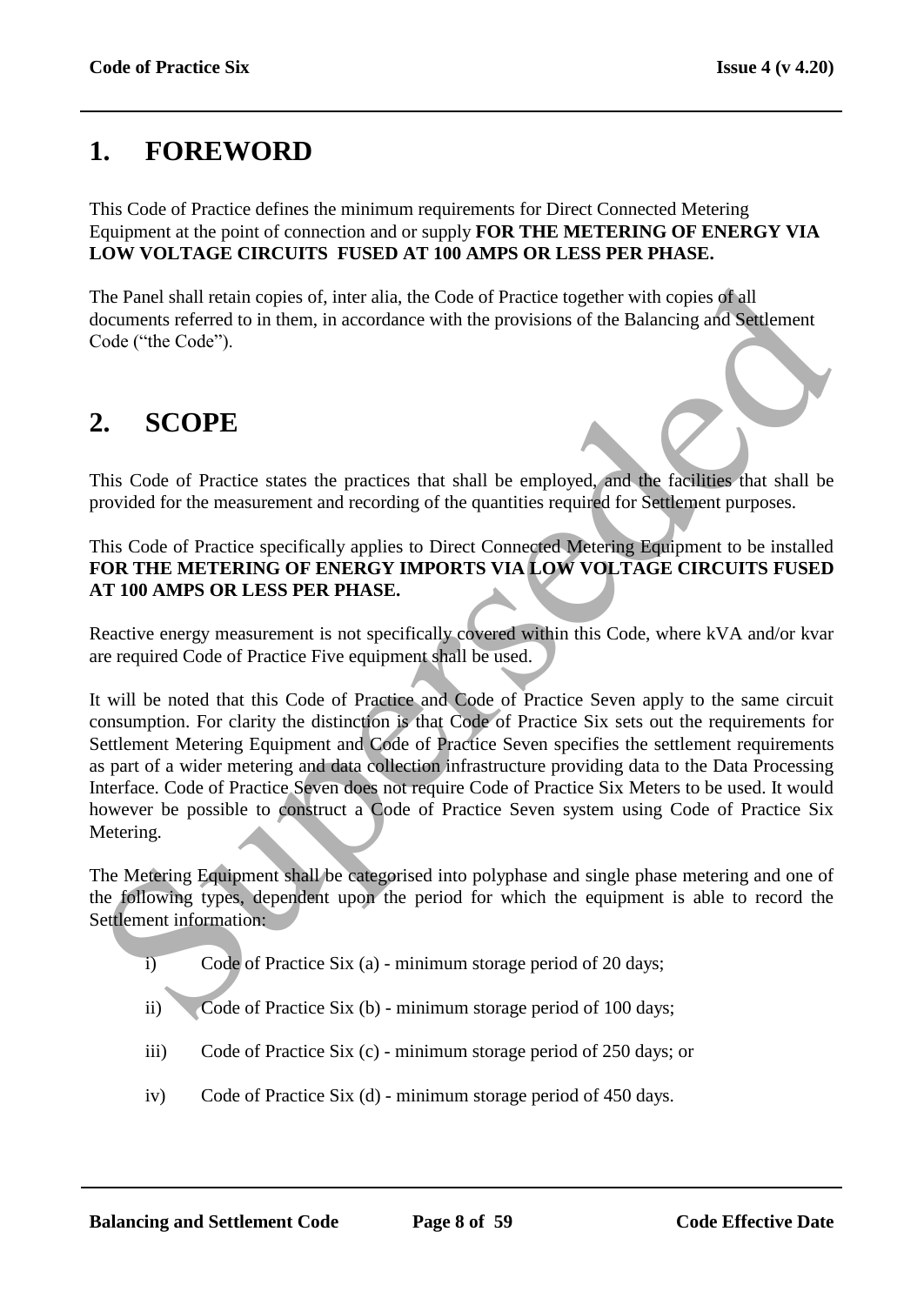This Code of Practice derives force from the metering provisions of the Code and in particular Section L, to which reference should be made and should also be read in conjunction with the relevant BSC Procedures for, inter alia, operation of the data collection systems.

This Code of Practice does not contain the calibration, testing and commissioning requirements for Metering Equipment used for Settlement purposes. These requirements are detailed in Code of Practice Four - "Code of Practice for Calibration, Testing and Commissioning Requirements for Metering Equipment for Settlement Purposes".

Dispensations from the requirements of this Code of Practice may be sought in accordance with the Code and the BSC Procedure BSCP32. Enter tours - Code on France Tor Cantagnon, resultg and commissioning requirements for<br>detering Equipment for Settlement Purposes<sup>1</sup>.<br>Sispensations from the requirements of this Code of Practice may be sought in accordance

In the event of an inconsistency between the provisions of this Code of Practice and the Code, the provisions of the Code shall prevail.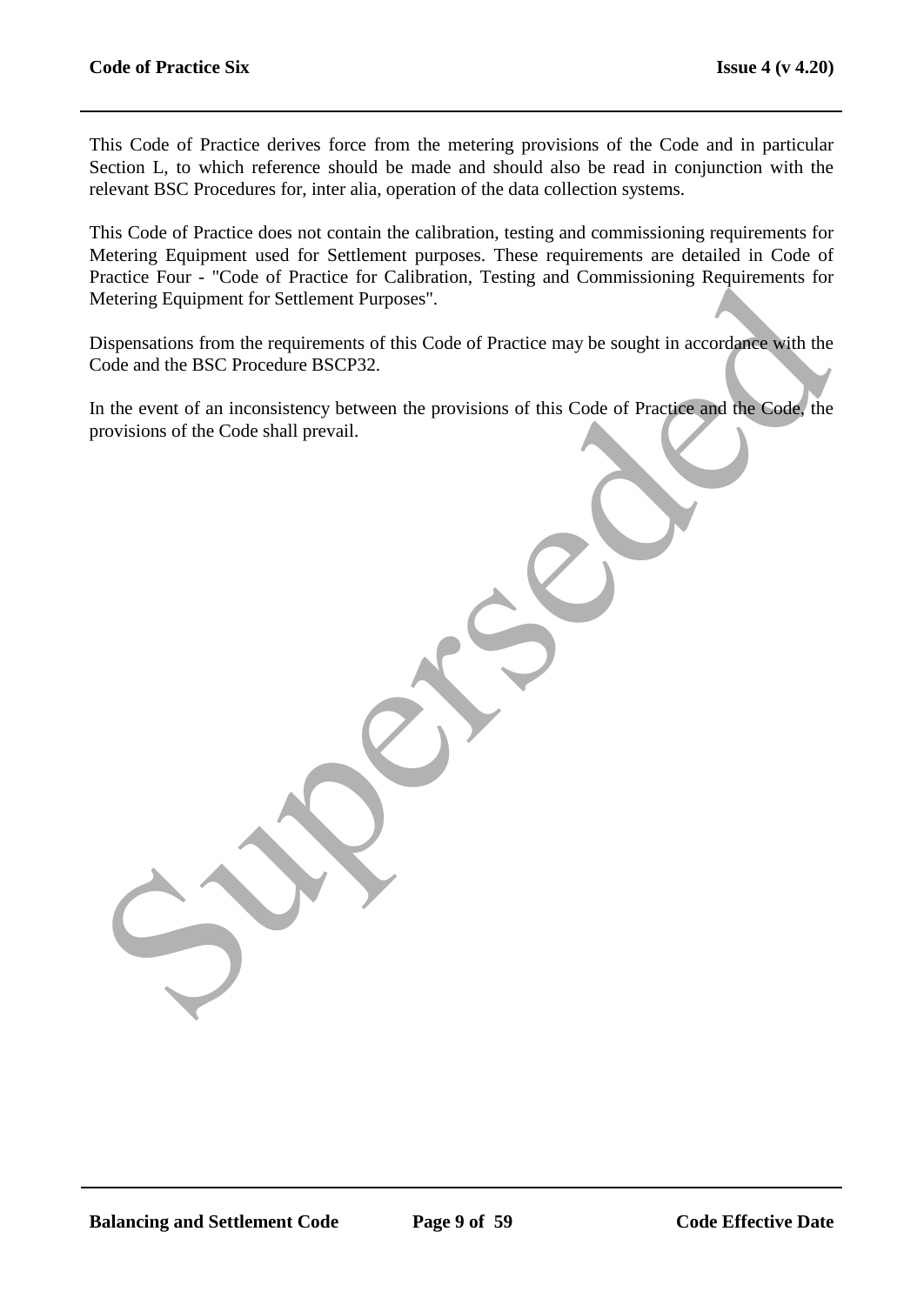# **3. REFERENCES**

The following documents are referred to in the text;

| <b>BS EN 61036</b>                      | AC Static Watt-hour Meters for Active Energy (Classes 1 and 2).                                                                            |
|-----------------------------------------|--------------------------------------------------------------------------------------------------------------------------------------------|
| <b>BS EN 60521</b>                      | Specification of Class 0.5, 1 and 2 Single-Phase and polyphase,<br>single rate and Multi rate Watt hour meters.                            |
| SI 792                                  | The Meters (Certification) Regulations 1990.                                                                                               |
| <b>Electricity Act 1989</b>             | Schedule 7, as amended by the schedule 1, to the Competition and<br>Services (Utilities) Act 1992.                                         |
| <b>BS EN 61107</b>                      | Data Exchange for Meter Reading, Tariff and Load Control.<br>Direct Local Exchange.                                                        |
| IEC 1334-4-41                           | Application Protocols: Distribution Line Message Specification.                                                                            |
| <b>Balancing and Settlement</b><br>Code | Section X; Annex X-1 and BSC Procedures.                                                                                                   |
| Code of Practice 4                      | Code of Practice for Calibration, Testing and Commissioning<br>Requirements for Metering Equipment for Settlement Purposes.                |
| Code of Practice 5                      | Code of Practice for the Metering of Energy Transfers with a<br>Maximum Demand of up to (and Including) 1MWfor Settlement<br>Purposes.     |
| Code of Practice 7                      | Code of Practice for Metering of Energy Imports via Low Voltage<br>Circuits Fused at 100Amps or Less per Phase for Settlement<br>Purposes. |
|                                         |                                                                                                                                            |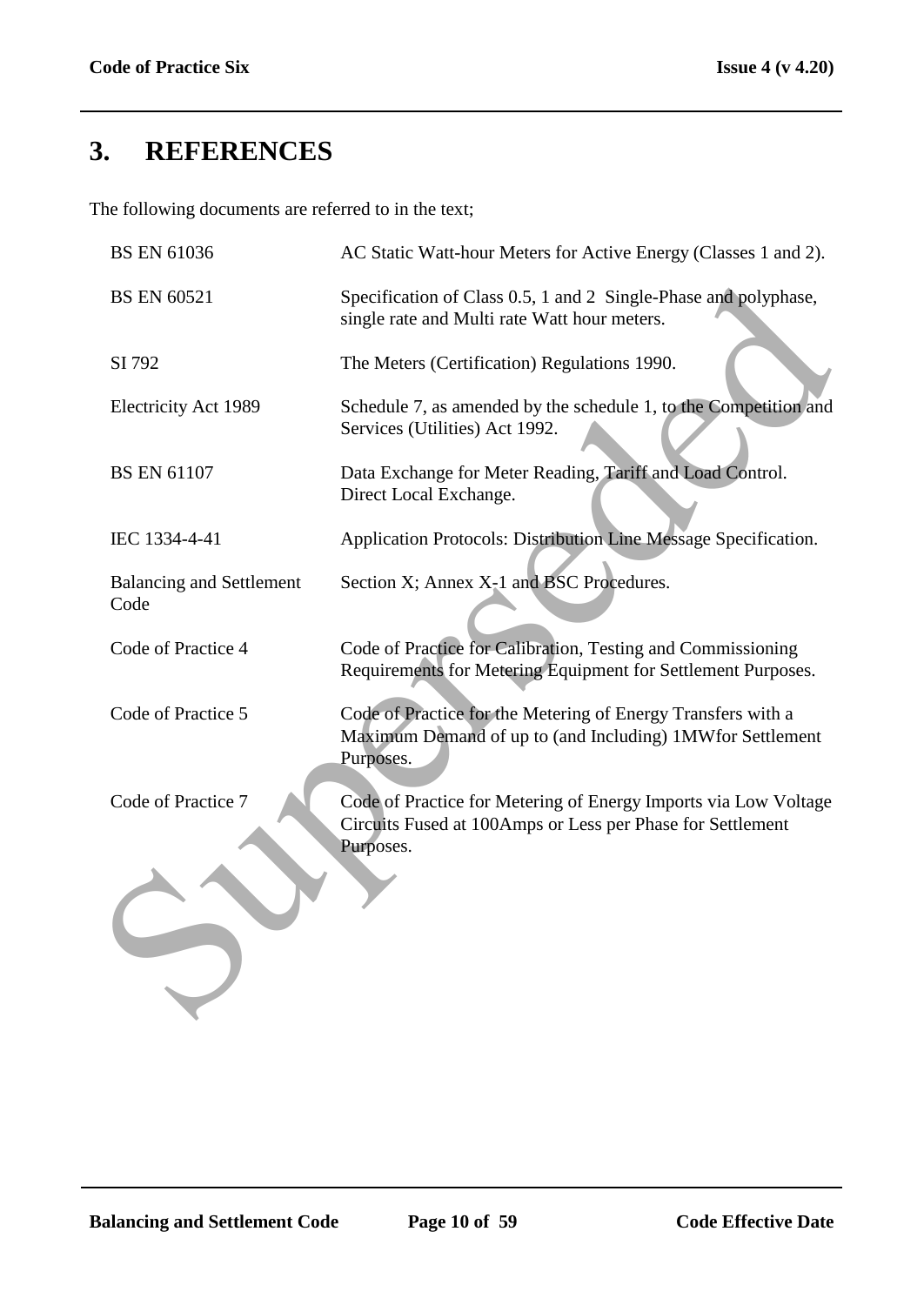# **4. DEFINITIONS AND INTERPRETATIONS**

Save as otherwise expressly provided herein, words and expressions used in this Code of Practice shall have the meanings attributed to them in the Code.

The following definitions, which also apply, supplement or complement those in the Code and are included for the purpose of clarification.

# 4.1 Active Energy

Active Energy means the electrical energy produced, flowing or supplied by an electrical circuit during a time interval, and being the integral with respect to time of the instantaneous Active Power measured in units of watt-hours or standard multiples thereof; The convention of the Demand Period Splits, exploration of the value of the purpose of clarification.<br>
The civil definite a complete the property of the method of the purpose of clarification.<br>
The civil definite a comple

# 4.2 Active Power

Active Power means the product of voltage and the in-phase component of alternating current measured in units of watts and standard multiples thereof, that is;

1,000 Watts  $= 1$  kW  $1,000$  kW = 1 MW

# 4.3 Demand Period

Demand Period means the period over which Active Power is integrated to produce Demand Values. Each Demand Period shall be of 30 minutes duration, one of which shall finish at 24:00 hours.

# 4.4 Demand Values

Demand Values means, expressed in kW twice the value of kWh recorded during any Demand Period. The Demand Values are half hour demands and these are identified by the time of the end of the Demand Period.

# 4.5 Electricity

"electricity" means Active Energy and Reactive Energy.

# 4.6 Energy Storage Device

A device to provide standby power to the Metering Equipment clock in the event of mains failure. e.g. battery or super capacitor.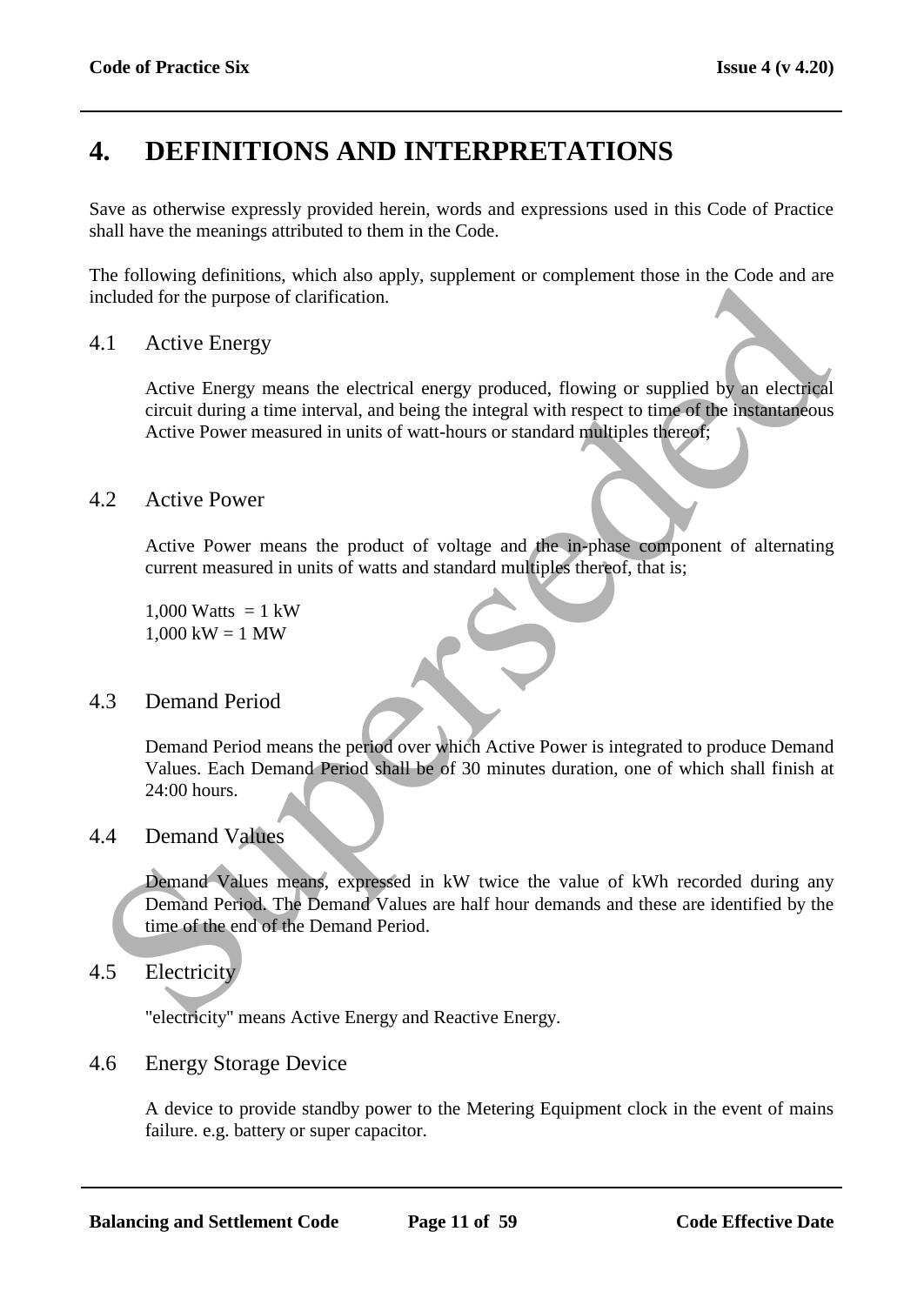# 4.7 Full Load

Full Load means the product of the number of phases, maximum current  $(I_{\text{max}})$ , and rated voltage of the Meter at unity power factor

# 4.8 Import

Import means, for the purposes of this Code of Practice, an electricity flow as specified within the Code.

# 4.9 Interrogation Unit

Interrogation Unit means a Hand Held Unit "HHU" (also known as Local Interrogation Unit "LIU") or portable computer which can program Metering Equipment parameters and extract information from the Metering Equipment and store this for later retrieval. mport means, for the purposes of this Code of Practice, an electricity flow as specified<br>within the Code.<br><br>9. Interrogation Unit<br>thermogation Unit<br>thermogation Unit<br>thermogation Unit<br>thermogation Unit<br>thermogation Unit<br>wit

# 4.10 Maximum Demand

Maximum Demand expressed in kW means twice the greatest number of kWh recorded during any Demand Period.

# 4.11 Meter

Means a device for measuring electrical energy.

# 4.12 Metering Equipment

Metering Equipment means Meters, measurement transformers (voltage, current and combination units), metering protection equipment, including alarms, circuitry, associated Communications Equipment and Outstations and wiring.

# 4.13 Meter Register

Meter Register means a device, normally associated with a Meter, from which it is possible to obtain a reading of the amount of Active Energy that has been supplied by a circuit.

# 4.14 Outstation

Outstation means equipment which receives and stores data from a Meter(s) for the purpose, *inter alia,* of transfer of that metering data to the Central Data Collector Agent (CDCA) or Data Collector as the case may be, and which may perform some processing before such transfer and may be in one or more separate units or be integral with the Meter.

# 4.15 Password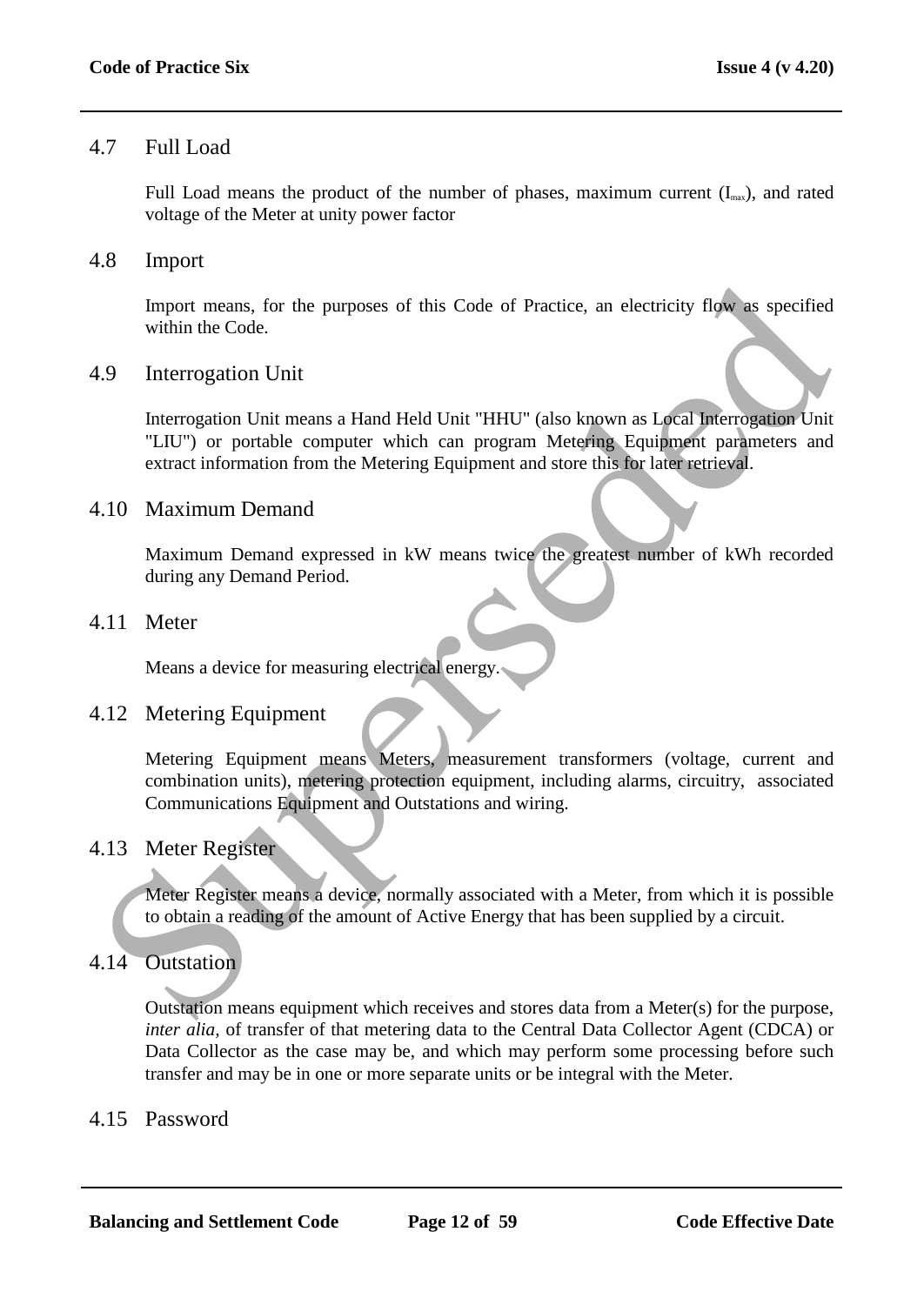Password means a string of characters length 6 characters, where each character is a case sensitive alpha character (A to Z) or a digit (0 to 9) or the underscore character  $(\_)$ .

#### 4.16 Outstation System

Outstation System means one or more Outstations linked to a single communication line.

#### 4.17 PSTN

PSTN means the public switched telephone network.

#### 4.18 Registrant

Registrant means, in relation to a Metering System, the person for the time being registered in CMRS or (as the case may be) SMRS in respect of that Metering System pursuant to Section K of the Balancing and Settlement Code. 17 PSTN<br>
PSTN means the public switched telephone network.<br>
18 Registrant<br>
Registrant means, in relation to a Metering System, the peson for the best<br>
received in CMRS or (as the case may be) SMRS in respect of that Meteri

## 4.19 Settlement Instation

Settlement Instation means a computer based system which collects or receives data on a routine basis from selected Outstation by the Central Data Collector or (as the case may be) a relevant Data Collector.

#### 4.20 SVA Customer

means a person to whom electrical power is provided, whether or not that person is the provider of that electrical power; and where that electrical power is measured by a SVA Metering System.

# 4.21 Universal Time Clock (UTC)

Universal Time Clock means Co-ordinated Universal Time based on atomic clocks, as distinct from GMT.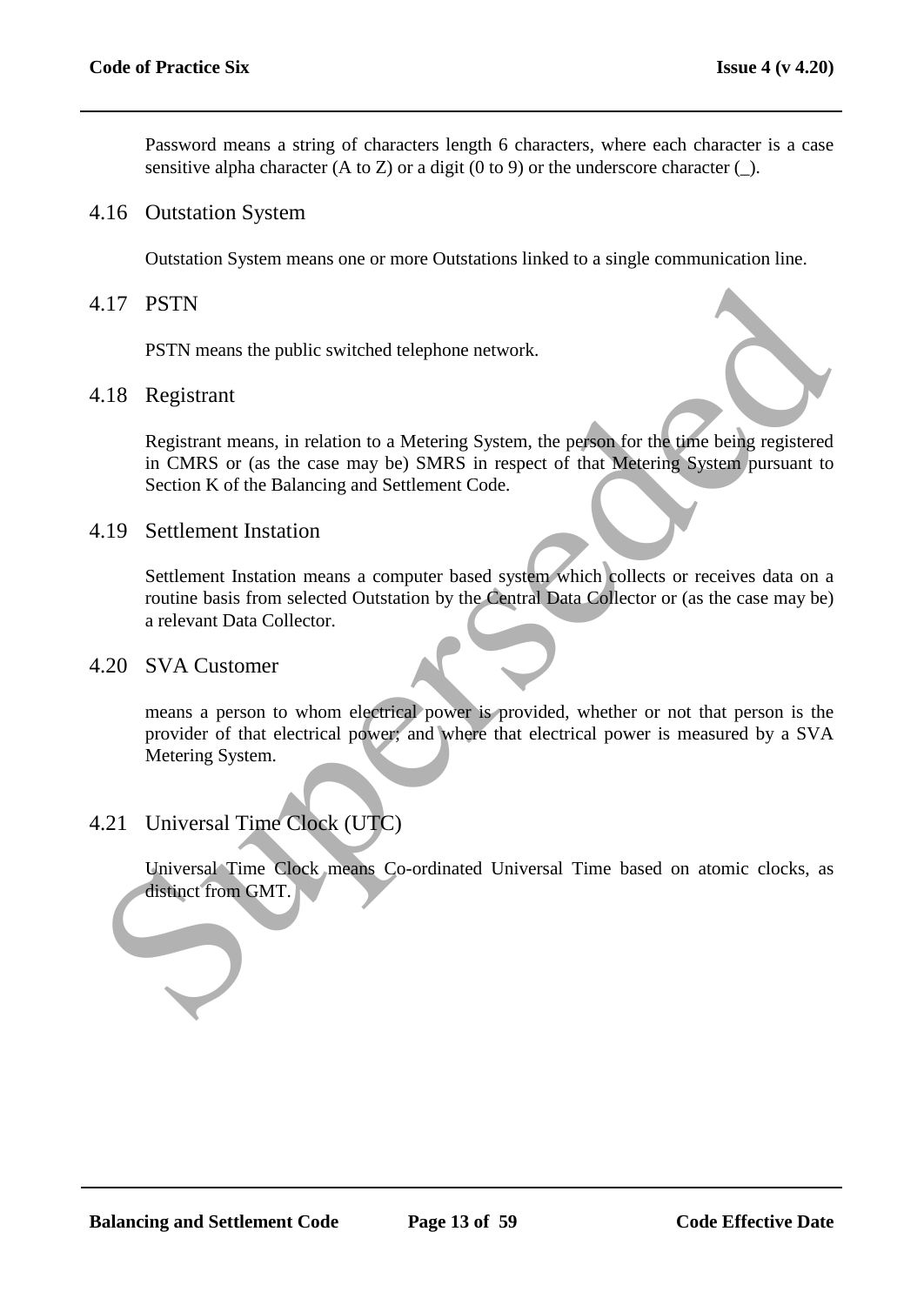# **5. MEASUREMENT CRITERIA**

## 5.1 Measured Quantities

For each circuit the following energy measurements are required for Settlement purposes:

(i) Import kWh.

#### 5.2 Accuracy Requirements

The overall accuracy of the energy measurements shall at all times be within the limits of error specified in SI 792 Regulation 8 pertaining to Schedule 7 of the Electricity Act 1989. (i) Import kWh.<br>
2. Accuracy Requirements<br>
The overall accuracy of the energy measurements shall at all times be within the limits of<br>
error specified in SI 792 Regulation 8 pertaining to Schedule 7 of the Electricity<br>
Acc

Meters, where certified, shall be certified in accordance with schedule 7 of the Electricity Act 1989.

Appropriate evidence to substantiate that these overall accuracy requirements are met shall be available for inspection to Pool Members or their agent(s).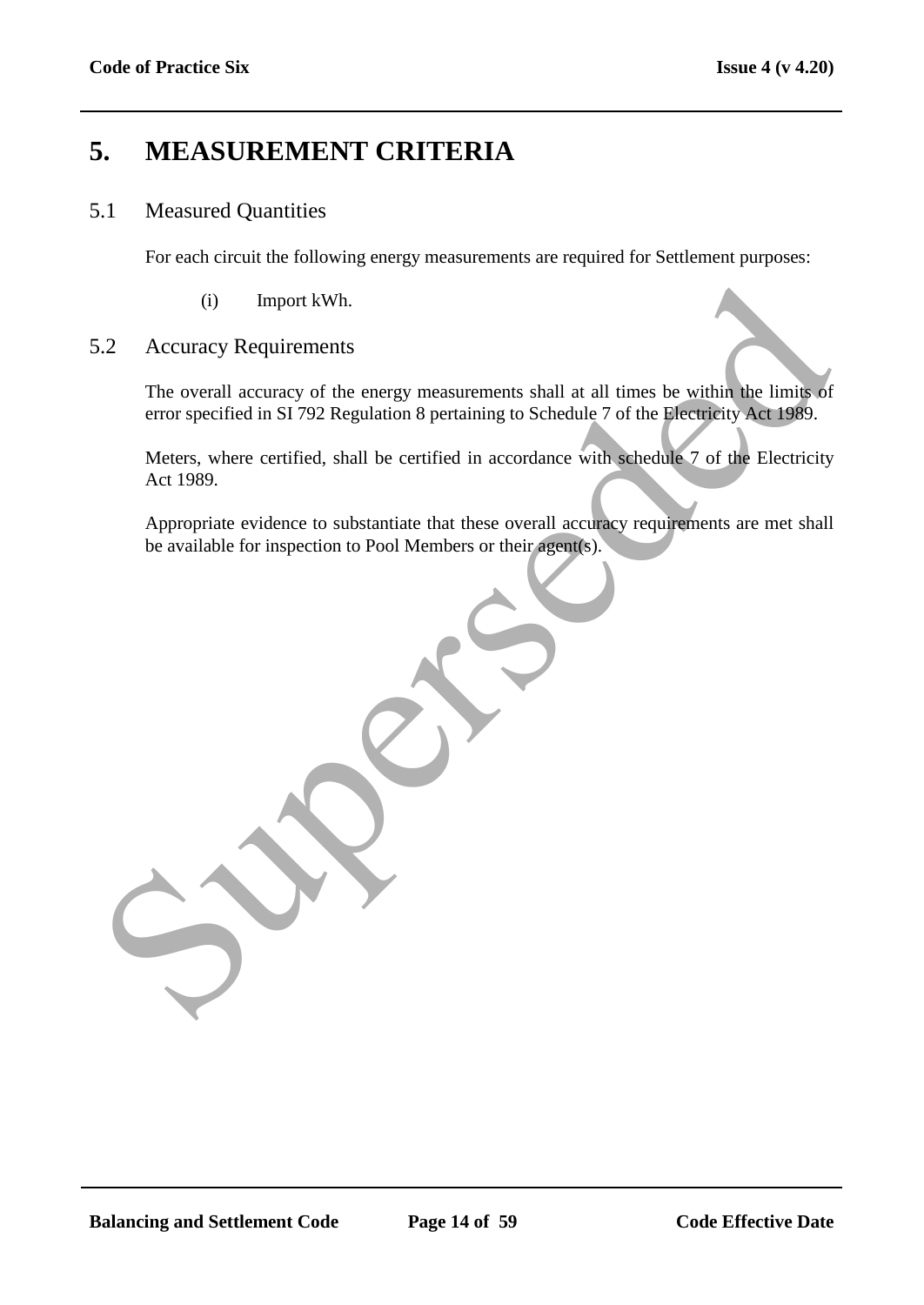# **6. METERING EQUIPMENT CRITERIA**

Although for clarity this Code of Practice identifies separate items of equipment, nothing in it prevents such items being combined to perform the same task provided the requirements of this Code of Practice are met. Where separate items of equipment are provided they shall be individually protected against electrical overload.

All Metering Equipment (including any Energy Storage Device) shall have a minimum design service life, without maintenance, of 10 years from date of manufacture.

## 6.1 Meters

For each circuit direct connected Active Energy Meters shall be used in accordance with Schedule 7 of the Electricity Act 1989.

New Meters shall comply with the requirements of either BS EN 61036 Class 2, for indoor meters or BS EN 60521 Class 2. The rating for single phase meters shall be 230 volts, 50Hz, 20 Amps basic or less and 100 Amps maximum and for polyphase meters 230/400 volts, 50Hz, 40 Amps basic or less and 100 Amps maximum current. Substituting Equipment (including any Energy Storage Device) shall have a minimum design<br>
Substitute Equipment (including any Energy Storage Device) shall have a minimum design<br>
Pervice life, without maintenance, of 10 yea

Existing meters may be used provided they were manufactured to the relevant British Standards. Ratings different to those quoted for new meters may be utilised provided they are appropriate for the supply being metered.

Meters which provide data to separate Outstations shall provide an output for this purpose.

#### 6.2 Outstation

An Outstation System shall be provided which transfers data to and receives data from a Settlement Instation(s). Outstations shall comply with all relevant requirements contained within BS EN 61036 for indoor conditions.

Separate Outstations storing data from a number of different circuits, up to a maximum consumption of 1GWh, and Meters with integral Outstation facilities may be cascaded onto one communication channel.

Metering data will normally be collected by the Settlement Instations in accordance with the following time scales, dependent upon which category of Metering Equipment that has been installed:

a) Code Six (a) - daily interrogation; b) Code Six (b) - up to monthly interrogation; c) Code Six (c) - up to quarterly interrogation; or d) Code Six (d) - up to yearly interrogation.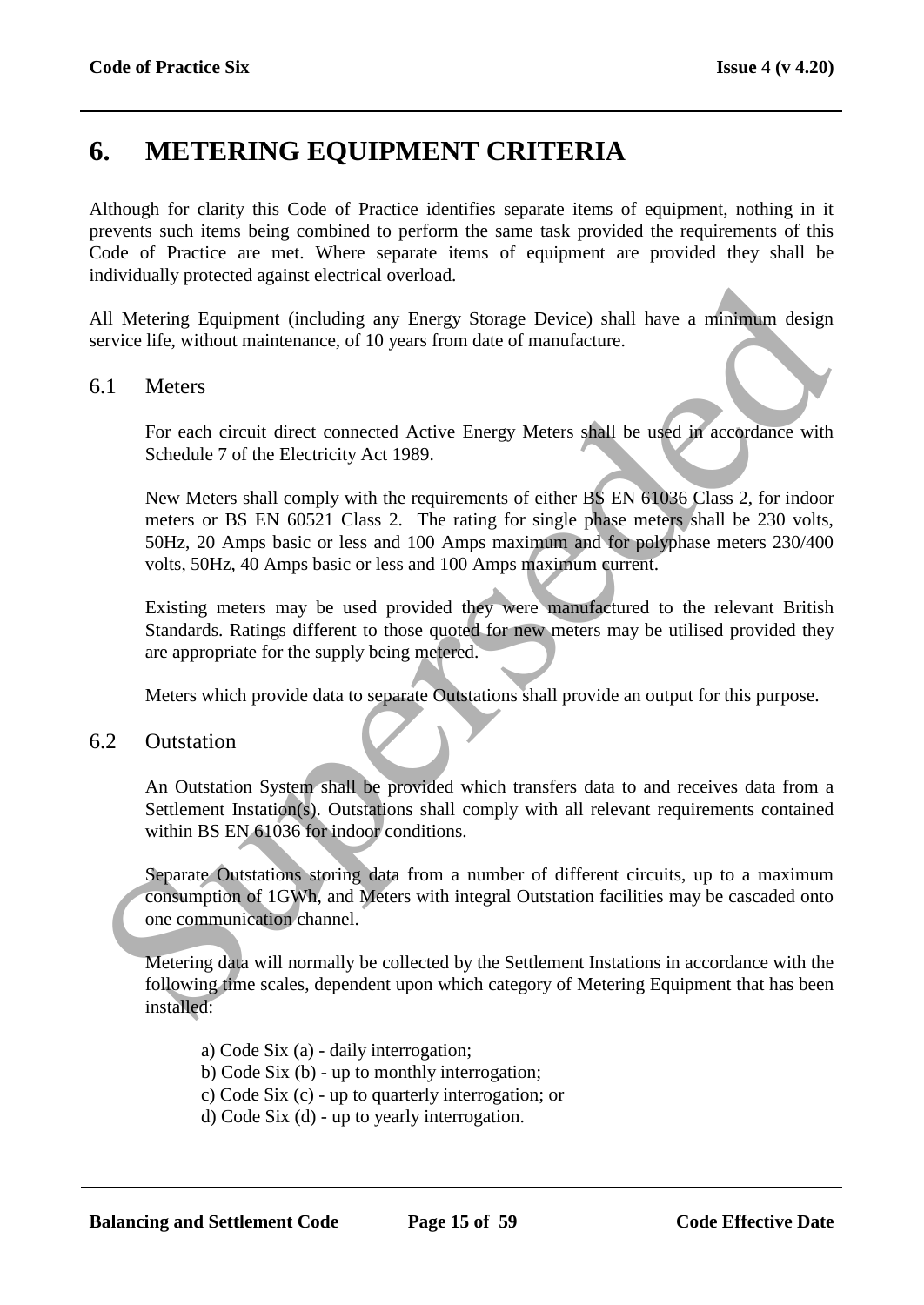Repeat collections of metering data shall be possible throughout the Outstation data storage period.

The Outstation shall have the ability to allow the metering data to be read by Instations other than the Settlement Instation provided the requirements of Section 8 of this Code of Practice are satisfied.

For the purpose of transferring stored metering data from the Outstation to the Settlement Instation, a unique Outstation identification code shall be provided.

Where an Outstation has a primary battery to provide back-up for the clock and calendar, this battery shall have a minimum standby service life of 3 years from the date of manufacture of the Outstation i.e. supporting the clock for 3 years without mains power.

Where Energy Storage Devices other than primary batteries are used, the clock and calendar shall be supported for a period of 7 days without an external supply connected to cater for extended supply failure.

In the event of an Outstation supply failure, the Outstation shall retain all data stored up to the time of the failure, and maintain the time accuracy in accordance with paragraph 6.2.2. These time accuracy requirements do not apply where the Outstation clock is resynchronised from a broadcast clock when re-energised. (refer to section 6.2.3.)

Any "reading" or " reprogramming" operation shall not delete or alter any stored energy consumption data or associated alarms.

Where the Outstation is storing data for more than one circuit it shall continue to operate while any one circuit is energised.

The Outstation shall be clearly marked with the relevant part of Code of Practice 6. i.e. a, b, c or d.

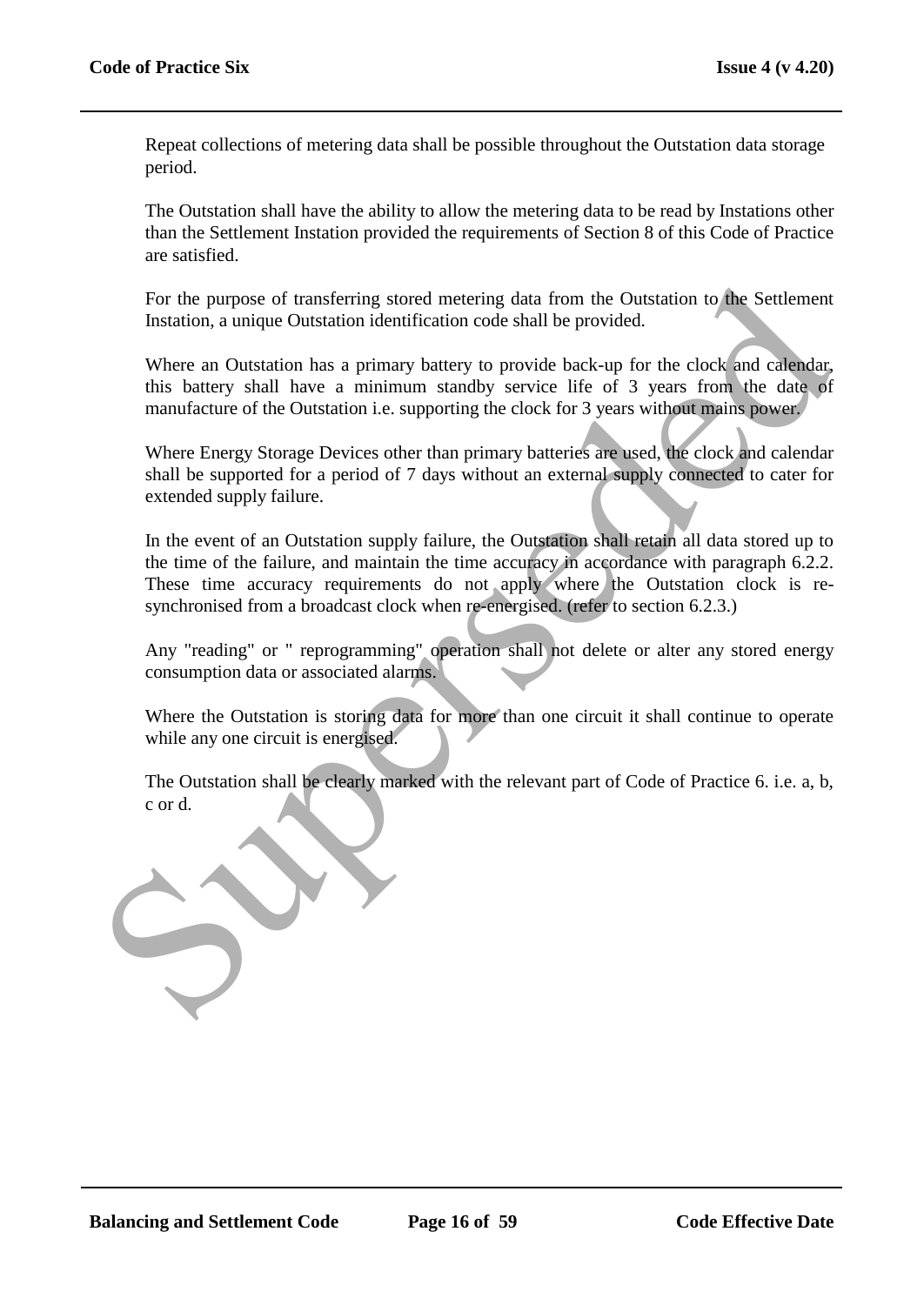#### **6.2.1 Data Provision requirements**

This section sets out the data to be provided by the Outstation and the duration of storage required. For the avoidance of doubt all Metering data shall be output in engineering units i.e. kWh.

Data shall be provided as follows and is specifically defined in Appendix 1.

- (i) For Each Interrogation of the Outstation the data provided shall be:
- The meter identifier 12 characters alphanumeric as defined in Appendix 1b. Where a separate Outstation is used the channel ID shall be the meter ID;
- The date and time of interrogation [YYMMDDhhmmss];
- kWh cumulative total meter advance register value for each Meter to 6 digit integer kWh value padded with leading zeroes where appropriate;
- For polyphase metering Maximum Demand (MD), 6 digit (4 integer and 2 decimal places) kW value, padded with leading zeros where appropriate, for each meter for both the current and previous programmable charging period e.g. monthly, statistical review period, as required by the Supplier, and cumulative Maximum Demand; Data shall be provided as follows and is specifically defined in Appendix 1.<br>
(i) For Each Interrogation of the Outstation the data provided shall be<br>
• The meter identifier 12 characters alphanumeric as defined in Append
	- date of Maximum Demand reset [YYMMDD];
	- number of Maximum Demand resets;
	- multi-rate cumulative Active Energy registers as specified by Supplier; and
	- number of days data returned from the meter.
	- (ii) The Outstation shall provide the following information for each Day and for the current day up to the time of interrogation:



- Calendar day date [YYMMDD];
- kWh cumulative total register value for each Meter to 8 digit (including 2 decimal place) kWh value padded with leading zeroes where appropriate;
- Where a battery is fitted, a battery change maintenance flag shall be provided based on standby battery service life;
- An indication should clock failure occur e.g. When the system clock has failed due to power or battery failure;
- The number of level 2 successful password accesses made on that day to a maximum of 7:
- MD reset flag as appropriate; and
- A flag to indicate a power outage for the whole of a Settlement Day.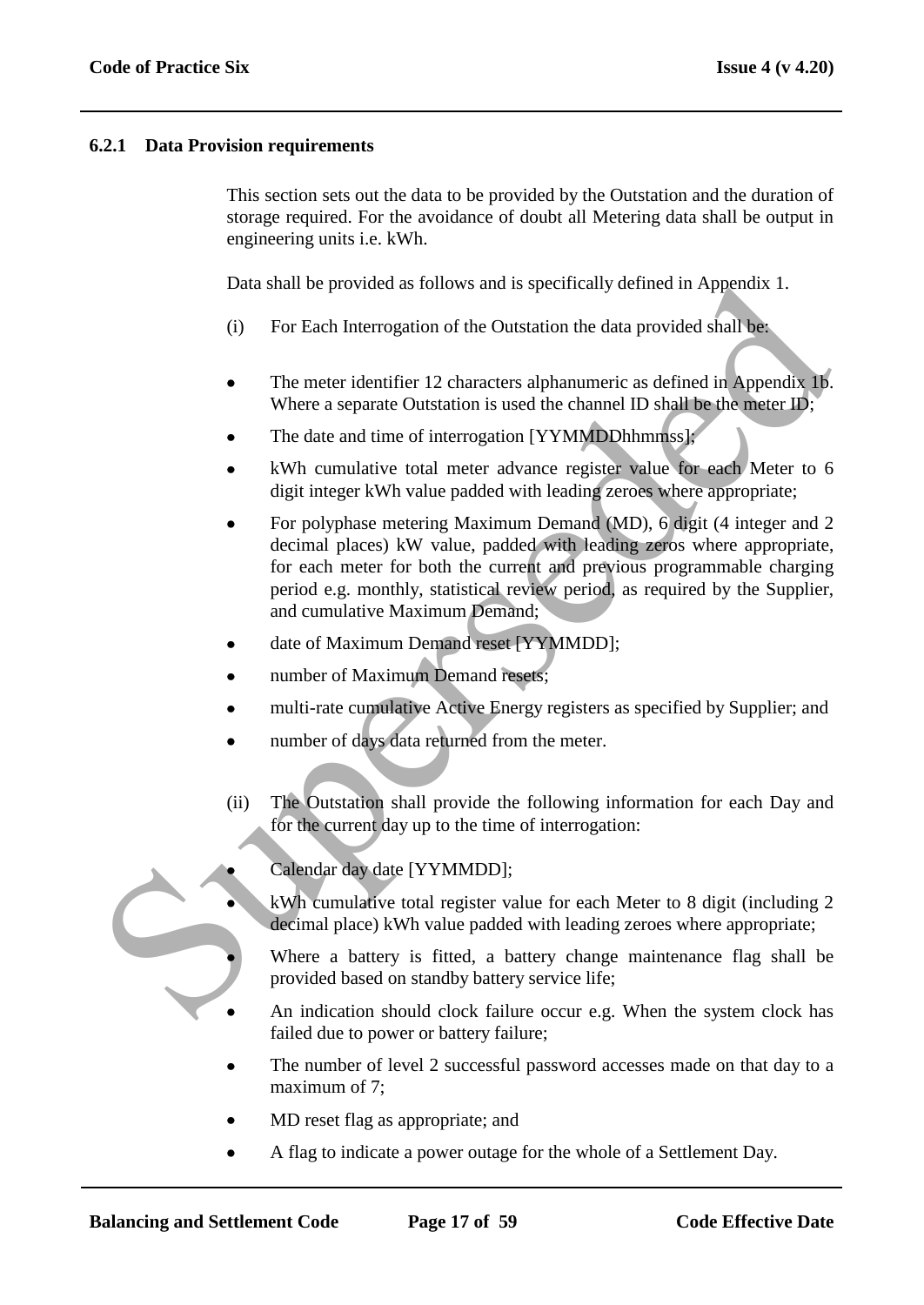- (iii) For each Demand Period the Outstation will provide, for each Meter:
- Truncated absolute cumulative register reading in the range 10"s of kWh, kWh, 1/10 kWh and 1/100 kWh;
- A flag to indicate if net reverse energy flow has taken place over all phases;
- A flag to indicate successful level 2 password access; and
- A flag to indicate that the power supply to the Outstation has failed.

A data capacity of 48 periods per day for the number of days specified below dependent upon the category of Metering Equipment shall be provided:

- *Code of Practice Six (a) - minimum storage period of 20 days;*
- *Code of Practice Six (b) - minimum storage period of 100 days;*
- *Code of Practice Six (c) - minimum storage period of 250 days; or*
- *Code of Practice Six (d) - minimum storage period of 450 days.*

Where the prescribed data storage period is exceeded the meter shall begin to wrap data i.e. replace the first reading with that of the latest reading.

The value of energy measured in a Demand Period but not stored in that Demand Period shall be carried forward to the next Demand Period.

Any discrepancy between the measured value of Active Energy at each individual metering point and the equivalent data presented by the Outstation for the same metering point shall not exceed  $+/- 0.5\%$  at full load at that metering point. A flag to indicate successful level 2 password access; and<br>
A flag to indicate that the power supply to the Outstation has failed<br>
A data capacity of 48 periods per day for the number of days specified below<br>
dependent up

An Outstation shall provide any portion of the data stored upon request by an Instation.

# **6.2.2 Time Keeping**

The Outstation time shall be set to the Universal Time Clock (UTC). No switching between UTC and British Summer Time (BST) shall occur for settlements data storage requirements.

Routine time synchronisation may be carried out using 30 minute synchronising pulses or broadcast clocks up to a maximum limit of  $+/-1$ second per Demand Period without setting any password access flags.

The clock of the Outstation shall be capable of being set or adjusted using the local or remote communication ports but only once during any demand period.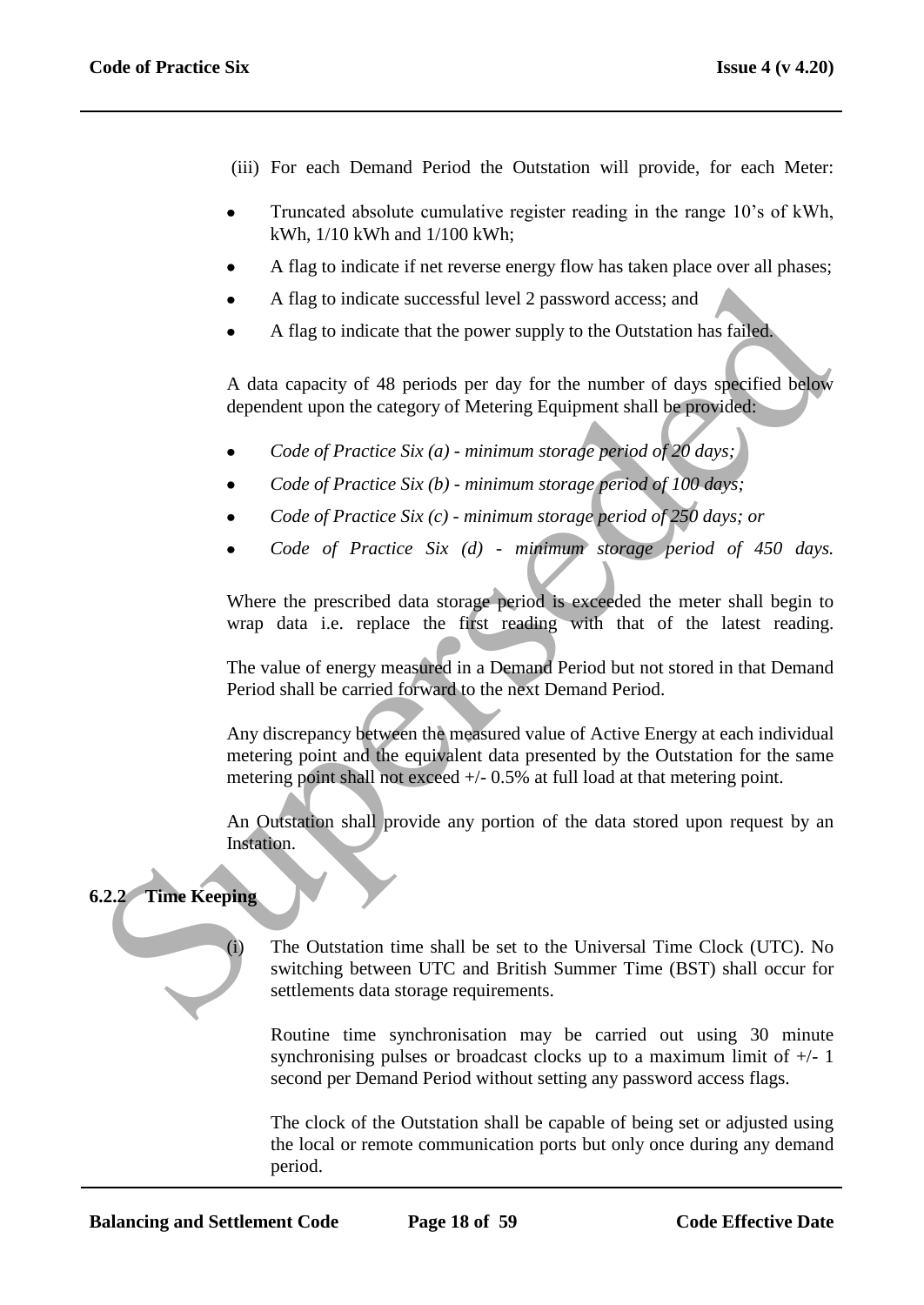- (ii) The overall limits of error for the time keeping shall be:
- The completion of each Demand Period shall be at a time which is within  $\pm$ 6 minutes of UTC; and
- The duration of each Demand Period shall be within  $\pm 0.6$ %, except where time synchronisation has occurred in a Demand Period.
- The variation in the completion of each Demand Period shall not exceed 20 seconds over 20 day period.

## **6.2.3 Monitoring Facilities - Broadcast Clocks**

- (i) For complete power outages up to 3 seconds in duration, the real time clock shall continue without interruption. This power outage event shall not cause the power outage flag or the successful level two password flag to be set at the time of power restoration.
- (ii) For power outages longer than three seconds and where power has now been restored, the clock shall start and continue from the time of failure until the broadcast clock is detected and successfully decoded, within the normal operating constraints of the broadcast clock system, the clock shall reset to UTC and the power failure flag and successful level two access password flag shall be set for the returning Demand Periods where the power outage existed. time synchronisation has occurred in a Demand Period.<br>
The variation in the completion of each Demand Period shall not exceed 20<br>
Seconds over 20 day period.<br>
2.3 Monitoring Facilities - Broadcast Clocks<br>
(i) For complete
	- (iii) Where the broadcast clock cannot be detected by the Outstation, within the normal operating constraints and messaging protocols of the broadcast clock system, the clock failure flag shall be set for that day. The Outstation shall continue to maintain system clock accuracy as detailed in section 6.2.2. of this code of practice in the absence of the broadcast clock.

# 6.3 Displays and Facilities

The Metering Equipment shall display the following information (not necessarily simultaneously):

> total Import cumulative kWh per circuit, 6 digit integer kWh value padded with leading zeroes where appropriate for polyphase and 5 digit integer kWh value padded with leading zeroes where appropriate for single phase Meters; and

current UTC or clock time and date as defined by the supplier.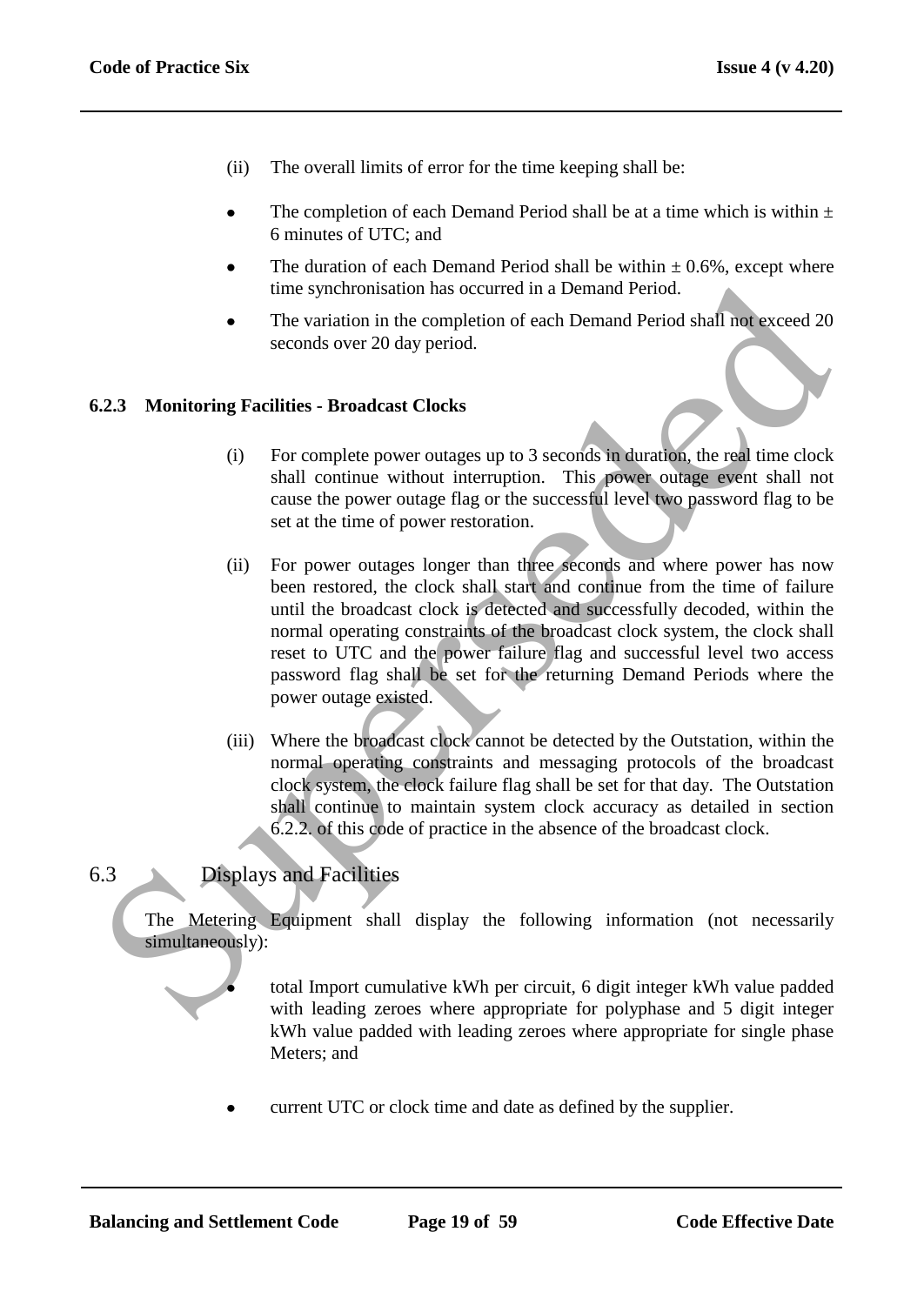The Metering Equipment shall be capable of enabling the display of the following information:

- (i) For polyphase meters:
- Maximum Demand ("MD") in 6 digit (4 integer and 2 decimal places) kW  $\bullet$ value padded with leading zeroes where appropriate for the current and historic programmable charging period;
- twice the kWh advance since the commencement of a current Demand Period, (i.e. "kW rising demand") to 6 digits (4 integer and 2 decimal places) kW value padded with leading zeroes where appropriate for the current and historic programmable charging period;
- cumulative MD, 6 digit (4 integer and 2 decimal places) kW value padded with leading zeroes where appropriate;
- the last two digits of the number of MD resets (99 rollover to zero); and
- multi-rate display sequence as specified by Supplier, with a minimum of 8 registers selectable over the calendar year. Further details are set out in Appendix 4.
- (ii) For single phase meters:
- multi-rate display sequence as specified by Supplier, with a minimum of 4 registers selectable over the calendar year. Further details are set out in Appendix 4.

Where a multi-rate display sequence is enabled on a Meter, the default display shall be the cumulative kWh register of the active rate and the rate identifier. The initial operation of the display selector shall display the test display and the next operation shall display the total Import cumulative kWh. Subsequent operation of the display selector shall display registers in a sequence specified by the supplier. Value place to the content incomparation of the display selection and the content into the content of a current behavior programmable charge area the commencement of a current Demand Place's (i.e. "kW rising denotical 2 de

# 6.4 Communications

The Outstation shall always provide local interrogation facilities via an accessible port.

# **6.4.1 Local Interrogation**

An interrogation port shall be provided:

- Physically: shall be an optical port to BS EN 61107;
- Data Protocol: Standard as defined in Appendix 1 (a and b), Appendix 2 (a and b) and Appendix 3.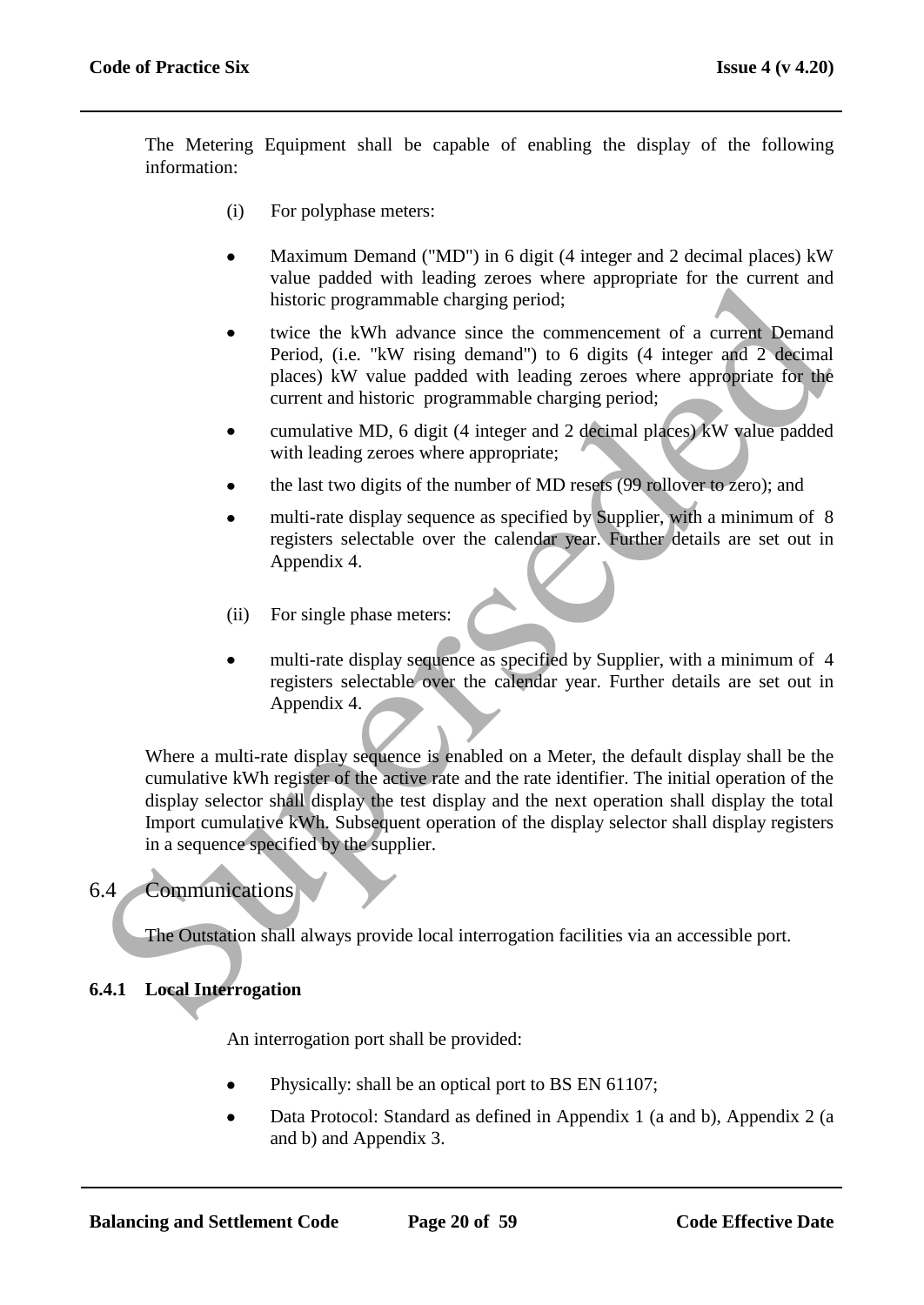The outline Data structure for the information required in 6.2.1. is detailed in Appendix 1a.

The detailed application data structure and format for the data items specified in section 6.2.1. is detailed in Appendix 1b.

The data definitions and descriptions are detailed in Appendix 2a. The functional overlay specified in section 6.4.3. is detailed in Appendix 2b (protocol examples). The tax definitions and uses ripinous are detailed in Appendix 2n the functional condition shall have a maximum transfer time of 90 seconds per 100 days for each Meter through the local data port for the data specified ab

The Outstation shall have a maximum transfer time of 90 seconds per 100 days for each Meter through the local data port for the data specified above.

#### **6.4.2 Remote Interrogation**

Where a remote interrogation facility is provided it shall not be possible to disconnect this link at the Outstation without the breaking of a seal.

The data shall be to the standard data structure as set out in Appendix 1b.

#### **6.4.3 Standard Protocol**

The protocol shall be standard for all Outstations for the following settlement functions for the data specified in 6.2.1:

- Read complete 30 minute database, (see note below and 11.2.3);
- Last 'n' days of data, where 'n' is the number of days ( $n = 1$  is the current day);
- Read selected Meters (if appropriate);
- Set time and date;
- Set password;
- Reset MD; and

Change Authentication key at level 2 password access.

Note: The complete 30 minute database can be read by setting "n" (number of days) to a value equal to or greater than the storage capacity of the meter.

# 6.5 Security Requirements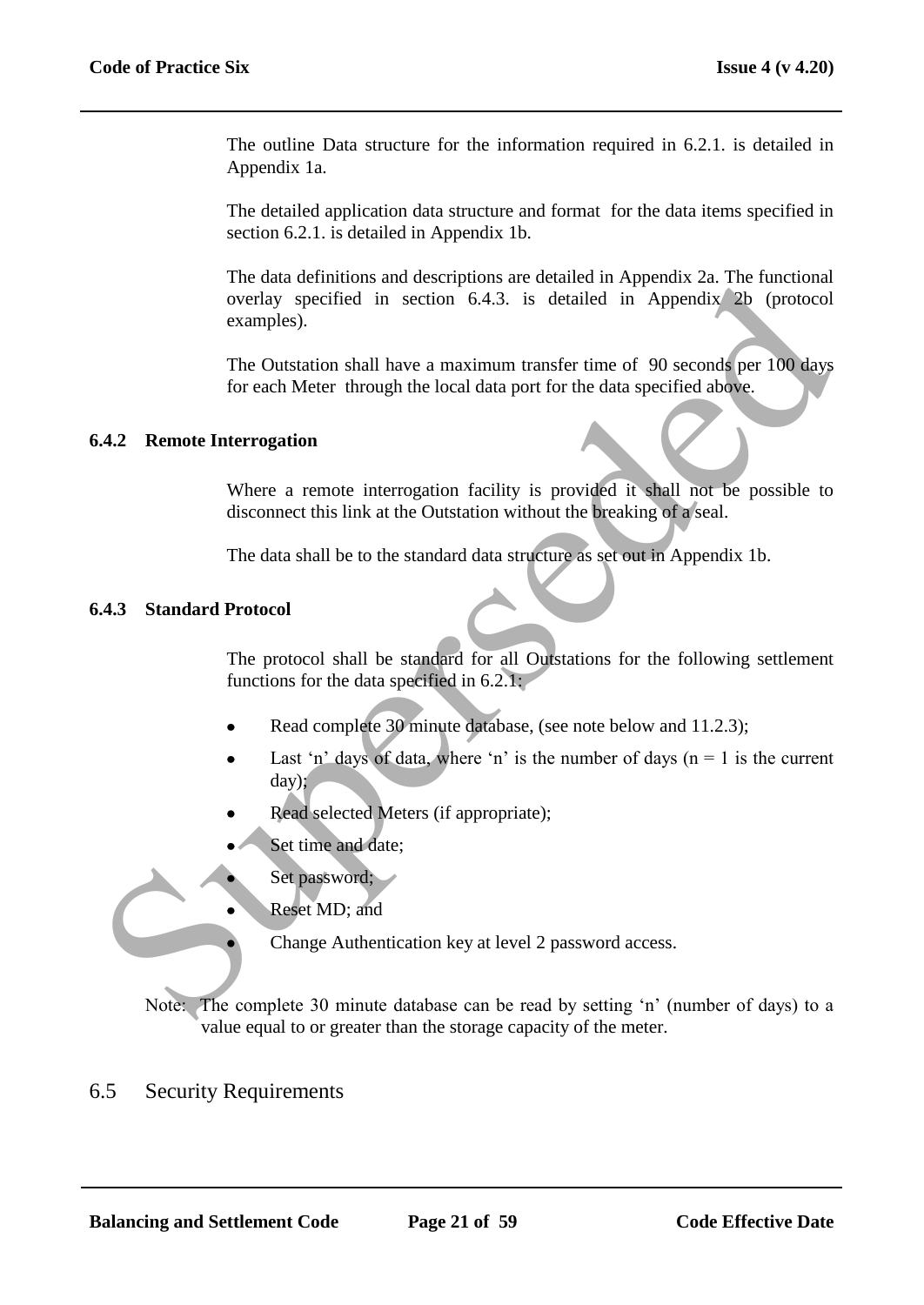To prevent unauthorised access to the data in the Metering Equipment a security scheme, as defined below, shall be incorporated for both local and remote communications access. Separate security levels shall be provided for the following activities;

- (i) Level 1 No Password Required to access data on a read only basis as described in section 6.4.
- (ii) Level 2 Password access for:
	- programming the Displays and Facilities as defined in Displays and Facilities;
	- programming the time by communication port access;
	- reprogramming the password for level 2;
	- reading additional information within the Metering Equipment;
	- resetting of the MD if appropriate; and
	- Changing the meter authentication key.
- (iii) Level 3 Removal of Metering Equipment cover(s) necessitating the breaking of a seal for: (ii) Level 2 - Password access for:<br>
• programming the Displays and Facilities as defined in Displays and<br>
Facilities;<br>
• programming the time by communication port access:<br>
• reprogramming the password for level 2:<br>
• rea
	- calibration of the Metering Equipment; and
	- programming the level 2 password.

In addition to the functions specified for each level it shall be feasible to undertake the functions at the preceding level(s). This need not apply at level 3.

# 6.6 Sealing

 $\overline{a}$ 

All SVA Metering Equipment shall be sealed in accordance with Appendix 8 and 9 of the Meter Operator Code of Practice Agreement<sup>2</sup>.

 $<sup>2</sup>$  The Meter Operator Code of Practice Agreement is a voluntary agreement between Public Distribution System Operators and</sup> Meter Operator Agents.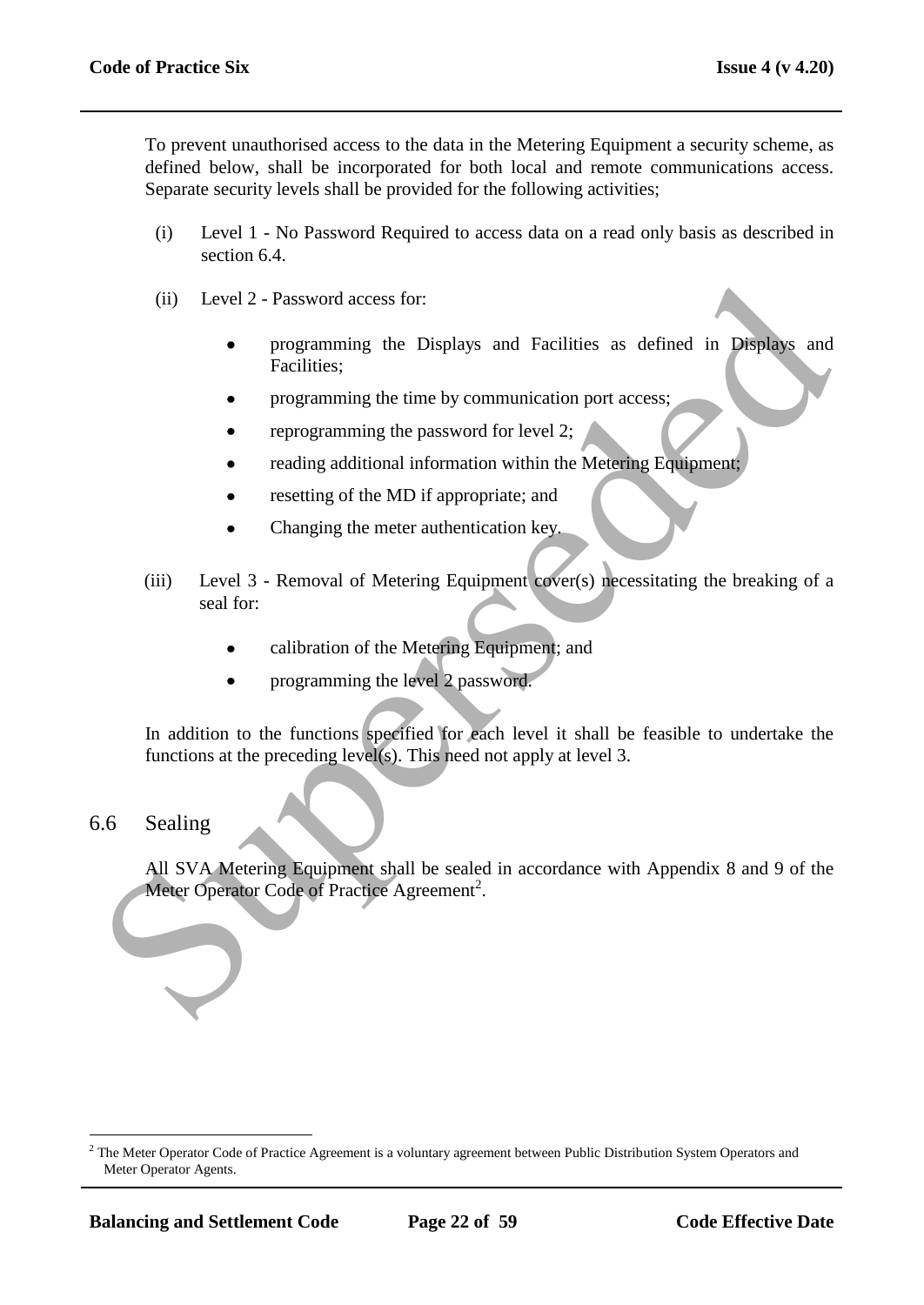# **7. ASSOCIATED FACILITIES**

## 7.1 Interrogation Unit

The Operator may interrogate the Metering Equipment using an Interrogation Unit (IU). The Interrogation Unit may be used for programming*,* commissioning, maintenance and fault finding and when necessary the retrieval of stored metering data. The data retrieved by the Interrogation Unit shall be compatible with the Settlement Instation.

The IU shall have a built-in security system, such as a password, so that the IU becomes inoperative and non-interrogatable if it is lost, stolen, etc. The password can be applied at power-on of the device and/or on entry to the IU software application.

## 7.2 Additional Features

Additional features may be incorporated within or associated with the Metering Equipment provided but these must not interfere with or endanger the operation of the Settlement process.

# **8. ACCESS TO DATA**

Access to metering data shall be in accordance with the provisions of the Code and the BSC Procedures referred to therein. Such access must not interfere with or endanger the security of the data or the collection process for Settlement purposes. meroganon om may el astead of stored methods. The data of the strength inding and when necessary the retrieval of stored metering data. The data of the velocity the interrogation Unit shall he compatible with the Settlemen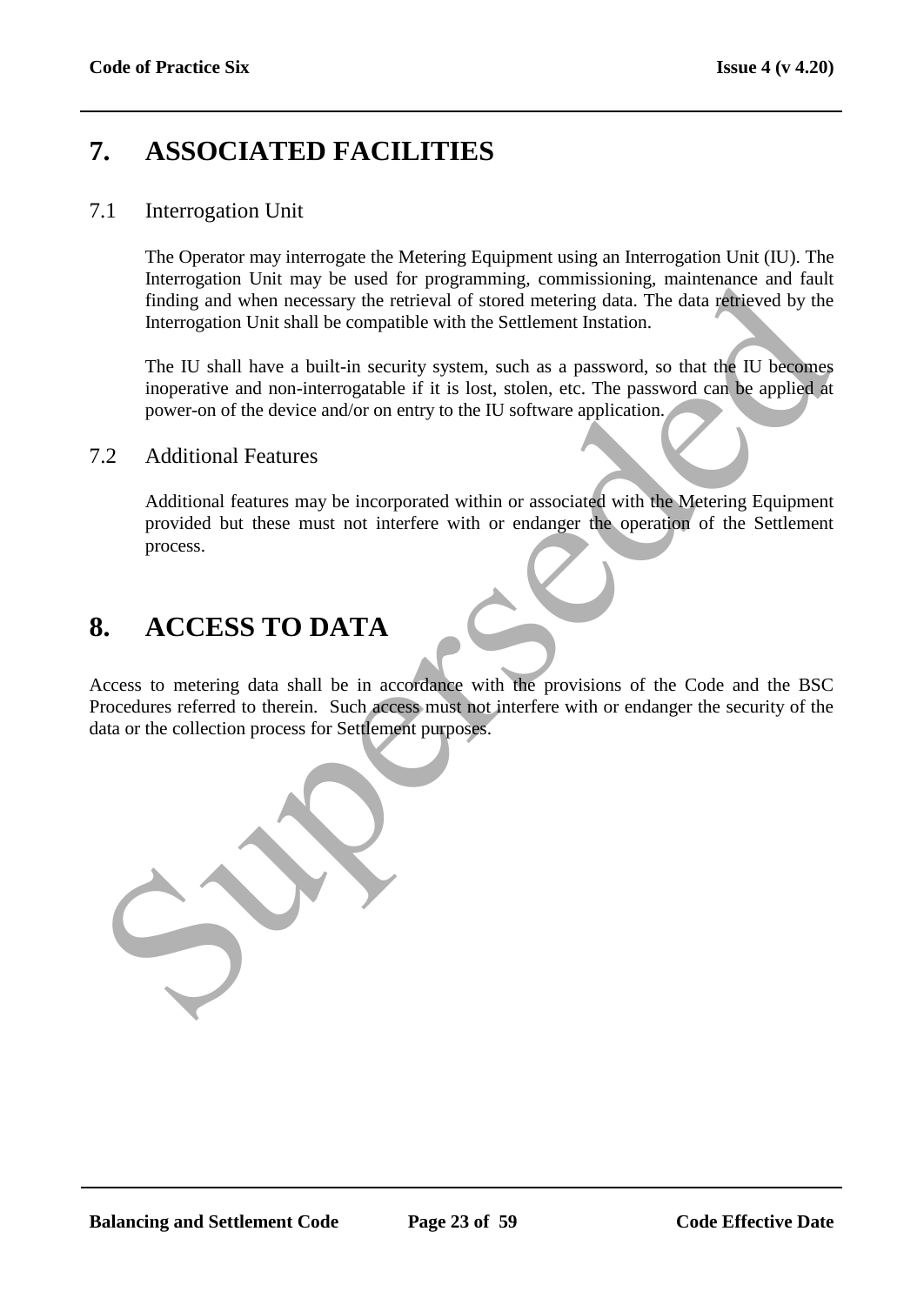# **9. Appendix 1: Outline Data Structure and Formats**

# 9.1 Appendix 1a: Outline Data Structure

The physical definition of the local optical data port is detailed in BS EN 61107. The general protocol specification is as detailed in BS EN 61107, augmented by the specifications contained herein.

The outline data structure described in Appendix 1a is expanded in Appendix 1b to provide more detail of the precise data structures and formats. Appendix 2a contains the data definitions and descriptions. Appendix 2b details the protocol examples to meet the functional requirements of the standard protocol. The data authentication process is outlined in Appendix 3.

The following guidelines have been established for local communications:

- (i) The outstation transmits complete day information only, i.e. the current day's information is transmitted and "filled" where appropriate, if a period has not yet been completed. "Partial days" and "Missing days" must be "filled" in the data transmission from the outstation - see point (ii) below.
- (ii) Chronological inconsistencies in the data block are not allowed. i.e. all data must be contiguous. "Partial days" or "Missing days" information, (due for example to power outages), must be "filled" in the data block that is transmitted by the outstation via its local communication port. Data shall be presented as if no Level 2 password access occurred during these periods and no consumption was recorded (i.e. the repetition of the last four digits of the kWh cumulative reading for the appropriate demand periods). general processor specifications contained herein.<br>
Specifications contained herein.<br>
The outline data structure described in Appendix la is expanded in Appendix. Uro provide<br>
more detail of the precise dust structures and
	- (iii) Data is transmitted in chronological order with current day's partial information transmitted first, oldest day's information transmitted last.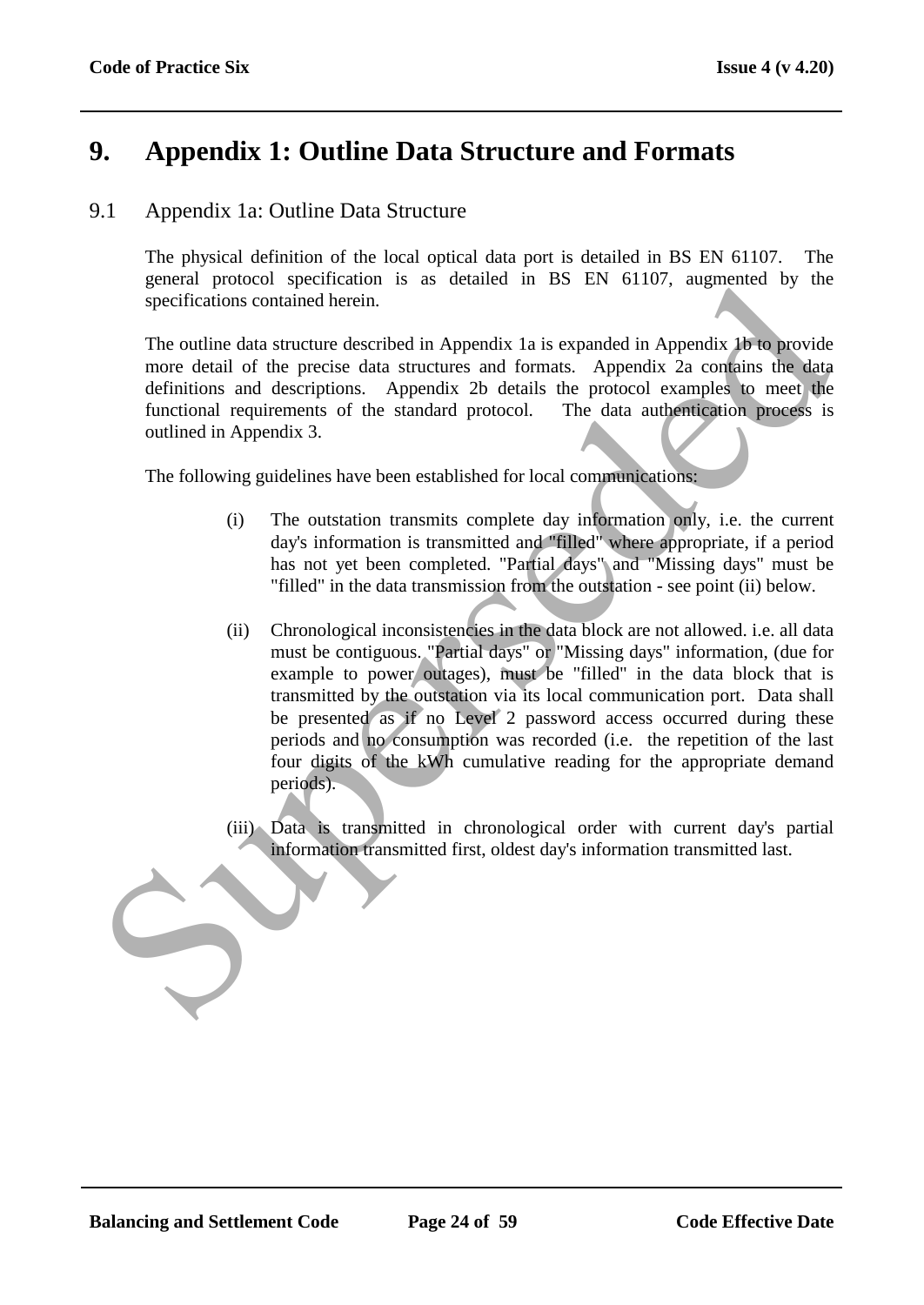# 9.2 Appendix 1b: Data Structure and Formats



#### **OUTLINE DATA**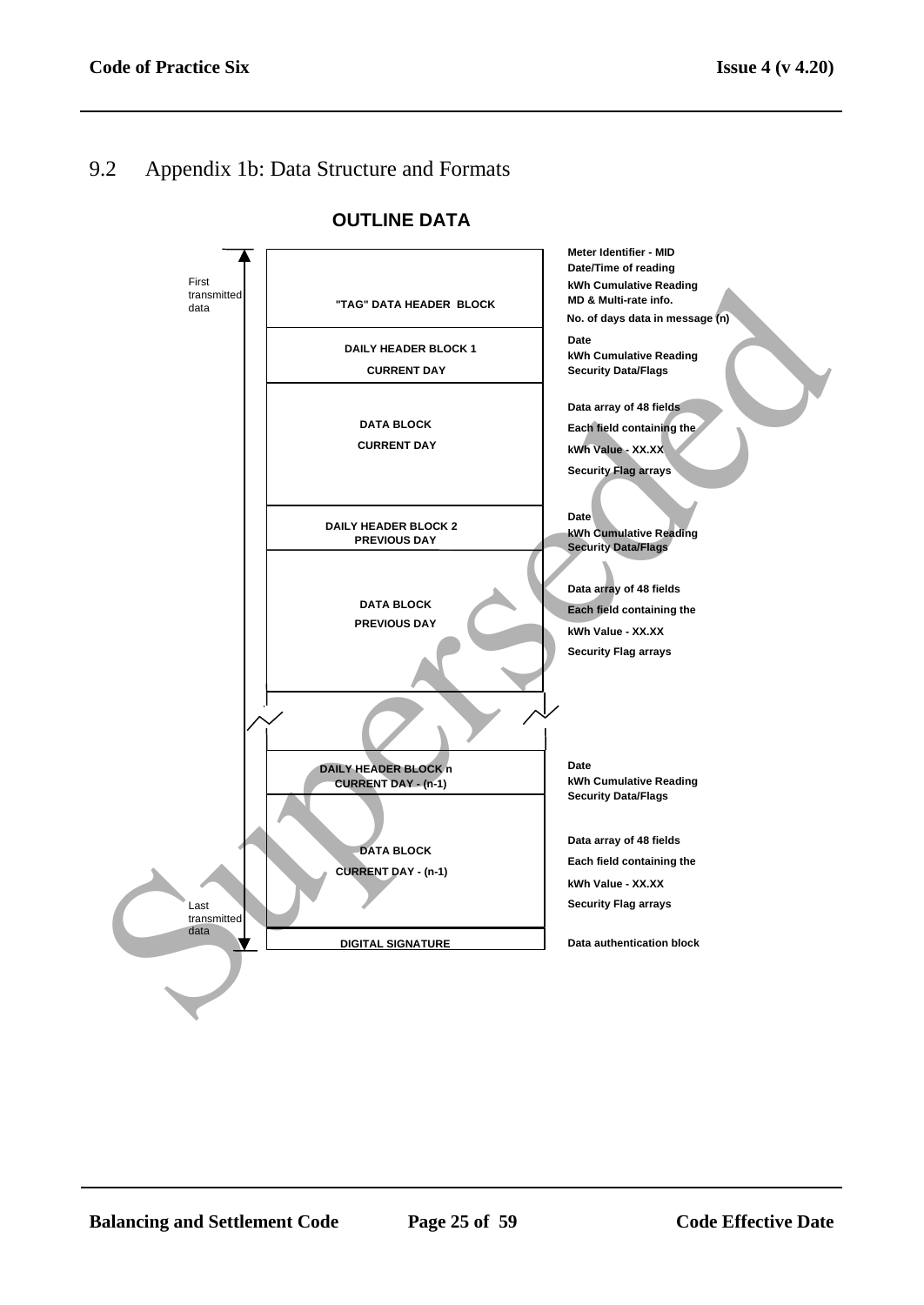## **9.2.1 "TAG" Data Header Block**

#### *9.2.1.1 Meter Identifier-MID*



| Field         | <b>Character</b> | Type    | Range         | <b>Field Padding</b> | <b>Allowed Case</b>    |
|---------------|------------------|---------|---------------|----------------------|------------------------|
| <b>PPP</b>    |                  | Alpha-  | $A-Z, 0-9$    | Leading              | <b>Upper or Lower</b>  |
|               |                  | numeric |               | <b>Zeroes</b>        | Case                   |
| M             | М                | Alpha   | A-Z           |                      | <b>Upper Case Only</b> |
| YY            |                  | Numeric | $0-9$         |                      |                        |
| <b>XXXXXX</b> | X                | Alpha-  | $A-Z$ , $0-9$ | Leading              | <b>Upper Case Only</b> |
|               |                  | numeric |               | Zeroes               |                        |

## *9.2.1.2 Date and Time of Reading of Meter (UTC)*



*9.2.1.3 kWh Cumulative Reading*

The absolute value of the cumulative meter register at the time of the interrogation. Expressed as :- 6 digit integer kWh value, padded with leading zeroes where appropriate.

| Hundred  | Ten      | <b>Thousands</b> | Hundreds | Tens | Jnits |
|----------|----------|------------------|----------|------|-------|
| Thousand | Thousand |                  |          |      |       |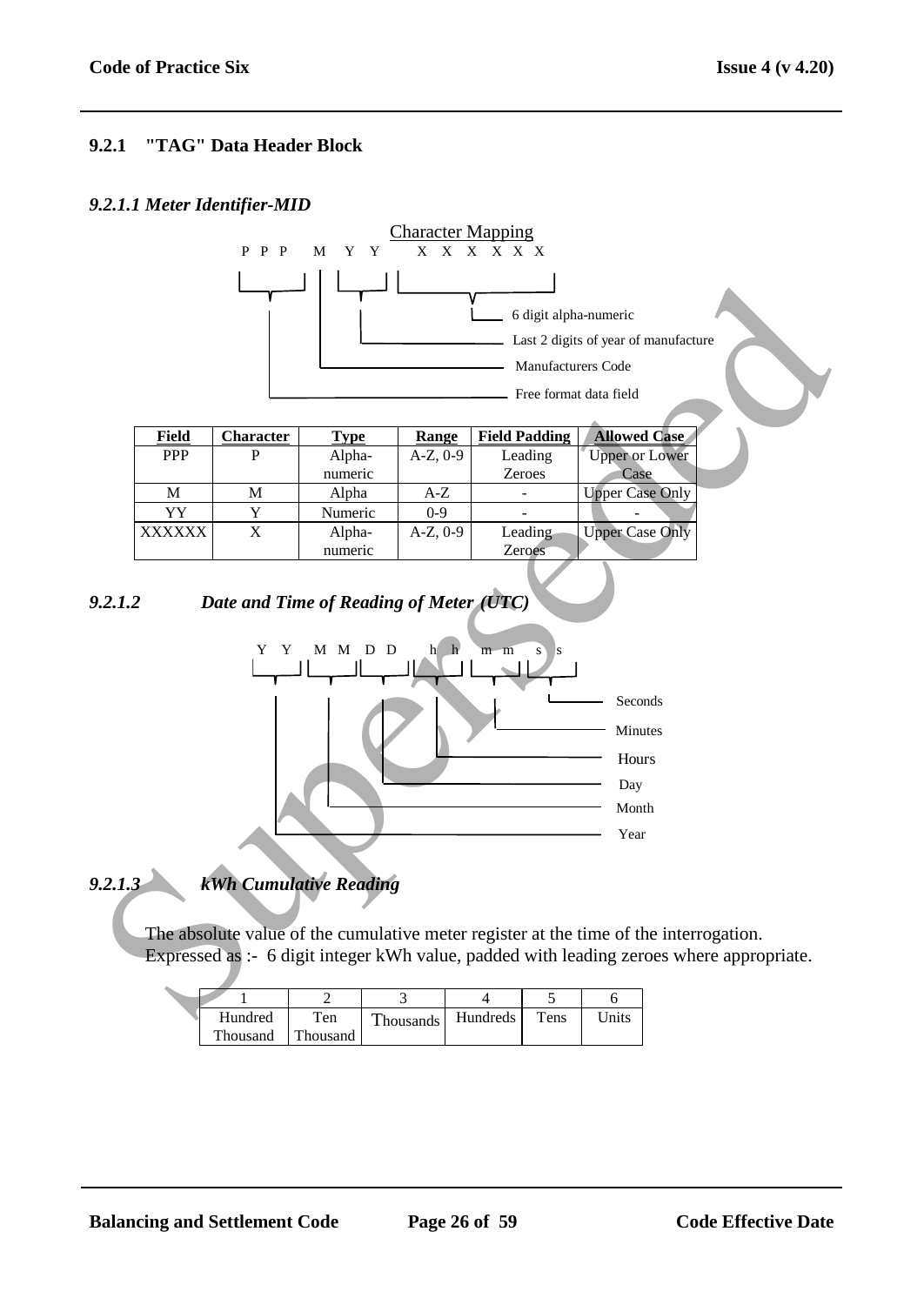#### *9.2.1.4 Maximum Demands - MDs*

MD register data block consisting of 6 digit (4 integer and two decimal places) kW values with an implied decimal place, padded with leading zeroes where appropriate.

- i) MD in kW in current charging period
- ii) MD in kW in previous charging period
- iii) Cumulative Maximum Demand

| <b>Register ID</b> | 1000's |  |  | $100$ 's Tens Units $1/10$ ths $1/100$ ths |
|--------------------|--------|--|--|--------------------------------------------|
| Current kW MD      |        |  |  |                                            |
| Previous kW MD     |        |  |  |                                            |
| Cumulative MD      |        |  |  |                                            |

#### *9.2.1.5 Date of Last MD Reset*

Date of the last MD reset consisting of:-



*9.2.1.6 Number of Maximum Demand Resets*

The numerical value representing the last two digits of the number of Maximum Demand Resets, rollover to zero after value  $NN = 99$ .

| $\mathsf{def}\mathfrak{c}$<br>A<br>า1<br>$\sim$<br>$\sim$ | г. |  |
|-----------------------------------------------------------|----|--|
|-----------------------------------------------------------|----|--|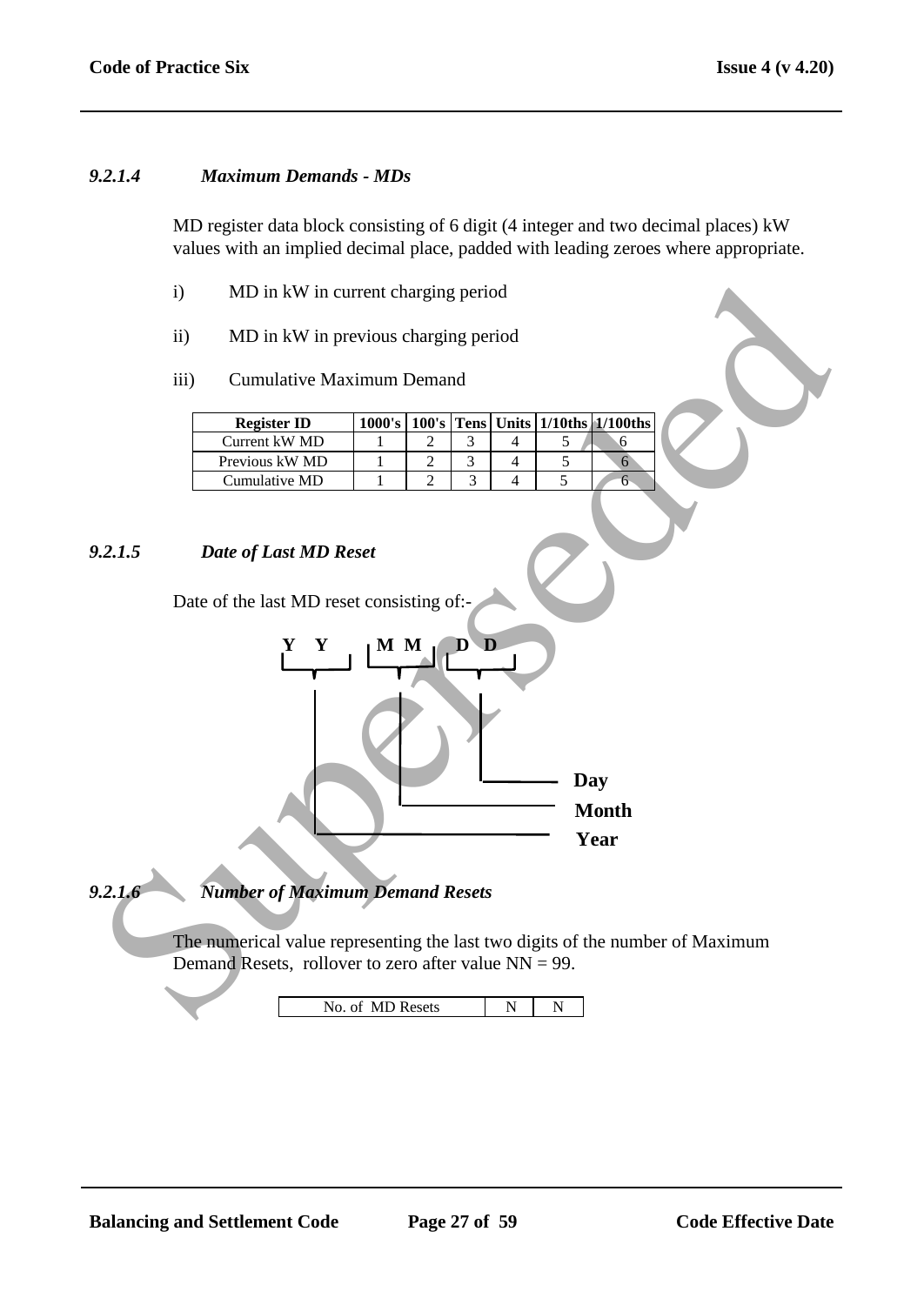#### *9.2.1.7 Multi-rate Energy Registers*

Multi-rate energy registers at time of data read out consisting of 6 digit integer kWh values, padded with leading zeroes where appropriate.

| <b>Register ID</b> | 100k's |                             | 10k's 1000's | 100's | <b>Tens</b> | Units |
|--------------------|--------|-----------------------------|--------------|-------|-------------|-------|
| Rate 1             |        |                             |              |       |             |       |
| Rate 2             |        |                             |              |       |             |       |
| Rate 3             |        |                             |              |       |             |       |
| Rate 4             |        |                             | 3            |       |             |       |
| Rate 5             |        | 2                           | 3            |       |             |       |
| Rate 6             |        | $\mathcal{D}_{\mathcal{L}}$ | 3            |       |             |       |
| Rate 7             |        |                             | 3            |       |             |       |
| Rate 8             |        | ◠                           | 3            |       |             |       |

This data block should always be of the same size. All data items should be transmitted, even if never initialised or used e.g. MD register on single phase meter, 8 rate register block even if 4 rate single phase meter, or if rate currently inactive e.g. due to tariff change.

## *9.2.1.8 Number of Days Data in Message*

The numerical value representing the number of days of data to be transmitted by the outstation in response to a request for a data output.

No. of days of data in message N N N

#### **9.2.2 Daily Header Block**

## *9.2.2.1 Day Identifier*

Day identifier for the 24 hour period to which the 30 minute data relates.

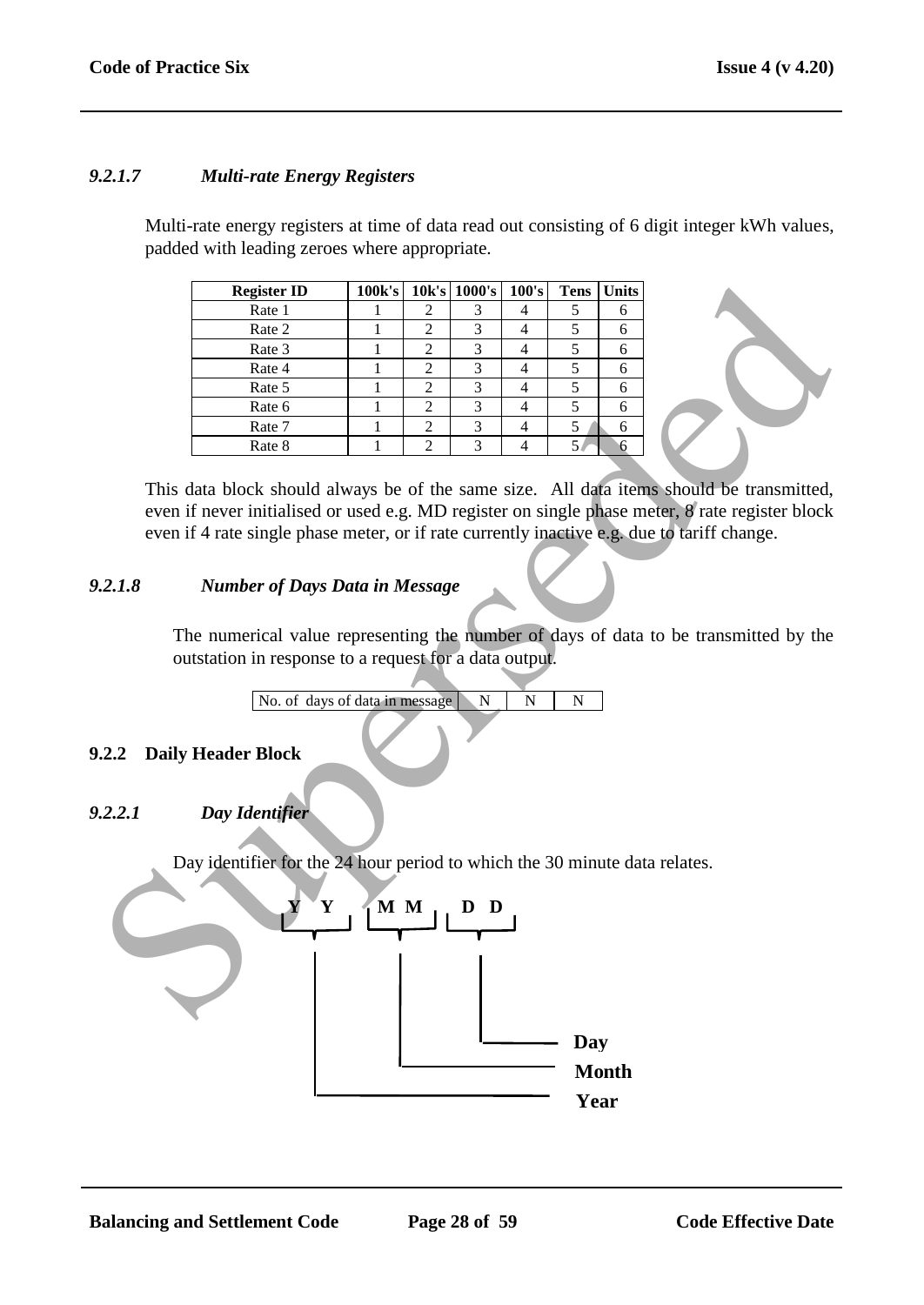#### *9.2.2.2 Start of Day kWh Cumulative Reading*

The absolute value of the cumulative meter (channel) register at 00:00 hours, at the start of the 24 hour period, to which the 48 periods of information relate.

|                                | implied decimal place, padded with leading zeroes where appropriate.      |                      |                                       |                                                                     |                                         |                |        | Expressed as:- 8 digit kWh value, comprising 6 integers and 2 decimal digits with an |  |
|--------------------------------|---------------------------------------------------------------------------|----------------------|---------------------------------------|---------------------------------------------------------------------|-----------------------------------------|----------------|--------|--------------------------------------------------------------------------------------|--|
|                                | 1                                                                         | $\overline{2}$       | $\overline{3}$                        | $\overline{4}$                                                      | $\overline{5}$                          | 6              | 7      | 8                                                                                    |  |
|                                | Hundred<br>Thousand                                                       | Ten<br>Thousand      | Thousands                             | Hundreds                                                            | Tens                                    | Units          | Tenths | Hundredths                                                                           |  |
|                                | (in kWh units)                                                            |                      |                                       |                                                                     |                                         |                |        |                                                                                      |  |
| .2.2.3 Security Data and Flags |                                                                           |                      |                                       |                                                                     |                                         |                |        |                                                                                      |  |
|                                | identified event is signalled by setting the flag to logic 1.             |                      |                                       |                                                                     |                                         |                |        | The normal status of each flag is logic zero and the presence or occurrence of an    |  |
|                                | $\mathbf{i}$                                                              |                      |                                       | NNN - No. of successful level 2 accesses (maximum count $= 7$ );    |                                         |                |        |                                                                                      |  |
|                                | $\ddot{i}$                                                                |                      | <b>BM</b> - Battery Maintenance Flag; |                                                                     |                                         |                |        |                                                                                      |  |
|                                | iii)                                                                      | CF - Clock Failure;  |                                       |                                                                     |                                         |                |        |                                                                                      |  |
|                                | iv)                                                                       |                      |                                       |                                                                     |                                         |                |        | MD - MD reset flag, set for the day on which the MD was reset; and                   |  |
|                                | V)                                                                        |                      |                                       | PO - 24 hour continuous power outage of the outstation.             |                                         |                |        |                                                                                      |  |
|                                | The security data and flags shall be coded into a single byte as follows: |                      |                                       |                                                                     |                                         |                |        |                                                                                      |  |
|                                | Bit<br>7<br>Type<br>$\overline{\phantom{a}}$                              | 6 <sub>o</sub><br>PO | 5<br>4<br><b>MD</b><br>CF             | $\mathfrak{Z}$<br>${\bf BM}$<br>(Bit 7 is reserved for future use). | 2<br>1<br>$\overline{N}$<br>$\mathbf N$ | 0<br>${\bf N}$ |        |                                                                                      |  |
|                                |                                                                           |                      |                                       |                                                                     |                                         |                |        |                                                                                      |  |

#### *9.2.2.3 Security Data and Flags*

- i) NNN No. of successful level 2 accesses (maximum count  $= 7$ );
- ii) BM Battery Maintenance Flag;
- iii) CF Clock Failure;
- iv) MD MD reset flag, set for the day on which the MD was reset; and
- v) PO 24 hour continuous power outage of the outstation.

|  |   | ິ |      |        |            |  |  |
|--|---|---|------|--------|------------|--|--|
|  | - |   | **** | -<br>ິ | <b>TAT</b> |  |  |
|  |   |   |      |        |            |  |  |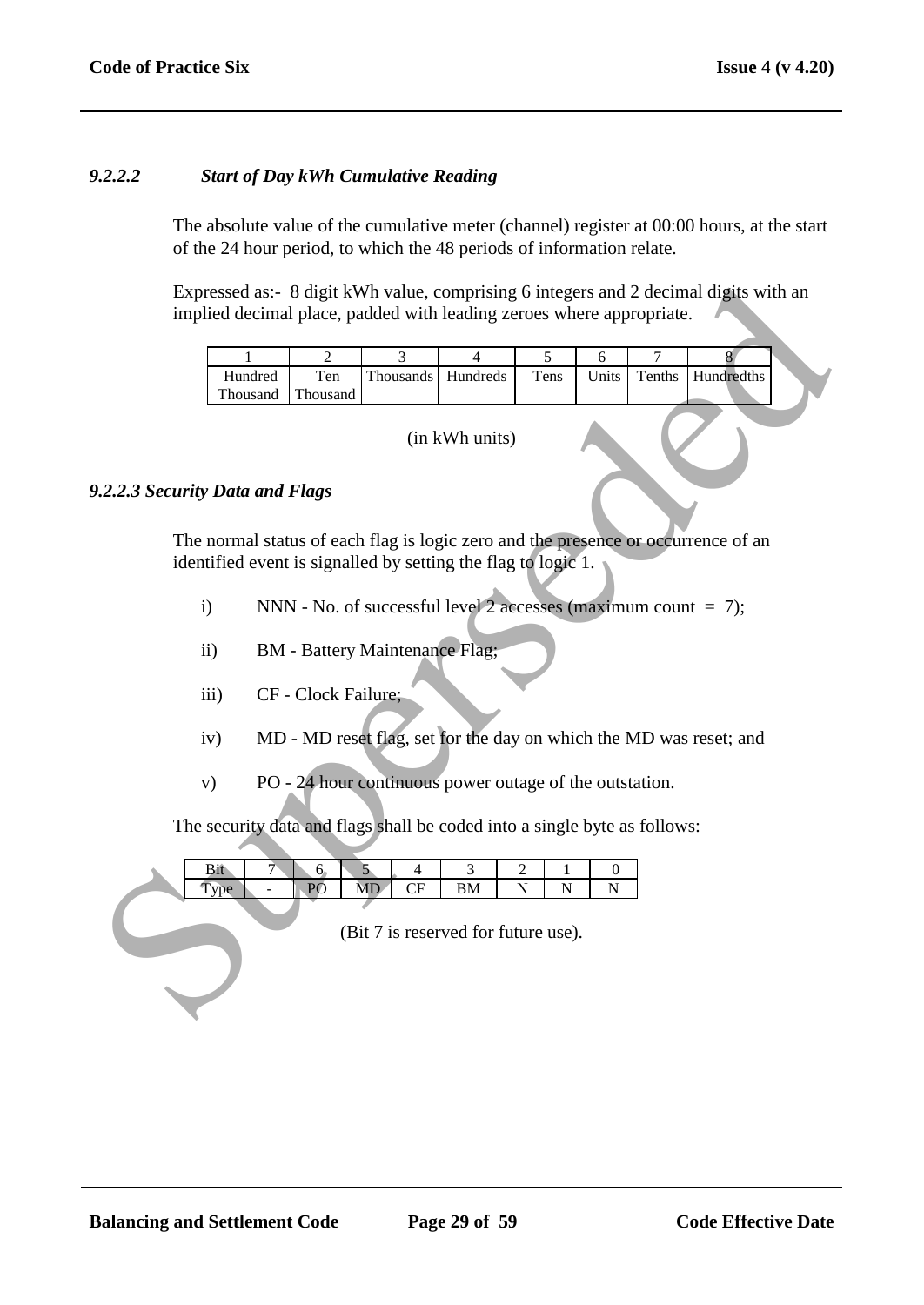#### **9.2.3 Data Block**

The truncated absolute value of the cumulative meter (channel) register at the end of the 30 minute period, to which the value relates. Expressed as :- 4 digit kWh value, comprising two integers and two decimal digits, with an implied decimal place.

|   | . . |            |
|---|-----|------------|
| ≏ |     | Hundredths |

Appended for each 30 minute record are three security flags:

- i) Reverse running indication;
- ii) Successful level 2 password access; and
- iii) Power Failure.

The normal status of these flags is logic zero and the presence or occurrence of an identified event is signalled by setting the flag to logic 1.

The data block will consist of a contiguous data array of 48, 4 digit values representing the value (truncated kWh cumulative register) for each respective demand period of the day e.g.

> 2220 2221 2222 2223 2224 2225 2226 2227 2228 2229 2230 2231 2232 2233 2234 2235 2236 2237 2238 2239 2240 2241 2242 2243 2244 2245 2246 2247 2248 2249 2250 2252 2252 2253 2254 2255 2256 2257 2258 2259 2260 2262 2262 2263 2264 2265 2266 2267

The data flags shall be presented as individual bit arrays with a flag for each demand period of the day in the array (48 bits per day). The sequence and location of individual bits within the data flag array corresponds directly to the demand period number of the respective 30 minute data value. i.e. bit 1 associated with demand period 1 (00:00 to 00:30) bit 48 associated with demand period 48 (23:30 to 24:00). Superseded

Data that has not yet been generated for the individual 30 minute demand periods i.e. in current day block for times following the time of data readout, shall be represented by FFFF. All flags for these associated periods shall be set to logic 0.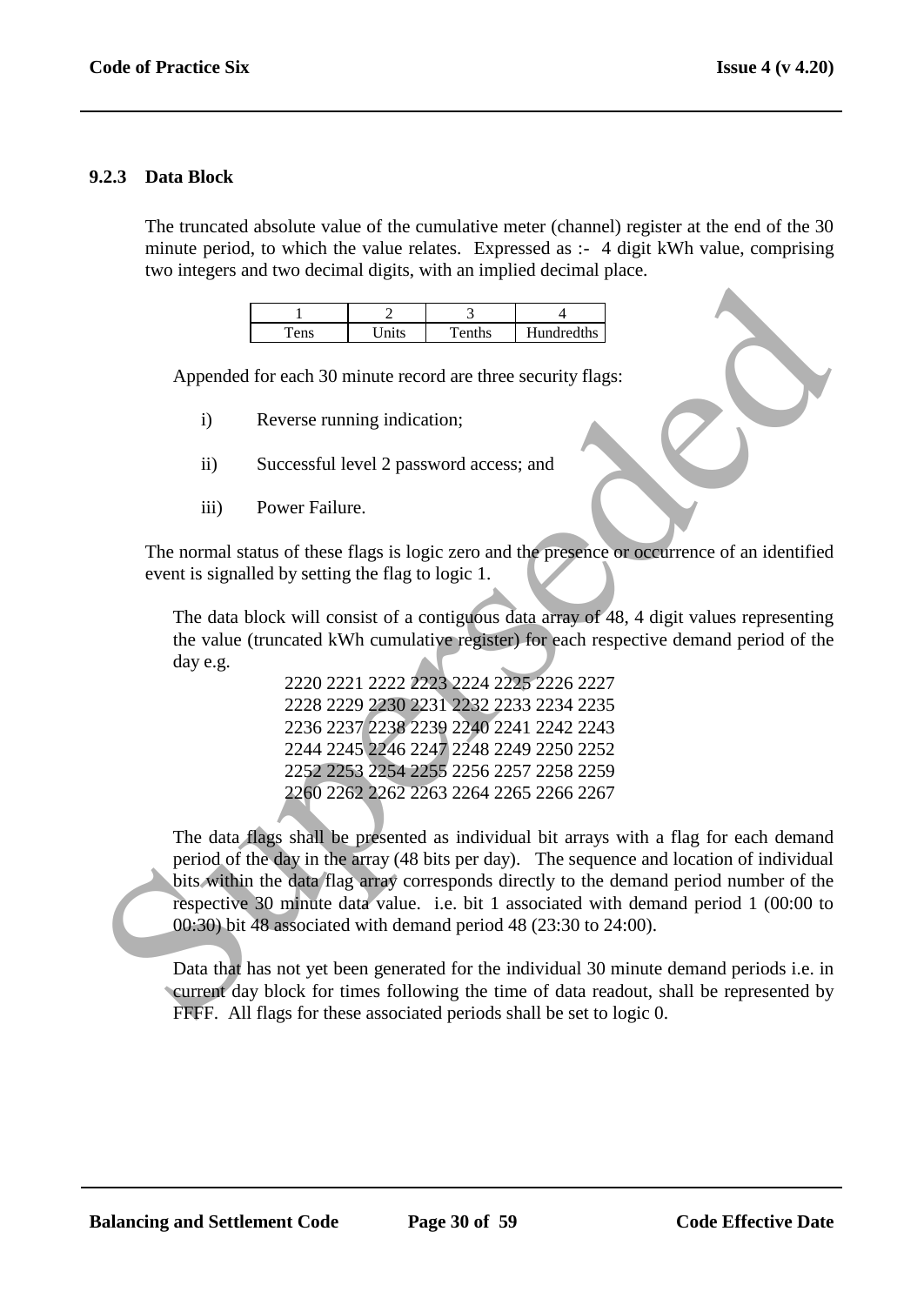#### **9.2.4 Data Authenticator**

The data authenticator is automatically appended to the data at the end of reading out all the daily data records, resulting from a read "n" days request. The data authenticator is detailed in Appendix 3. Superseded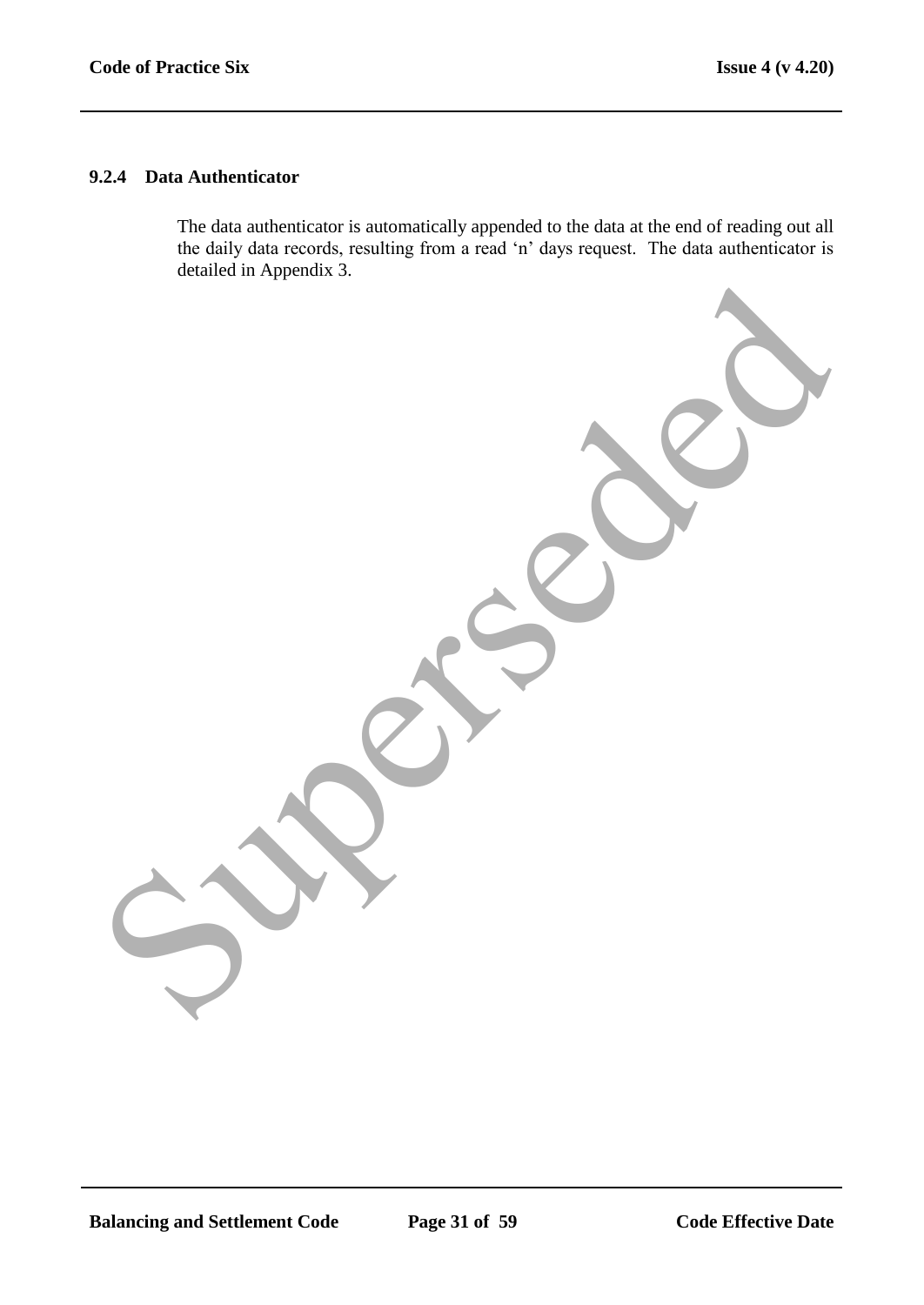# **10. Appendix 2a: Data Definitions and Descriptions**

# 10.1 Data Block

## **10.1.1 General Definition**

Complete set of data for one communications session

#### **10.1.2 Data Definition**

Identifier ::= NamedVariableList

{

variable list name 0 scope of access VDE-specific scope may change FALSE life time VDE list of named variables 8, 16, 24, 32, 40, 48, 56, 64, 72, 80, 88

# 10.2 Meter Identifier - MID

}

#### **10.2.1 General Definition**

12 characters representing the Meter Identifier - MID

#### **10.2.2 Data Definition**

Identifier ::= NamedVariableObject



variable name 8 scope of access VDE-specific scope may change FALSE life time VDE type description visible-string( $SLE(12)$ ) read-write flag READ-ONLY available TRUE Complete set of data for one communications session<br>
1.1.2 Data Definition<br>
Identifier ::= Named VariableList<br>
(some of access<br>
scope of access<br>
scope of access<br>
inte time<br>
list of named variables<br>
list of named variables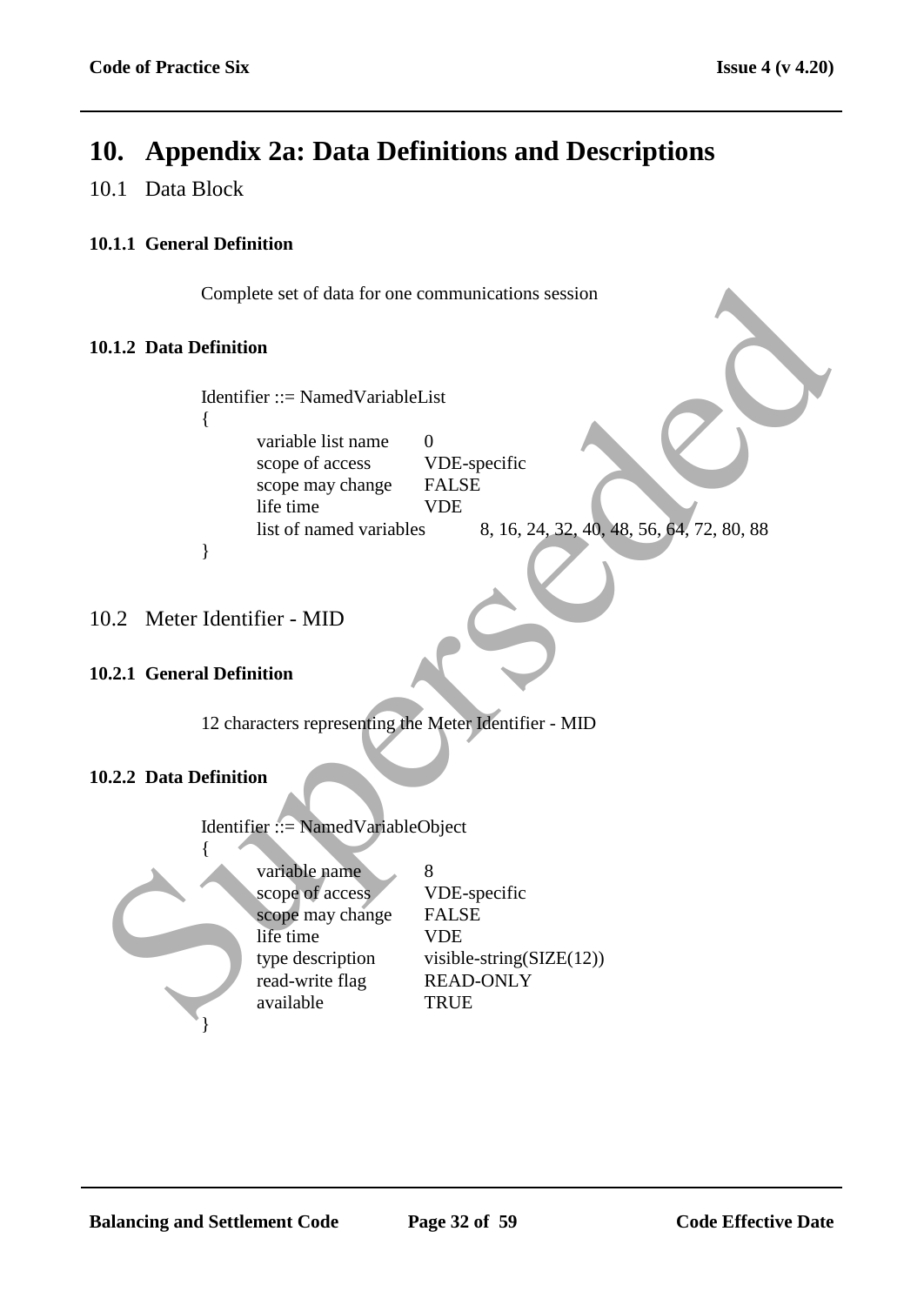#### **10.2.3 Data Definition**

{

}

Identifier ::= NamedVariableObject

- variable name 152 scope of access VDE-specific scope may change FALSE life time VDE type description visible-string(SIZE(12)) read-write flag READ-ONLY available TRUE
- 10.3 Date and Time of Reading Meter

#### **10.3.1 General Definition**

12 characters representing the date and time

#### **10.3.2 Data Definition**

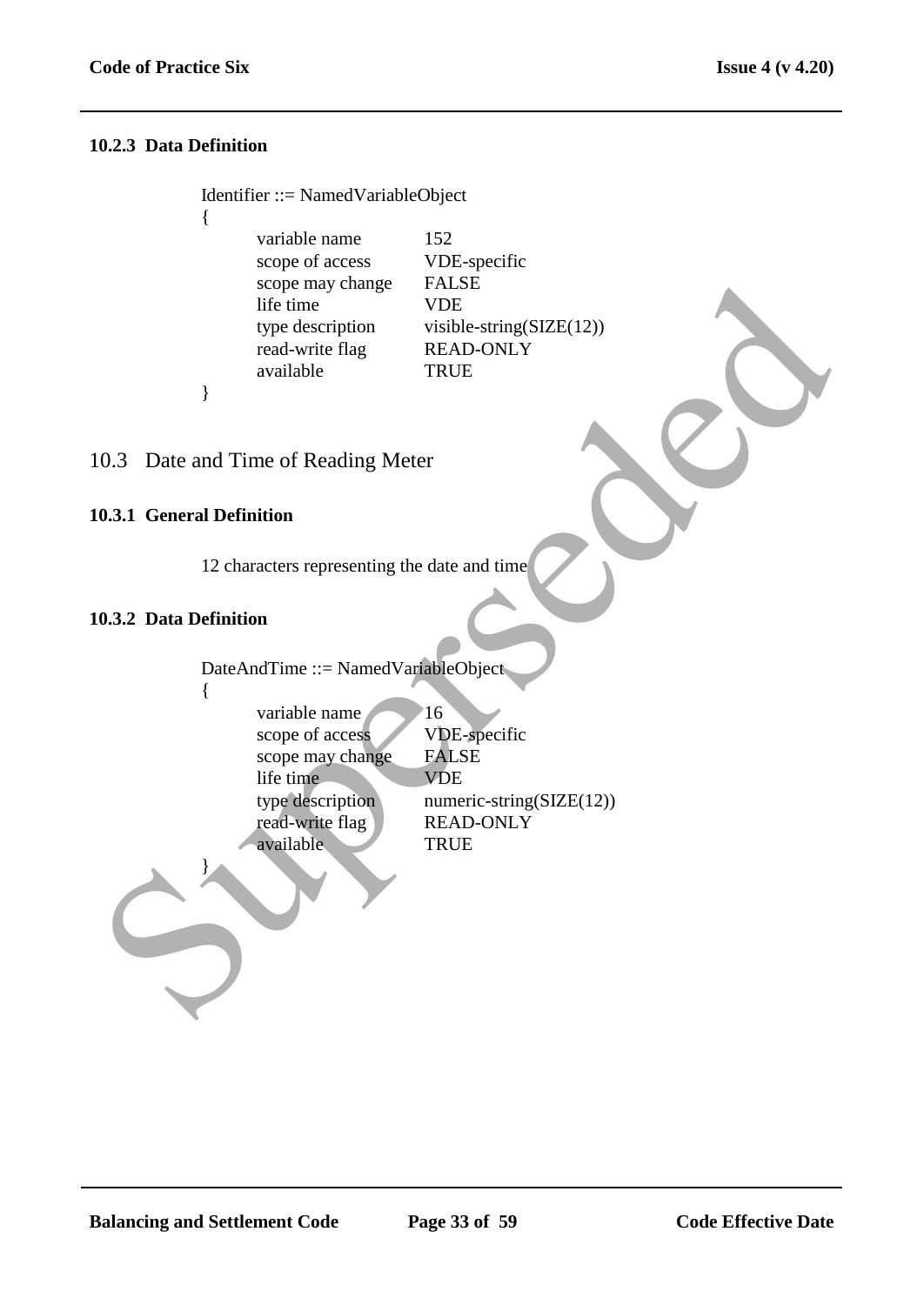# 10.4 kWh Cumulative Reading

## **10.4.1 General Definition**

6 characters representing the total cumulative kWh in kWh

#### **10.4.2 Data Definition**

CumulativekWh ::= NamedVariableObject

{

variable name 24 scope of access VDE-specific scope may change FALSE life time VDE type description numeric-string(SIZE(6) read-write flag READ-ONLY available TRUE

}

# 10.5 Current kW Maximum Demand

## **10.5.1 General Definition**

6 characters representing the current kW MD in 1/100s of a kW.

# **10.5.2 Data Definition**

CurrentkWMD ::= NamedVariableObject { variable name 32 scope of access VDE-specific scope may change FALSE life time VDE type description numeric-string(SIZE(6)) read-write flag READ-ONLY available TRUE 0.4.2 Data Definition<br>
Cumulative kWh ::= Named VariableObject<br>
(contrast)<br>
scope of access<br>
scope of access<br>
strep charges are very charge FIASE<br>
life time<br>
the time<br>
the discussion and available<br>
available<br>
1.8.1 Genera }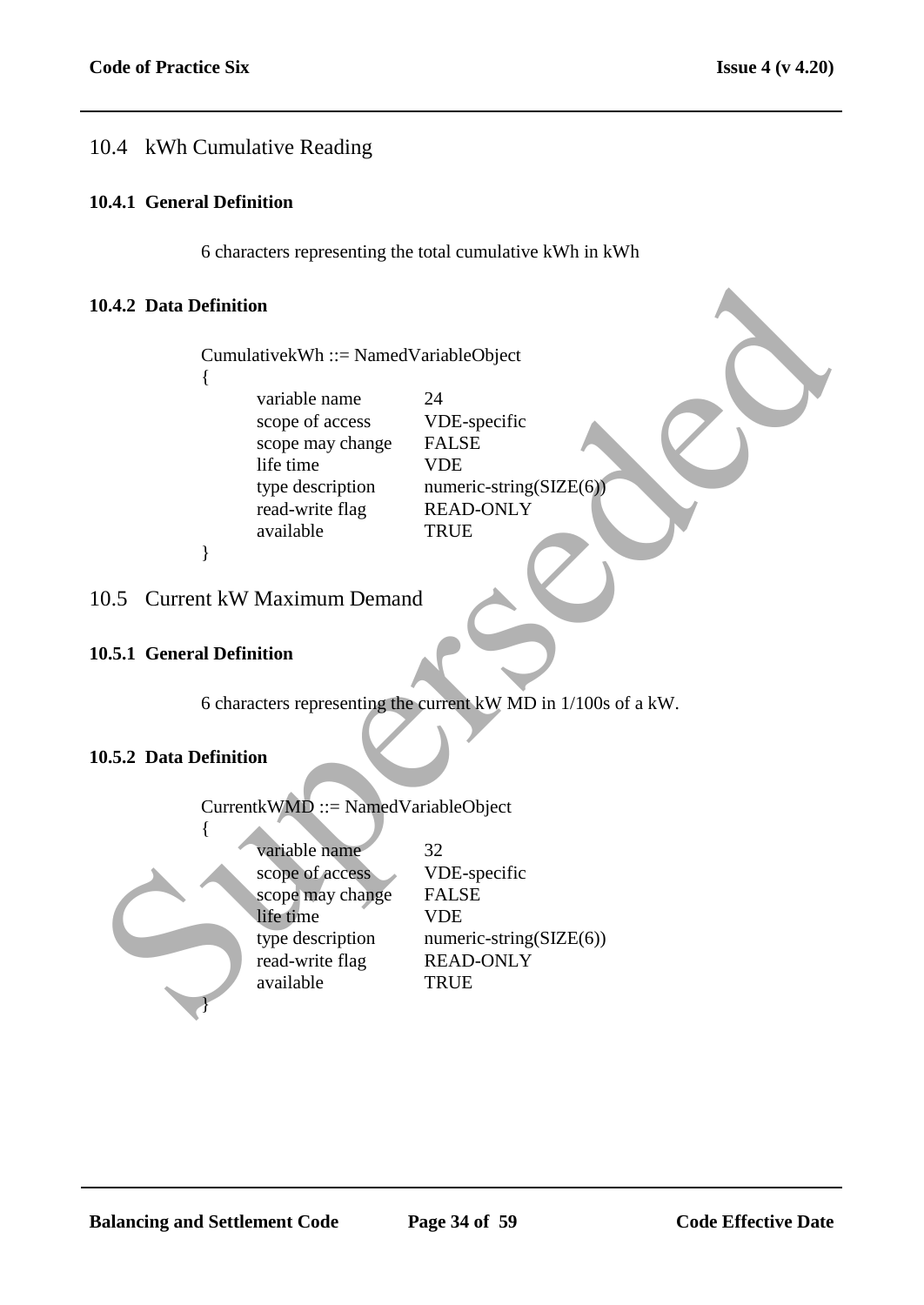# 10.6 Previous kW Maximum Demand

#### **10.6.1 General Definition**

6 characters representing the previous kW MD in 1/100s of a kW.

#### **10.6.2 Data Definition**

PreviouskWMD ::= NamedVariableObject {

> variable name  $40$ scope of access VDE-specific scope may change FALSE life time VDE read-write flag READ-ONLY available TRUE

type description numeric-string(SIZE(6)

}

# 10.7 Cumulative Maximum Demand

## **10.7.1 General Definition**

6 characters representing the cumulative MD in 1/100s of a kW.

# **10.7.2 Data Definition**

{ variable name 48 scope of access VDE-specific scope may change FALSE life time VDE type description numeric-string(SIZE(6)) read-write flag READ-ONLY available TRUE 0.6.2 Data Definition<br>
Previous KWMD ::= Named VariableObject<br>
(some of access VDB-specific<br>
scope of access VDB-specific<br>
ifte time<br>
the time<br>
the description<br>
available<br>
2 available<br>
(available READ-ONLY<br>
2 available<br>
1 }

CumulativeMD ::= NamedVariableObject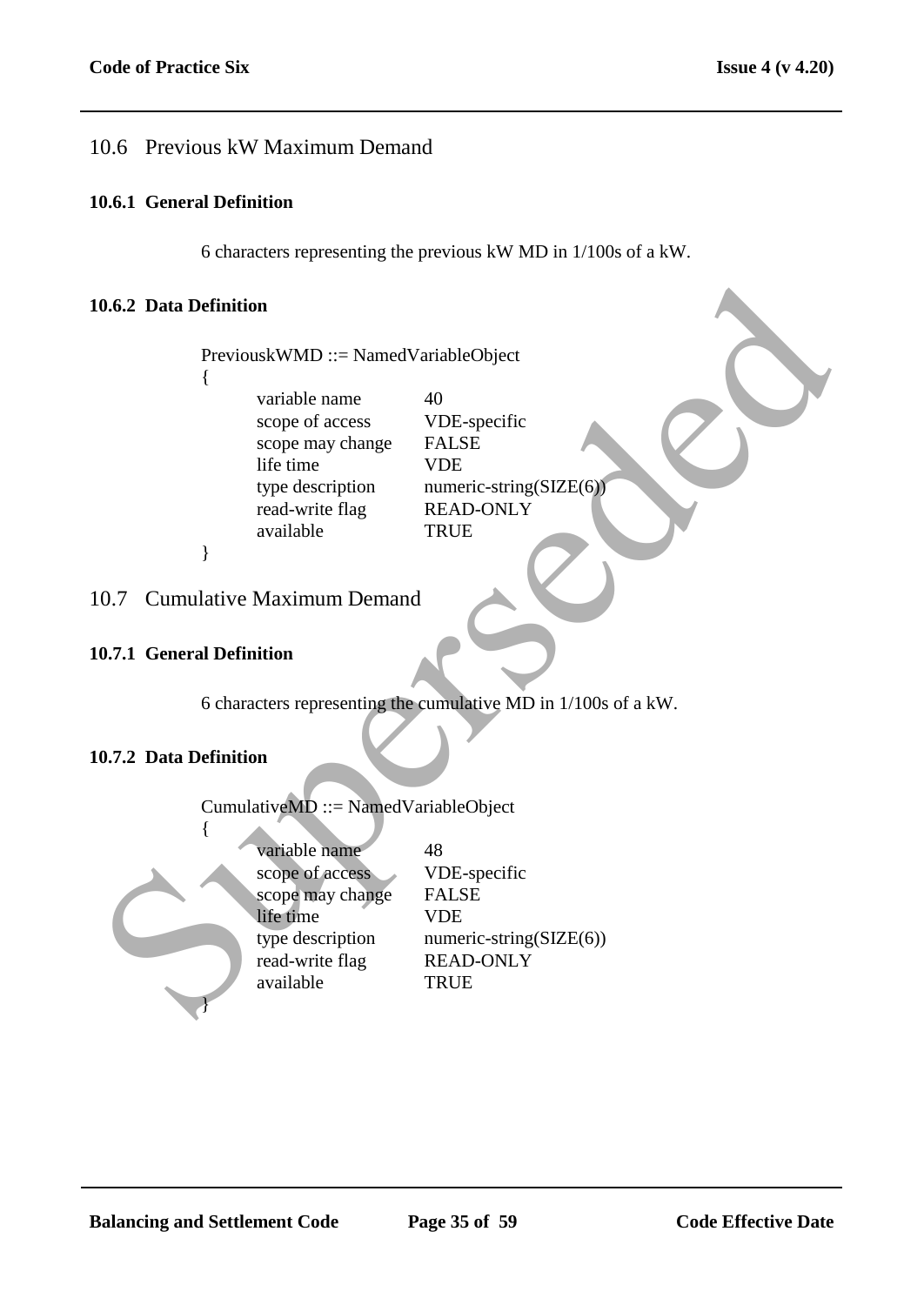# 10.8 Date Of Last MD Reset

#### **10.8.1 General Definition**

6 characters representing the date of the last maximum demand reset.

#### **10.8.2 Data Definition**

#### 10.9 Number Of Maximum Demand Resets

#### **10.9.1 General Definition**

#### **10.9.2 Data Definition**

|     | 0.8.2 Data Definition                                                                                                 |                                                                                                                    |
|-----|-----------------------------------------------------------------------------------------------------------------------|--------------------------------------------------------------------------------------------------------------------|
|     | $MDResetDate :: = NamedVariableObject$<br>ł                                                                           |                                                                                                                    |
|     | variable name<br>scope of access<br>scope may change<br>life time<br>type description<br>read-write flag<br>available | 56<br>VDE-specific<br><b>FALSE</b><br><b>VDE</b><br>numeric-string( $SIZE(6)$ )<br><b>READ-ONLY</b><br><b>TRUE</b> |
|     | }                                                                                                                     |                                                                                                                    |
| 0.9 | <b>Number Of Maximum Demand Resets</b>                                                                                |                                                                                                                    |
|     | 0.9.1 General Definition                                                                                              |                                                                                                                    |
|     |                                                                                                                       | 2 characters representing the number of maximum demand resets, 00 - 99.                                            |
|     | 0.9.2 Data Definition                                                                                                 |                                                                                                                    |
|     | NumMaxDemandResets :: = NamedVariableObject                                                                           |                                                                                                                    |
|     | variable name<br>scope of access<br>scope may change<br>life time<br>type description<br>read-write flag<br>available | 64<br>VDE-specific<br><b>FALSE</b><br><b>VDE</b><br>numeric-string( $SLE(2)$ )<br><b>READ-ONLY</b><br><b>TRUE</b>  |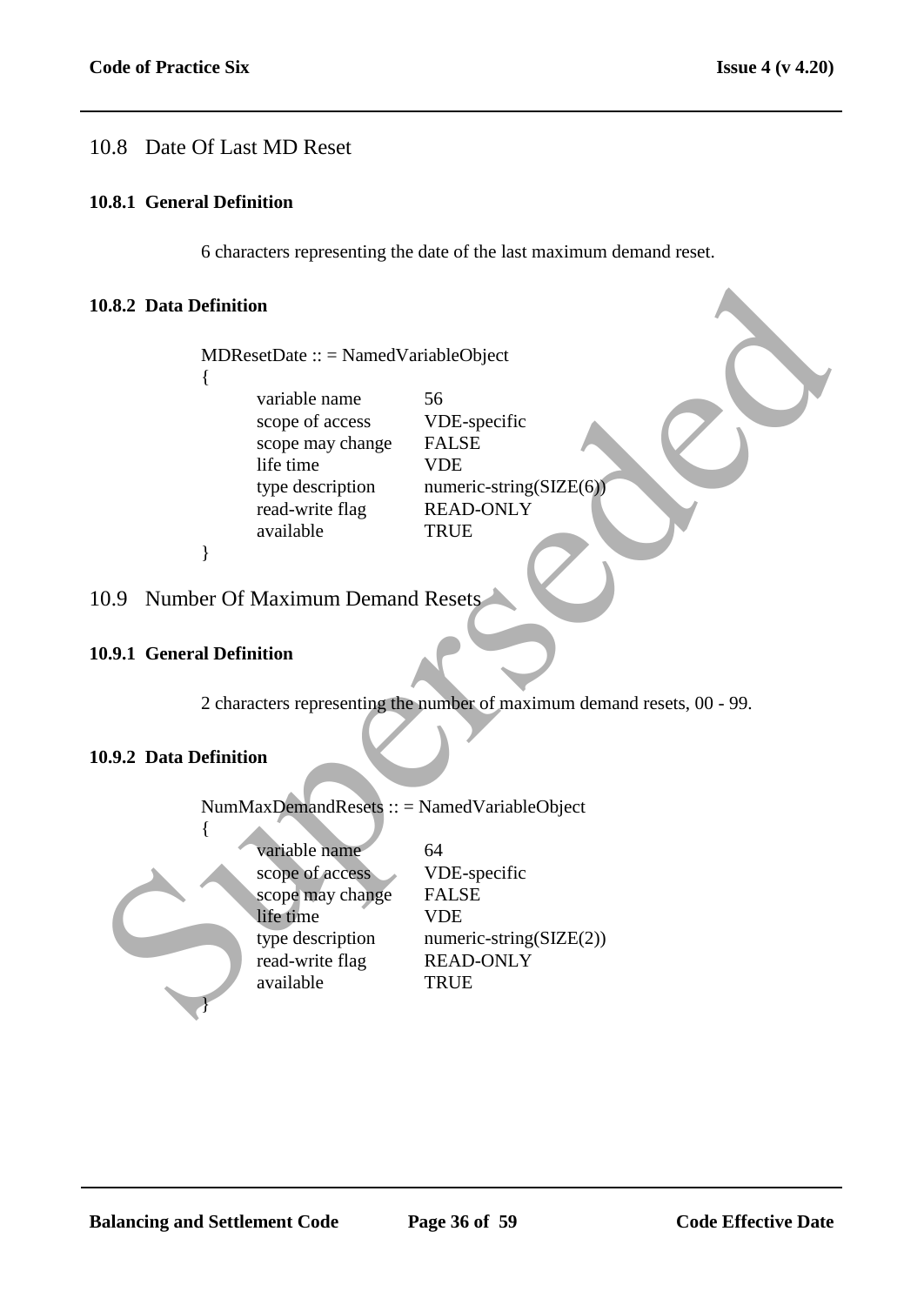# 10.10 Multi-rate Energy Registers

#### **10.10.1 General Definition**

Eight registers containing the multi-rate kWh energy in kWh.

## **10.10.2 Data Definition**

}

MultiRatekWh ::= NamedVariableObject {

| variable name    | 72           |
|------------------|--------------|
| scope of access  | VI           |
| scope may change | $_{\rm F}$   |
| life time        | VI           |
| type description | $c_{\Omega}$ |
|                  | nu           |
|                  |              |

read-write flag available TRUE

/DE-specific ALSE<sup></sup> /DE type ompact-array(SIZE(8)) OF numeric-string(SIZE(6))<br>READ-ONLY **Data Definition**<br>
MultiRatekWh ::= NamedVariableObject<br>
( $\frac{1}{\text{variable name}}$  and  $\frac{1}{\text{2}}$ <br>
scope of access<br>
ifte time<br>
the time<br>
type description<br>  $\frac{1}{\text{varivative flag}}$  and  $\frac{1}{\text{varivative f}}$ <br>  $\frac{1}{\text{varivative f}}$ <br>  $\frac{1}{\text{varivative f}}$ <br>  $\frac{1}{\$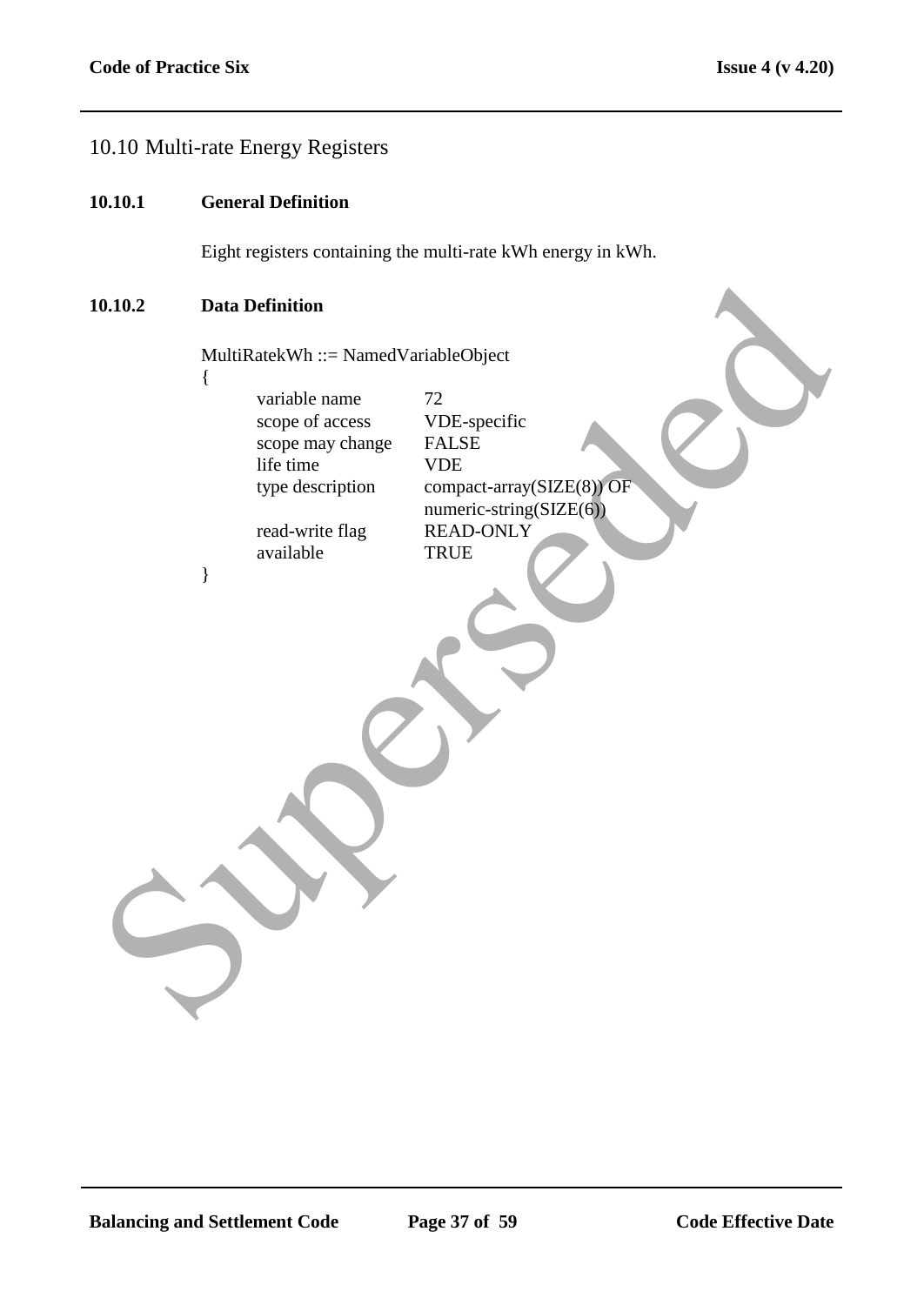# 10.11 Number of Days Data in Message

#### **10.11.1 General Definition**

Three characters representing the number of days of data to be transmitted.

#### **10.11.2 Data Definition**

{

}

NumberOfDays ::= NamedVariableObject

variable name 80<br>scope of access VDE-specific scope of access scope may change FALSE life time VDE<br>type description nume read-write flag READ-ONLY available TRUE 0.11.2 Data Definition<br>
NumberOfDays ::= NamedVariableObject<br>
variable name<br>
scope may change<br>
scope may change<br>
scope may change<br>
ELSE<br>
life time<br>
read write than<br>
the NAD-ONLY<br>
available<br>
TRUE<br>
(TRUE

numeric-string( $SLZE(3)$ )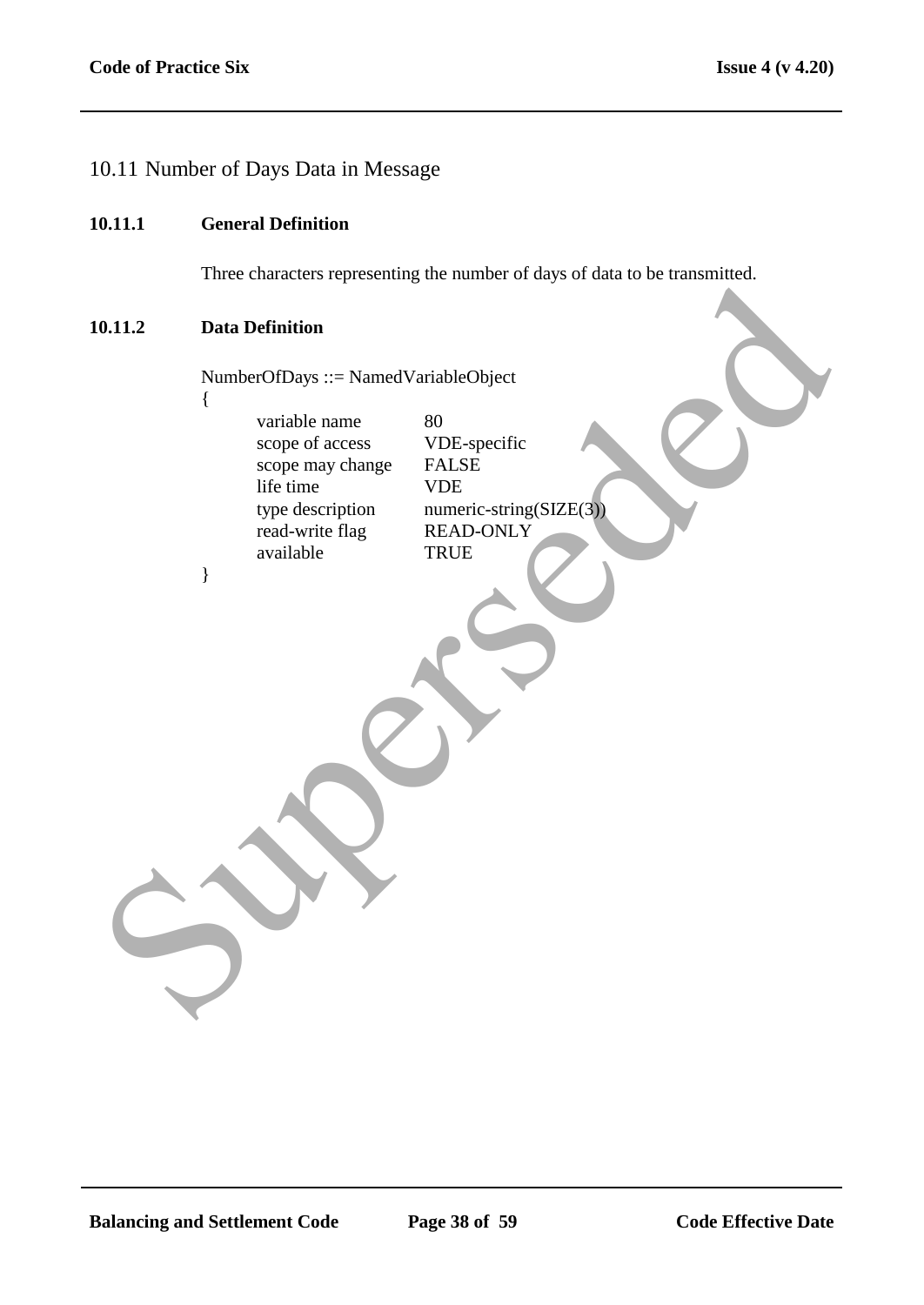# 10.12 Profile Data

#### **10.12.1 General Definition**

Daily data block comprising header data and profile data.

#### **10.12.2 Data Definition**

```
DailyData ::= NamedVariableObject
             {
                    variable name 88
                    scope of access VDE-specific
                    scope may change FALSE
                    life time VDE
                    type description array OF DailyDataType SIZE(N)
                    read-write flag READ-ONLY
                    available TRUE
             }
             Where N = 20, 100, 250 or 450
             DailyDataType :: = structure
             \left\{ \right.DayIdentifier numeric-string(SIZE(6))
                    StartCumulativekWh numeric-string(SIZE(8))
                    DailyFlags bit-string(SIZE(8))
                    HalfHourData compact-array(SIZE(48)) OF
                                           numeric-string (SIZE(4))
                    ReverseRunning bit-string(SIZE(48))
                    Level2 bit-string(SIZE(48))
                    PowerFail bit-string(SIZE(48))
             }
Data Definition<br>
Data Definition<br>
Cariy and Mariable Object<br>
(Cariy and Supersede and Supersede and Supersede and Supersede and Supersede and Supersede and Supersede and Supersede and Supersede and Supersede and Superse
```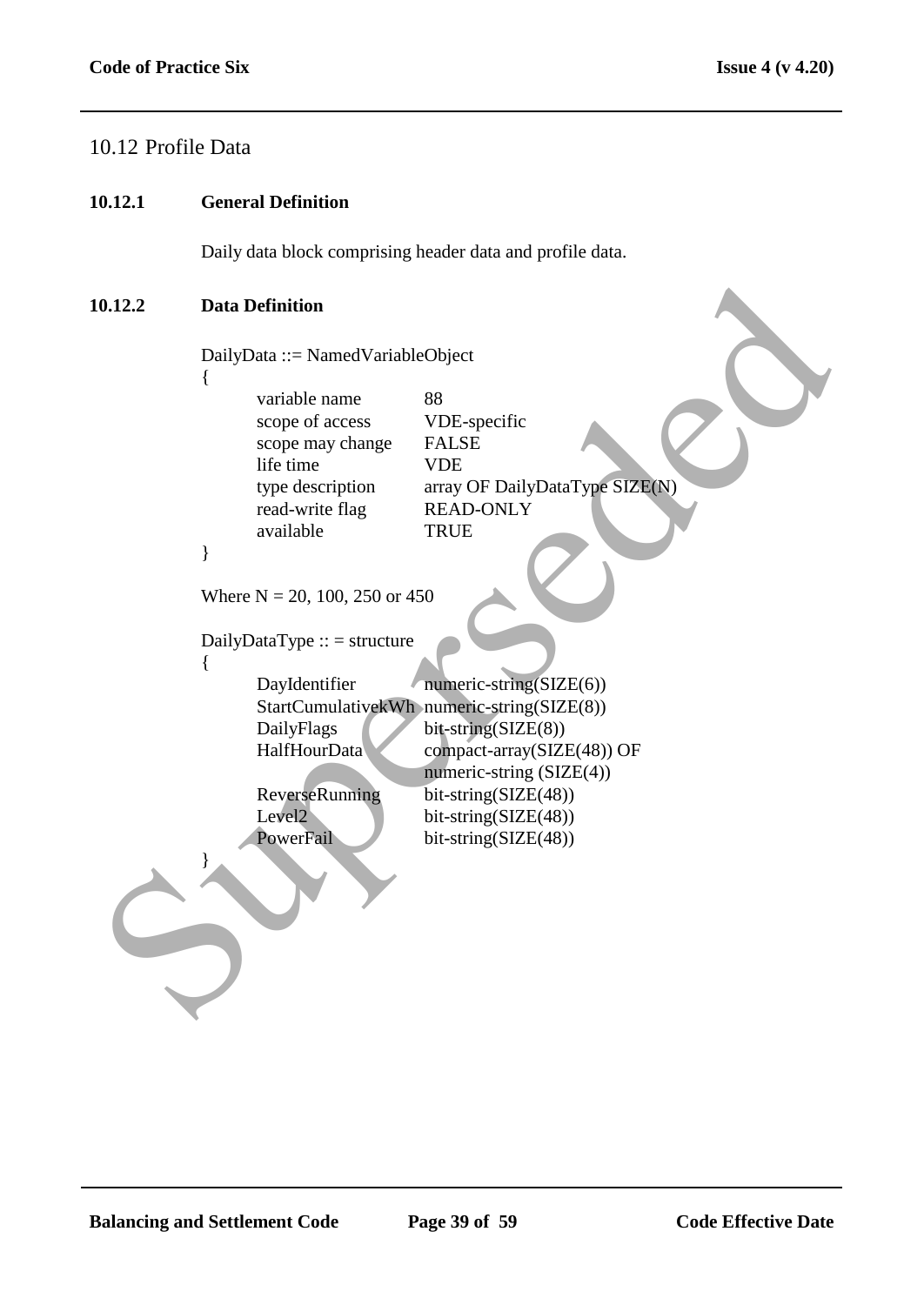# 10.13 Authenticator

#### **10.13.1 General Definition**

Eight byte string calculated using an authentication algorithm, an internal 8 byte authentication key and the preceding data.

## **10.13.2 Data Definition**

- {
- variable name 96 scope of access VDE-specific scope may change FALSE life time VDE type description octet-string(SIZE(8)) read-write flag READ-ONLY available TRUE

# 10.14 Authentication Key

#### **10.14.1 General Definition**

# **10.14.2 Data Definition**

|        | $\frac{1}{2}$ and $\frac{1}{2}$ and the preceding data.                                                                           |                                                                                                                                            |
|--------|-----------------------------------------------------------------------------------------------------------------------------------|--------------------------------------------------------------------------------------------------------------------------------------------|
| 0.13.2 | <b>Data Definition</b>                                                                                                            |                                                                                                                                            |
|        | Authenticator ::= NamedVariableObject                                                                                             |                                                                                                                                            |
|        | variable name<br>scope of access<br>scope may change<br>life time<br>type description<br>read-write flag<br>available             | 96<br>VDE-specific<br><b>FALSE</b><br><b>VDE</b><br>$octet\text{-string}(SIZE(8))$<br><b>READ-ONLY</b><br><b>TRUE</b>                      |
|        | }                                                                                                                                 |                                                                                                                                            |
|        | 0.14 Authentication Key                                                                                                           |                                                                                                                                            |
| 0.14.1 | <b>General Definition</b>                                                                                                         |                                                                                                                                            |
| 0.14.2 | authenticator.<br><b>Data Definition</b>                                                                                          | Eight byte string used by the authentication algorithm when calculating the                                                                |
|        | AuthenticationKey ::= NamedVariableObject                                                                                         |                                                                                                                                            |
|        | variable name<br>scope of access<br>VAA name<br>scope may change<br>life time<br>type description<br>read-write flag<br>available | 104<br>VAA-specific<br>39<br>-- VAAManagement<br><b>FALSE</b><br><b>VDE</b><br>$octet\text{-string}(SIZE(8))$<br>WRITE-ONLY<br><b>TRUE</b> |
|        |                                                                                                                                   |                                                                                                                                            |

}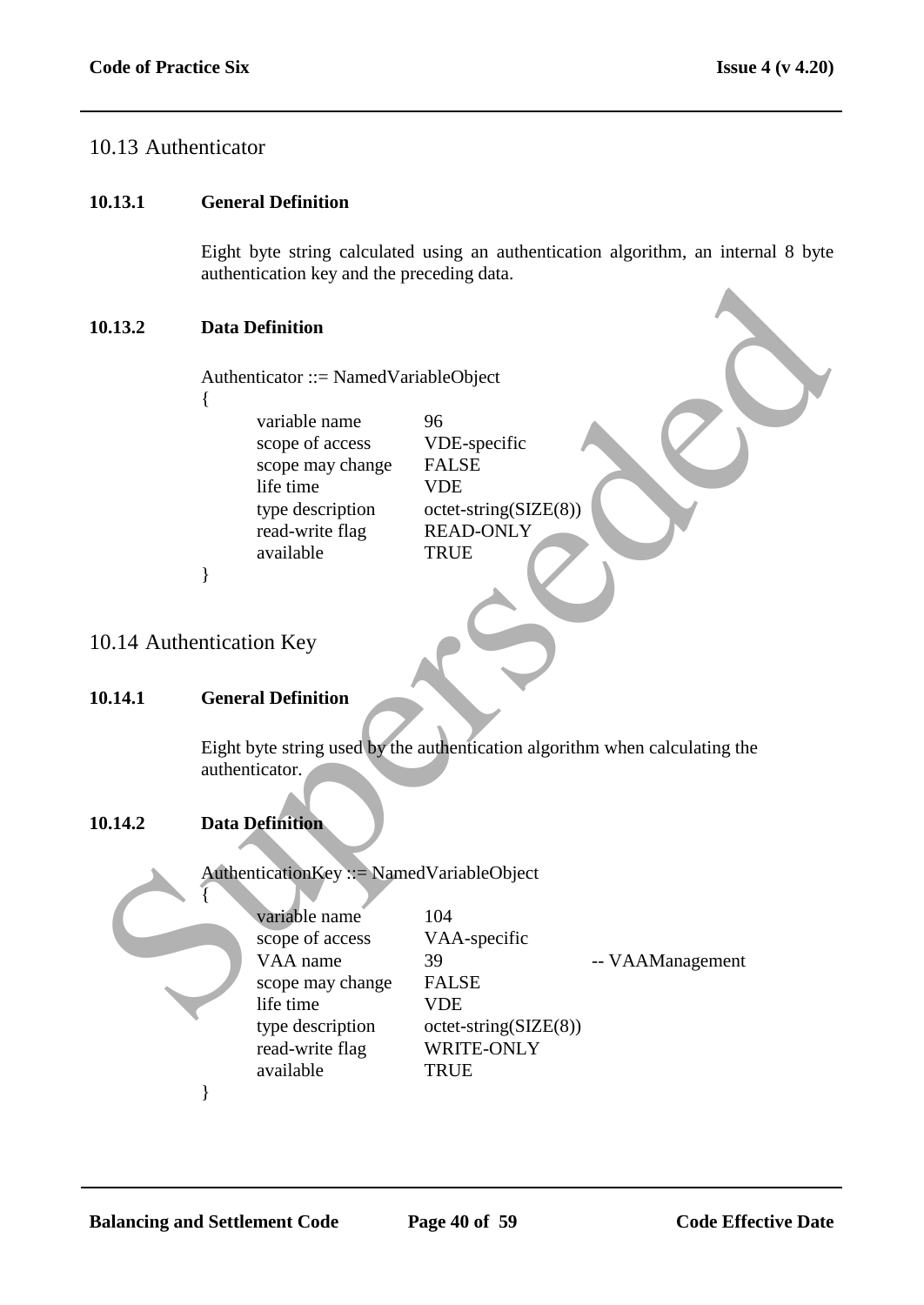# 10.15 Password

#### **10.15.1 General Definition**

Six character string consisting of case sensitive alpha characters (A to Z), digits (0 to 9) or the underscore character (\_).

#### **10.15.2 Data Definition**

|                        |   | $\sim$ ) of the underscore enargement ( $\sim$ ). |                             |                  |
|------------------------|---|---------------------------------------------------|-----------------------------|------------------|
| 0.15.2                 |   | <b>Data Definition</b>                            |                             |                  |
|                        |   | Level2Password ::= NamedVariableObject            |                             |                  |
|                        | ₹ |                                                   |                             |                  |
|                        |   | variable name                                     | 112                         |                  |
|                        |   | scope of access                                   | VAA-specific                |                  |
|                        |   | VAA name                                          | 39                          | -- VAAManagement |
|                        |   | scope may change<br>life time                     | <b>FALSE</b><br><b>VDE</b>  |                  |
|                        |   | type description                                  | visible-string( $SIZE(6)$ ) |                  |
|                        |   | read-write flag                                   | WRITE-ONLY                  |                  |
|                        |   | available                                         | <b>TRUE</b>                 |                  |
|                        | ∤ |                                                   |                             |                  |
|                        |   |                                                   |                             |                  |
|                        |   |                                                   |                             |                  |
| 0.16 Date and Time Set |   |                                                   |                             |                  |
|                        |   |                                                   |                             |                  |
| 0.16.1                 |   | <b>General Definition</b>                         |                             |                  |
|                        |   |                                                   |                             |                  |
|                        |   | 12 characters representing the date and time      |                             |                  |
|                        |   |                                                   |                             |                  |
|                        |   |                                                   |                             |                  |
| 0.16.2                 |   | <b>Data Definition</b>                            |                             |                  |
|                        |   |                                                   |                             |                  |
|                        |   | DateAndTimeSet ::= NamedVariableObject            |                             |                  |
|                        |   | variable name                                     | 120                         |                  |
|                        |   | scope of access                                   | VAA-specific                |                  |
|                        |   | VAA name                                          | 39                          | -- VAAManagement |
|                        |   | scope may change                                  | <b>FALSE</b>                |                  |
|                        |   | life time                                         | <b>VDE</b>                  |                  |
|                        |   |                                                   |                             |                  |

#### **10.16.1 General Definition**

## **10.16.2 Data Definition**



| variable name    | 120                          |                  |
|------------------|------------------------------|------------------|
| scope of access  | VAA-specific                 |                  |
| VAA name         | 39                           | -- VAAManagement |
| scope may change | <b>FALSE</b>                 |                  |
| life time        | VDE                          |                  |
| type description | numeric-string( $SIZE(12)$ ) |                  |
| read-write flag  | <b>READ-WRITE</b>            |                  |
| available        | <b>TRUE</b>                  |                  |
|                  |                              |                  |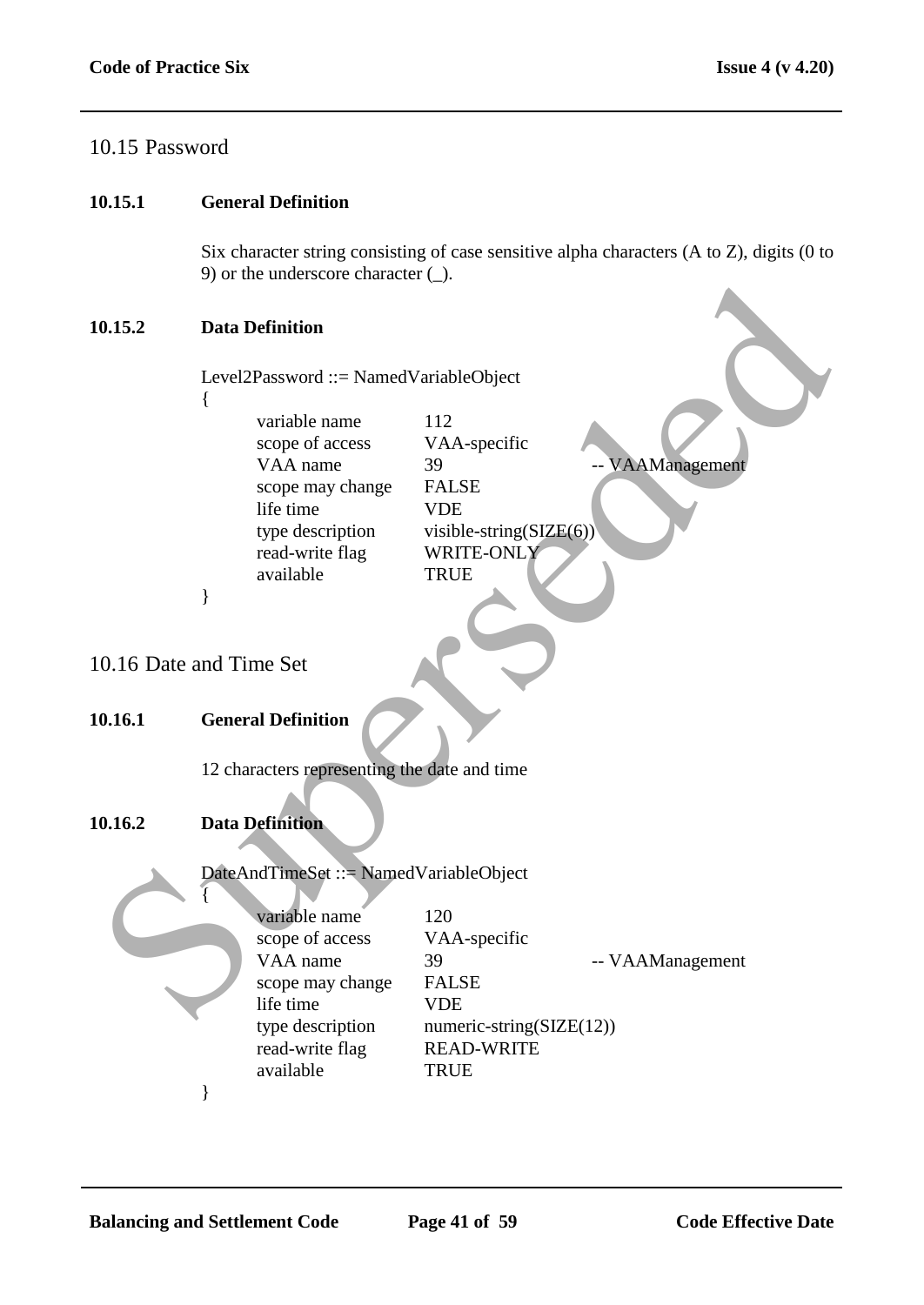# 10.17 Time Adjust

#### **10.17.1 General Definition**

Signed integer representing the number of seconds by which to adjust the time. The maximum permissible value is  $\pm 900$  seconds.

#### **10.17.2 Data Definition**

- {
- variable name 128 scope of access VAA-specific VAA name 39 -- VAAManagement scope may change FALSE life time VDE type description integer16 read-write flag WRITE-ONLY available TRUE

# 10.18 Maximum Demand Reset

#### **10.18.1 General Definition**

# **10.18.2 Data Definition**



|        | $max$ $min$ $min$ $sum$ $sum$ $sum$ $sum$ $sum$ $sum$ $sum$ $sum$ $sum$ $sum$                                                          |                                                                                                   |                  |
|--------|----------------------------------------------------------------------------------------------------------------------------------------|---------------------------------------------------------------------------------------------------|------------------|
| 0.17.2 | <b>Data Definition</b>                                                                                                                 |                                                                                                   |                  |
|        | DateAndTimeSet ::= NamedVariableObject                                                                                                 |                                                                                                   |                  |
|        | variable name<br>scope of access<br>VAA name<br>scope may change<br>life time<br>type description<br>read-write flag<br>available<br>} | 128<br>VAA-specific<br>39<br><b>FALSE</b><br><b>VDE</b><br>integer16<br>WRITE-ONLY<br><b>TRUE</b> | - VAAManagement  |
|        |                                                                                                                                        |                                                                                                   |                  |
|        | 0.18 Maximum Demand Reset                                                                                                              |                                                                                                   |                  |
| 0.18.1 | <b>General Definition</b>                                                                                                              |                                                                                                   |                  |
|        | Boolean which when written to will initiate a maximum demand reset.                                                                    |                                                                                                   |                  |
| 0.18.2 | <b>Data Definition</b>                                                                                                                 |                                                                                                   |                  |
|        | <b>MDReset ::= NamedVariableObject</b>                                                                                                 |                                                                                                   |                  |
|        | variable name<br>scope of access<br>VAA name<br>scope may change<br>life time<br>type description<br>read-write flag                   | 136<br>VAA-specific<br>39<br><b>FALSE</b><br><b>VDE</b><br>integer8<br>WRITE-ONLY                 | -- VAAManagement |
|        | available                                                                                                                              | <b>TRUE</b>                                                                                       |                  |

}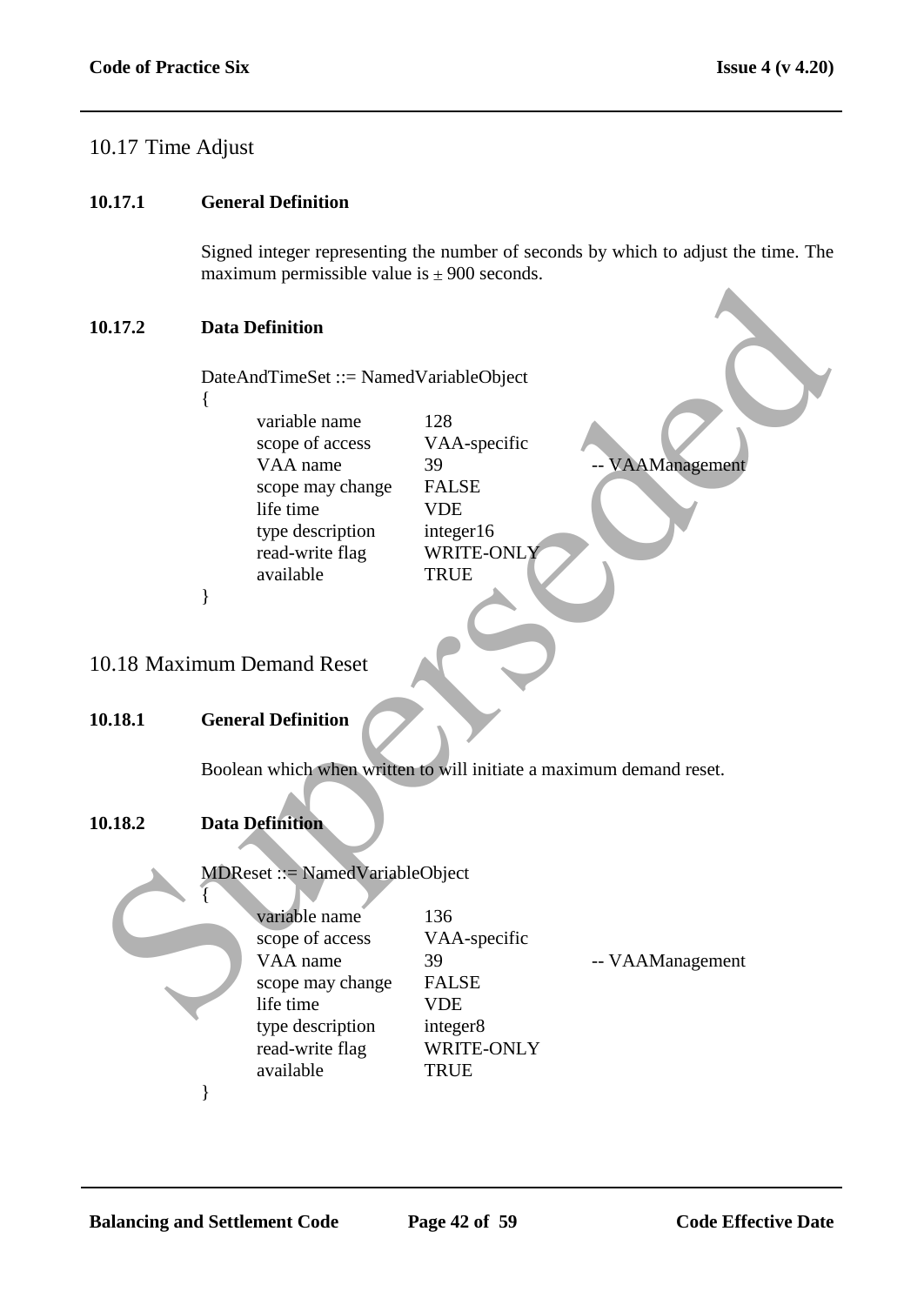# 10.19 Free Format Field of Meter ID

#### **10.19.1 General Definition**

3 characters representing the free format field section of the Meter Identifier.

#### **10.19.2 Data Definition**

{

}

Identifier ::= NamedVariableObject

variable name 144 scope of access VAA-specific VAA name 39 -- VAAManagement scope may change FALSE life time VDE type description visible-string(SIZE(3)) read-write flag READ-WRITE available TRUE 0.19.2<br>
Data Definition<br>
Identifier ::= Named VariableObject<br>
(variable name<br>
scope may change<br>
Super description<br>
We are supersed with the straig CSE/EG3)<br>
If the time<br>
available<br>
19.20.2 Code of Practice Six Identifier<br>

10.20 Code of Practice Six Identifier

#### **10.20.1 General Definition**

An eleven character string identifying the issue number of Code of Practice Six.

Writing to this variable will invoke manufacturer specific features.

#### **10.20.2 Data Definition**

{

Identifier ::= NamedVariableObject

variable name 65528 scope of access VAA-specific scope may change FALSE life time VDE read-write flag READ-WRITE available TRUE

VAA name 39 -- VAAManagement type description visible-string(SIZE(11))

}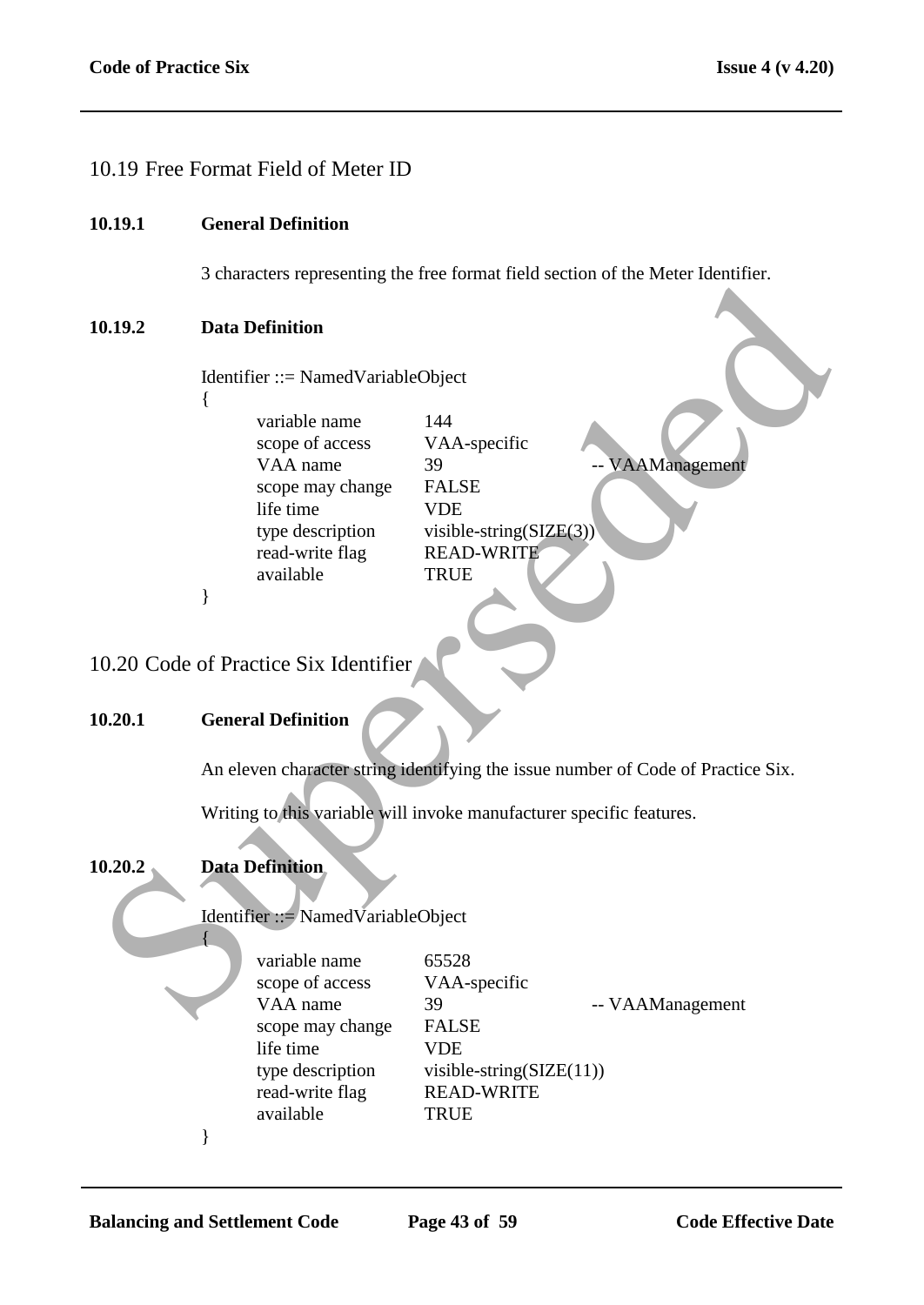# **11. Appendix 2b: Transport Protocol and Examples**

# 11.1 Introduction

This appendix defines how the BS EN 61107 protocol is used to transfer the DLMS named variables and named variable list specified in Appendix 2a.

This appendix also defines how the data within each named variable is encoded into a sequence of bytes according to the DLMS definitions, ASN.1 type definitions and the A-XDR encoding rule. This appendix also defines how the data within each named variable is encoded into a<br>sequence of hypes according to the DLMS definitions, ASN.1 type definitions, and the A-<br>SUPE encoding rule.<br>Super-<br>of the named variable

Some of the named variables in appendix 2a are not individually readable, but are readable via the data block named variable list. This appendix identifies which named variables are readable.

# 11.2 BS EN 61107

This section defines how the read, write and password commands of BS EN 61107 mode C are used to access named variables.

# **11.2.1 Read Selected Meters**

This is implemented via the multi-drop option of BS EN 61107. Where more than one meter is connected to the same serial port it is necessary to include a device identifier in the initial sign-on string.

# **/?<Optional device identifier>!<CR><LF>**

The device identifier can be up to 16 characters.

# **11.2.2 Password Security**

To achieve level 2 security an BS EN 61107 P1 command must be sent to the meter. The P1 command should contain the 6 character password.

e.g.

<SOH> P 1 <STX> ( 123456 ) <ETX> <*BCC*>

for a password of "123456".

Spaces in the above example are purely to aid readability and are not transmitted.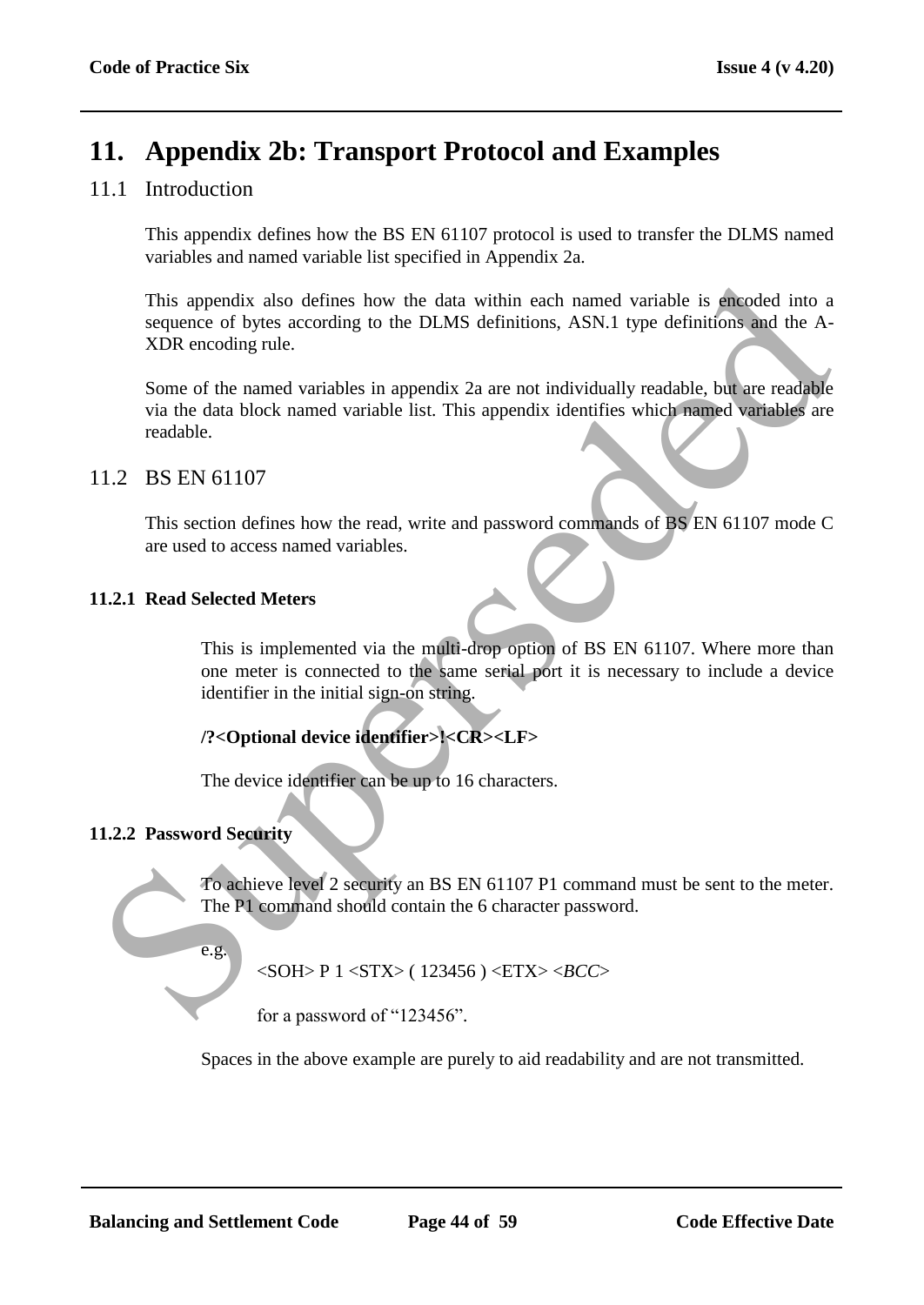#### **11.2.3 Reads**

For reads of the named variables a BS EN 61107 read command will be used. . The partial block command type R3 will be used to read named variable zero (Data Block). Command type R1 will be used for all other reads.

To avoid conflicts with manufacturer specific addresses (used for communications outside the scope of this Code of Practice), each manufacturer will implement a method of switching to manufacturer specific operation, whereby the same address may be used for other purposes.

The method for switching to manufacturer specific operation is to write to the "Code of Practice Six Identifier" named variable 65528. The meter must return to supporting the functionality and addresses specified in this document following a BS EN 61107 sign on.

The address field within the read commands will be used to hold the variable name. This variable name is passed as a 4 digit hex number, e.g. password  $= 112$ , has the hex address of 0070.

The length field within the read commands will be unused and set to zero, except when reading the data block named variable.

When reading the data block named variable the length field of the read request identifies the number of days worth of data to return. If the number of days requested exceeds the quantity of days stored in the meter then the meter returns all of the days data it has stored. This provides a mechanism for reading all the available days data in the meter. Reading zero days worth of data shall result in the meter returning the authenticated tag data header block only, including a zero in the tag data header field "Number of days data in message". To avoid contrits with manufacturer specific addresses (used for communications<br>nuiside the scope of this Code of Practice), each manufacturer wijl implement a<br>method of switching to manufacturer specific operation, where

Below is a summary of the named variables available for reading directly, their variable name, and whether level 2 security is needed to access them.

| <b>Variable</b>                     | <b>Name</b>  | <b>Access commands</b> | level 2 security? |
|-------------------------------------|--------------|------------------------|-------------------|
| Data Block                          | $\mathbf{0}$ | R <sub>3</sub>         | no                |
| <b>Authentication Key</b>           | 104          | W1                     | yes               |
| Password                            | 112          | W1                     | yes               |
| Date and Time Set                   | 120          | R1, W1                 | yes for W1        |
| Time Adjust                         | 128          | W1                     | yes               |
| <b>Maximum Demand Reset</b>         | 136          | W <sub>1</sub>         | yes               |
| Free format field of Meter ID (PPP) | 144          | R1, W1                 | yes               |
| Meter Identifier                    | 152          | R1                     | no                |
| COP6 Identifier                     | 65528        | R1, W1                 | no/no             |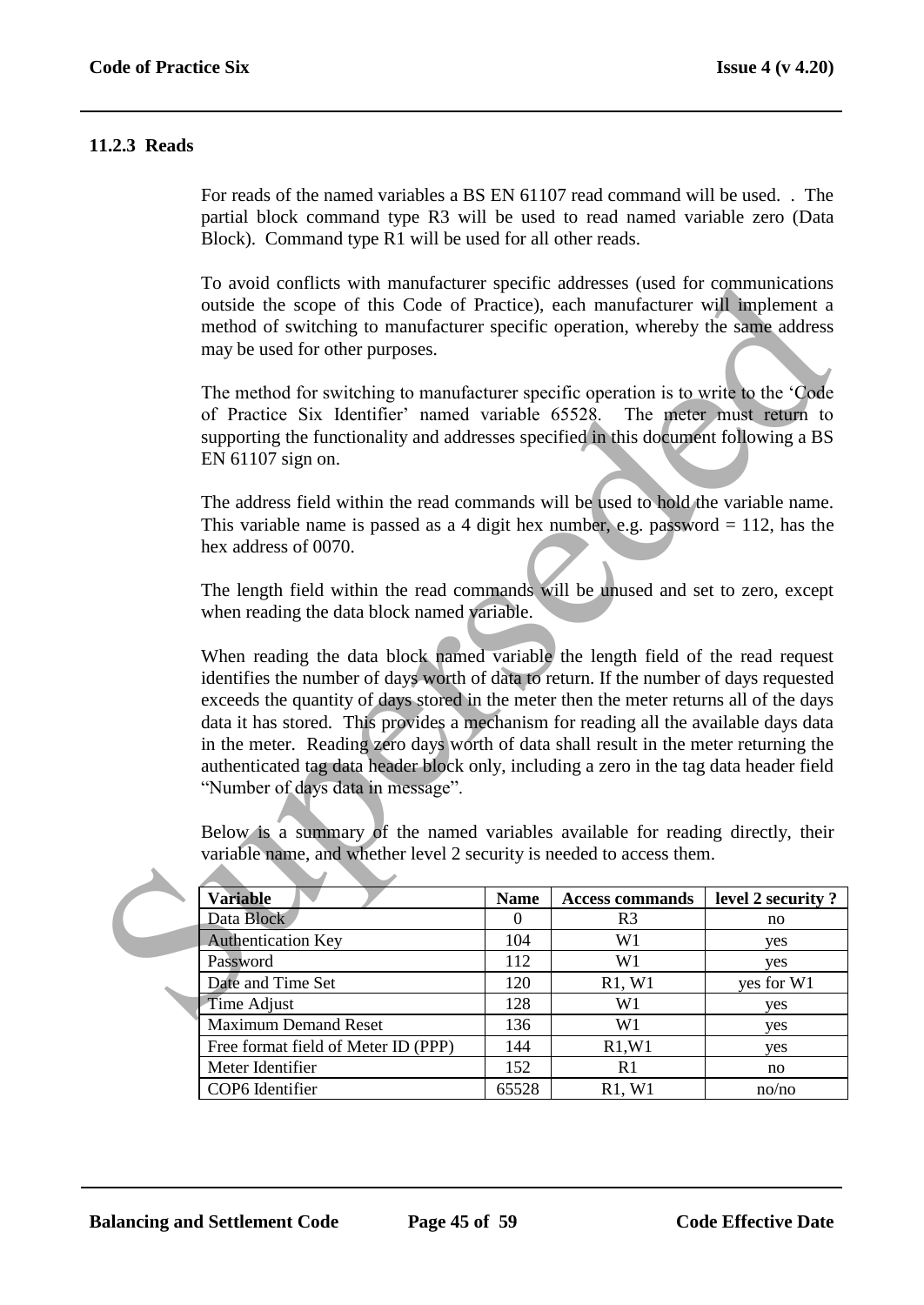#### **11.2.4 Writes**

Write to named variables shall be performed using the BS EN 61107 W1 command. As for the read command the address field of the command is used to pass the variable name.

All writes to the meter, except writes to the Code of Practice Six Identifier, require level 2 security as defined in the table above.

Writes to the Code of Practice Six Identifier do not modify data at this level but invoke manufacturer specific addressing modes.

#### 11.3 Read Data Block

The read command to fetch the data block variable is as follows :-

<SOH> R3 <STX> 0000 ( *nnnn* ) <ETX> <BCC>

where *nnnn* has values zero to FFFF hex identifying the number of days worth of data required including the current day. *nnnn* is expressed as a 4 digit hex number.

The data will be passed back to the meter in many BS EN 61107 data messages, using partial block transfer. Each block does NOT necessarily relate to a specific day.

The address field in the data messages used to transfer the data shall be zero for the first message and increment for each following message.

The data is transmitted with the most recent data first.

All data specified in Appendix 1 except the half hour data flags, shall be transmitted unchanged since it contains only printable ASCII characters which can be transmitted using BS EN61107 The half hour data flags specified in Appendix 1, shall be converted to ASCII hex character pairs before transmission, with the most significant nibble first.

The half hour data flags which consist of arrays of 48 bit flags are transmitted as a sequence of 12 ASCII hexadecimal characters, where the first hex character transmitted holds the bit flags for the first four integration periods in the day, and within each hex character the most significant bit represents the earliest bit flag and the least significant bit represents the latest bit flag. Hence the bit flag for 00:00 to 00:30 is transmitted in the most significant bit of the first hexadecimal character transmitted, and the bit flag for 23:30 to 24:00 is transmitted in the least significant bit of the twelfth character. All writes to the meter, except writes to the Code of Practice Six Identifier, require<br>level 2 security as defined in the table above.<br>Writes to the Code of Practice Six Identifier do not modify data at fits level but<br>inv

The response to the BS EN61107 read command is a sequence of data messages as follows:-

<STX>0000(*meter identifier*……..)<EOT><BCC> <STX>0001(……………………...)<EOT><BCC>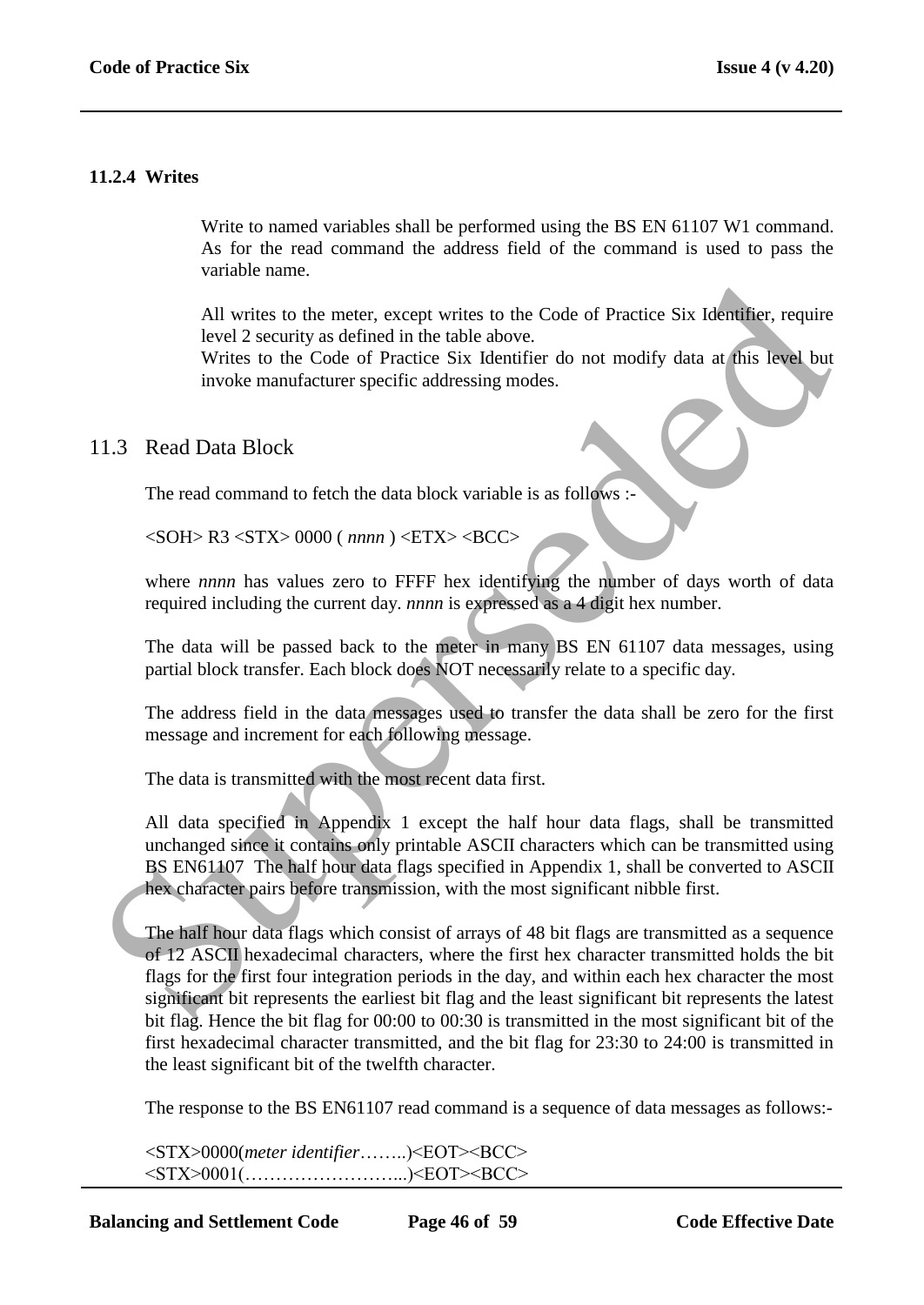<STX>xxxx(……………………...)<ETX><BCC>

The format of the data transferred is described below. Before each set of data characters is an explanation of the data source.

Text in italics represent fields to be replaced by data values. Only these fields are transmitted, the (DLMS packaging) characters in normal text are not transmitted. The format of the fields is as defined in Appendix 1 unless stated otherwise.

| format of the fields is as defined in Appendix 1 unless stated otherwise. | Fext in nancs represent fields to be replaced by data values. Only these fields are<br>transmitted, the (DLMS packaging) characters in normal text are not transmitted.<br>The |
|---------------------------------------------------------------------------|--------------------------------------------------------------------------------------------------------------------------------------------------------------------------------|
| Read named variable list zero is returning<br>twelve variables            | 000C                                                                                                                                                                           |
| Variable read request successful                                          | 00                                                                                                                                                                             |
| Data type = visible-string                                                | 0A                                                                                                                                                                             |
| Identifier                                                                | meter identifier (12 characters)                                                                                                                                               |
| Variable read request successful                                          | 00                                                                                                                                                                             |
| Data type $=$ visible-string                                              | 0A                                                                                                                                                                             |
| DateAndTime of reading                                                    | date and time of reading (12 characters)                                                                                                                                       |
| Variable read request successful                                          | 00 <sup>1</sup>                                                                                                                                                                |
| Data type $=$ visible-string                                              | 0A                                                                                                                                                                             |
| CumulativekWh                                                             | cumulative kWh (6 characters)                                                                                                                                                  |
| Variable read request successful                                          | 00                                                                                                                                                                             |
| Data type $=$ visible-string                                              | 0A                                                                                                                                                                             |
| <b>CurrentkWMD</b>                                                        | current kW maximum demand (6 characters)                                                                                                                                       |
| Variable read request successful                                          | 00                                                                                                                                                                             |
| Data type = visible-string                                                | 0A                                                                                                                                                                             |
| PreviouskWMD                                                              | previous kW maximum demand (6 characters)                                                                                                                                      |
| Variable read request successful                                          | 00                                                                                                                                                                             |
| Data type = visible-string                                                | 0A                                                                                                                                                                             |
| CumulativeMD                                                              | cumulative maximum demand (6 characters)                                                                                                                                       |
| Variable read request successful                                          | 00                                                                                                                                                                             |
| Data type $=$ visible-string                                              | 0A                                                                                                                                                                             |
| <b>MDResetDate</b>                                                        | <i>date of last MD reset</i> (6 characters)                                                                                                                                    |
| Variable read request successful                                          | $00\,$                                                                                                                                                                         |
| Data type $=$ visible-string                                              | 0A                                                                                                                                                                             |
| <b>NumMaxDemandResets</b>                                                 | number of MD resets (2 characters)                                                                                                                                             |
| Variable read request successful                                          | $00\,$                                                                                                                                                                         |
| Data type $=$ compact-array                                               | 13                                                                                                                                                                             |

**Balancing and Settlement Code Page 47 of 59 Code Effective Date**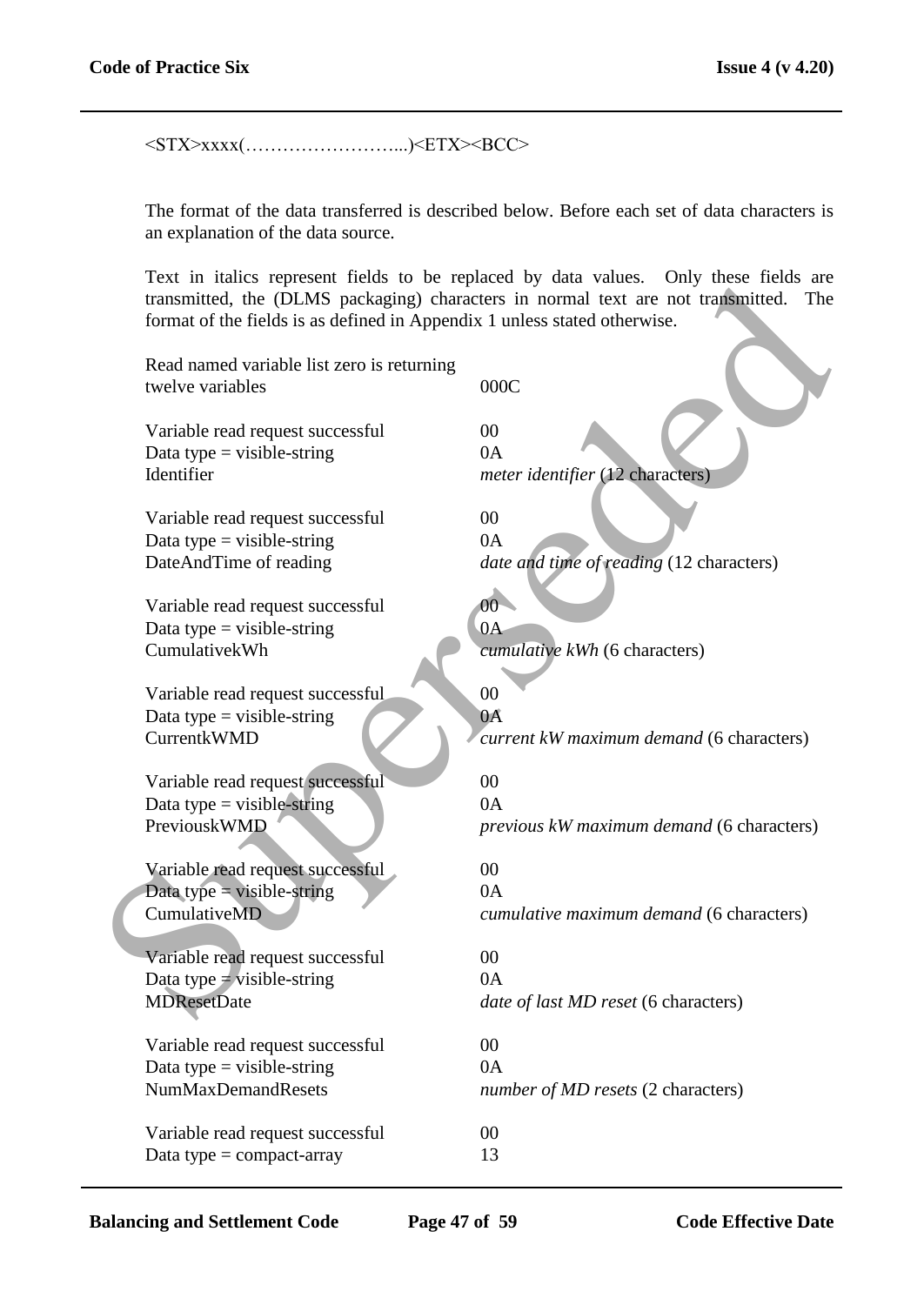| Array element type - visible-string<br>MultiRatekWh<br>$= 8x6$                                                                                                                                                                                                                                                                                                                                                         | 0A<br>eight rate kWh registers (48 characters                                                                                                                                                                                                                                                                                                                                                                                                                                                                                                                                                                                                                                             |
|------------------------------------------------------------------------------------------------------------------------------------------------------------------------------------------------------------------------------------------------------------------------------------------------------------------------------------------------------------------------------------------------------------------------|-------------------------------------------------------------------------------------------------------------------------------------------------------------------------------------------------------------------------------------------------------------------------------------------------------------------------------------------------------------------------------------------------------------------------------------------------------------------------------------------------------------------------------------------------------------------------------------------------------------------------------------------------------------------------------------------|
| Variable read request successful<br>Data type $=$ visible-string<br>NumberOfDays                                                                                                                                                                                                                                                                                                                                       | 00<br>0A<br>number of days worth of data (3 characters)                                                                                                                                                                                                                                                                                                                                                                                                                                                                                                                                                                                                                                   |
| Variable read request successful<br>Data type $=$ array<br>Number of elements of array                                                                                                                                                                                                                                                                                                                                 | 00<br>01<br>number of days worth of data expressed as a 4<br>digit ASCII hex number (zero upwards).                                                                                                                                                                                                                                                                                                                                                                                                                                                                                                                                                                                       |
| Then the following is repeated for each days worth of data:                                                                                                                                                                                                                                                                                                                                                            |                                                                                                                                                                                                                                                                                                                                                                                                                                                                                                                                                                                                                                                                                           |
| Structure<br>Number of items in structure<br>Data type $=$ visible string<br>DayIdentifier<br>Data type = visible string<br>StartCumulativeDWh<br>Data type $=$ Bit string<br>DailyFlags<br>Data type $=$ compact array<br>Array element type $=$ visible string<br>HalfHourData<br>Data type $=$ bit array<br>ReverseRunning<br>Data type $=$ bit array<br>Level <sub>2</sub><br>Data type $=$ bit array<br>PowerFail | 02<br>07<br>0A<br>day identifier YYMMDD (6 characters)<br>0A<br>start of day cumulative DWh (8 characters)<br>$04 -$<br>daily security data and flags expressed as a<br>two digit ASCII hex number.<br>13 <sup>1</sup><br>0A<br>forty eight truncated cumulative energy<br>register values of four characters each<br>(192 characters)<br>04<br>forty eight reverse running bit flags expressed<br>as a twelve digit ASCII hex number<br>(12 characters)<br>04<br>forty eight level 2 access bit flags expressed as<br>a twelve digit ASCII hex number<br>(12 characters)<br>04<br>forty eight power failure bit flags expressed as<br>a twelve digit ASCII hex number<br>(12 characters) |
| Finally:-<br>Variable read request successful<br>Data type = visible string<br>Authenticator                                                                                                                                                                                                                                                                                                                           | 00<br>0A<br>authenticator expressed as a sixteen digit<br><b>ASCII</b> hex number                                                                                                                                                                                                                                                                                                                                                                                                                                                                                                                                                                                                         |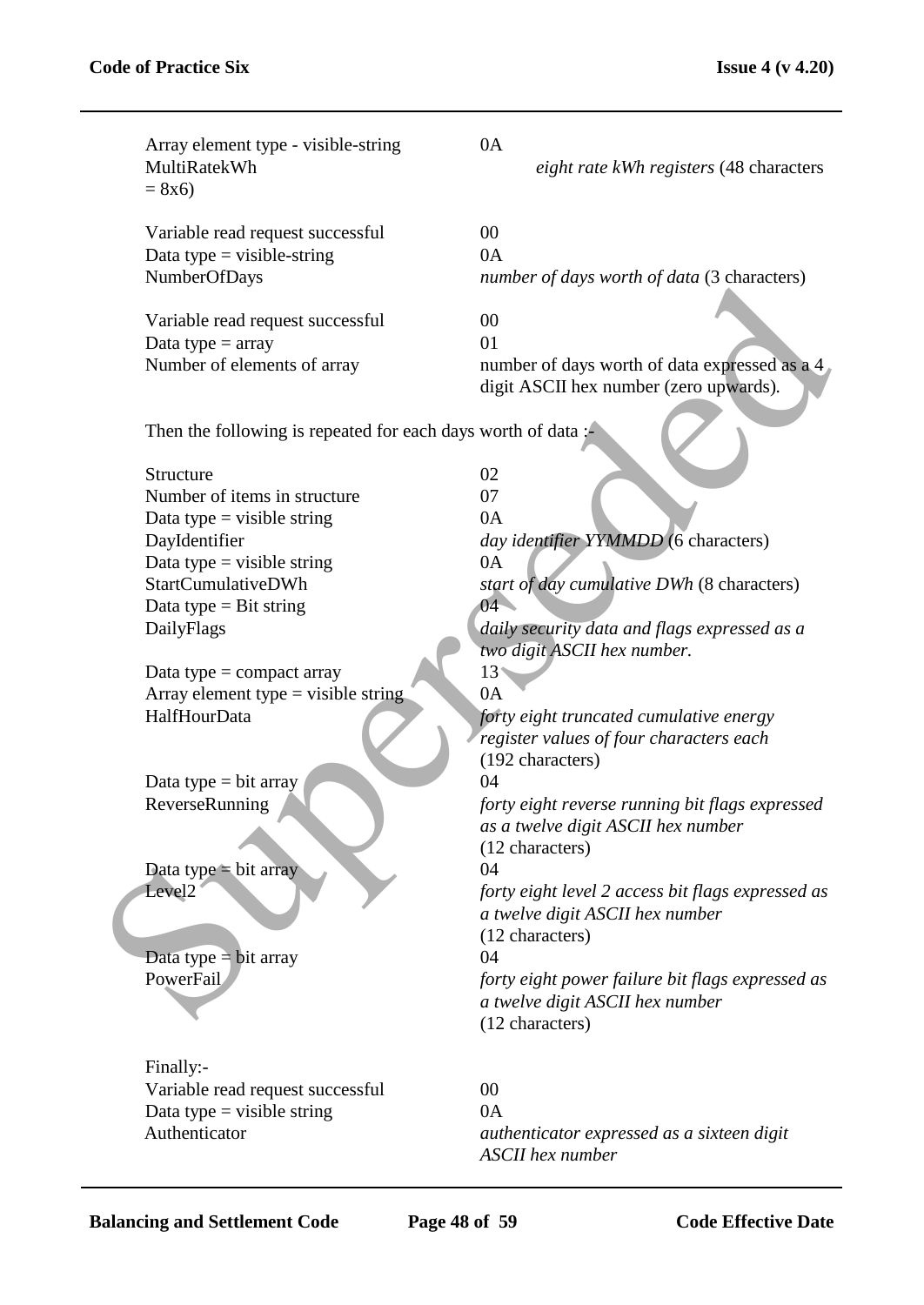# 11.4 Authenticator

The purpose of the authenticator is to verify the origin and authenticity of data retrieved from the meter.

An Authenticator is automatically provided at the end of the sequence of reading "n" days meter reading records. On receipt of the request to read "n" days records, the data authenticator seed is automatically reset (set to 0) by the meter. Once the last day"s data has been transmitted, the resultant authenticator is then transmitted. A Authentichator is automatically provided at the end of the sequence of reading in a<br>neutron and procedure metric and the capture of the request to each determination<br>authentical vectors and the state of the state of the

No direct access is provided for writing the seed or reading the authenticator.

A description of how the authenticator is calculated is defined in Appendix 3.

# 11.5 Authentication Key

Assuming level 2 access has been granted, the level authentication key is set by writing to variable 104 as defined in Appendix 2a.

The authentication key is defined as an eight byte binary number which is transferred as a sixteen character ASCII HEX value

e.g. To set the authentication key to 0123456789ABCDEF hexadecimal

To meter <SOH> W 1 <STX> 0068 ( 0123456789ABCDEF )<ETX><BCC>

From meter  $\langle ACK \rangle$ 

# 11.6 Set Password

Assuming level 2 access has been granted, the level 2 password is set by writing to variable 112 as defined in Appendix 2a.

e.g. To set the password to "ABC123"

To meter  $\langle \text{SOH} \rangle$  W 1  $\langle \text{STX} \rangle$  0070 (ABC123)  $\langle \text{ETX} \rangle$  <BCC>

From meter <ACK>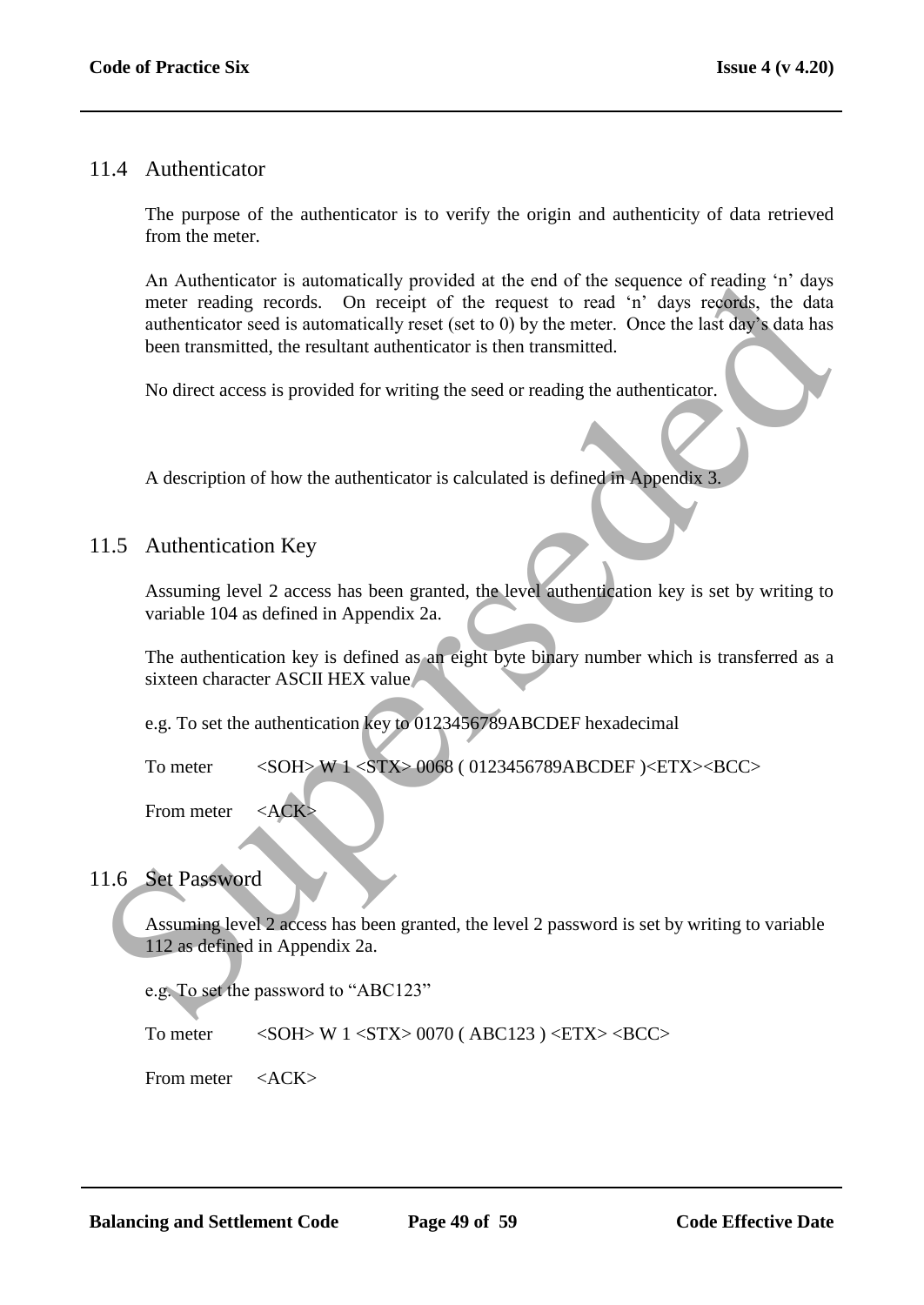# 11.7 Time and Date

Assuming level 2 access has been granted, the date and time is set by writing to variable 120 as defined in Appendix 2a.

e.g. To set the date and time to 18 December 1995 09:25:00

To meter <SOH>W1<STX>0078(951218092500)<ETX><BCC>

From meter <ACK>

To read the date and time, Level 2 access is not required and it can be retrieved by reading named variable 120.

e.g.

To meter <SOH>R1<STX>0078(0)<ETX><BCC> From meter <STX>0078(951218092500)<ETX><BCC> Where the date and time is  $18^{th}$  December 1995 at 09:25:00.

# 11.8 Time Adjust

The time in the meter can be adjusted by a specified number of seconds by writing to variable 128 as defined in Appendix 2a. This method of clock synchronisation must never introduce or skip integration periods, i.e. it must guarantee that there are always 48 integration periods in a day. To meter <br>  $\le$  SOH-W1-STX-0078(951218092500)-ETX--BCC><br>
From meter  $\le$  ACK><br>
To read the date and time, Level 2 access is not required and it can be retrieved by reading<br>
named variable 120.<br>  $\therefore$ <br>  $\therefore$ <br>
To meter  $\le$ 

The data passed in the write command represents the number of seconds to advance or retard the meters clock by and is a signed integer of length two bytes which is encoded as a four character ASCII HEX number.

e.g. To advance the clock by 12 seconds

To meter <SOH> W1 <STX> 0080 ( 000C ) <ETX> <BCC>

From meter <ACK>

e.g. To retard the clock by 12 seconds

To meter <SOH> W1 <STX> 0080 (FFF4 ) <ETX> <BCC>

From meter <ACK>

Where 0xFFF4 is the two's complement of 0x000C.

11.9 Reset MD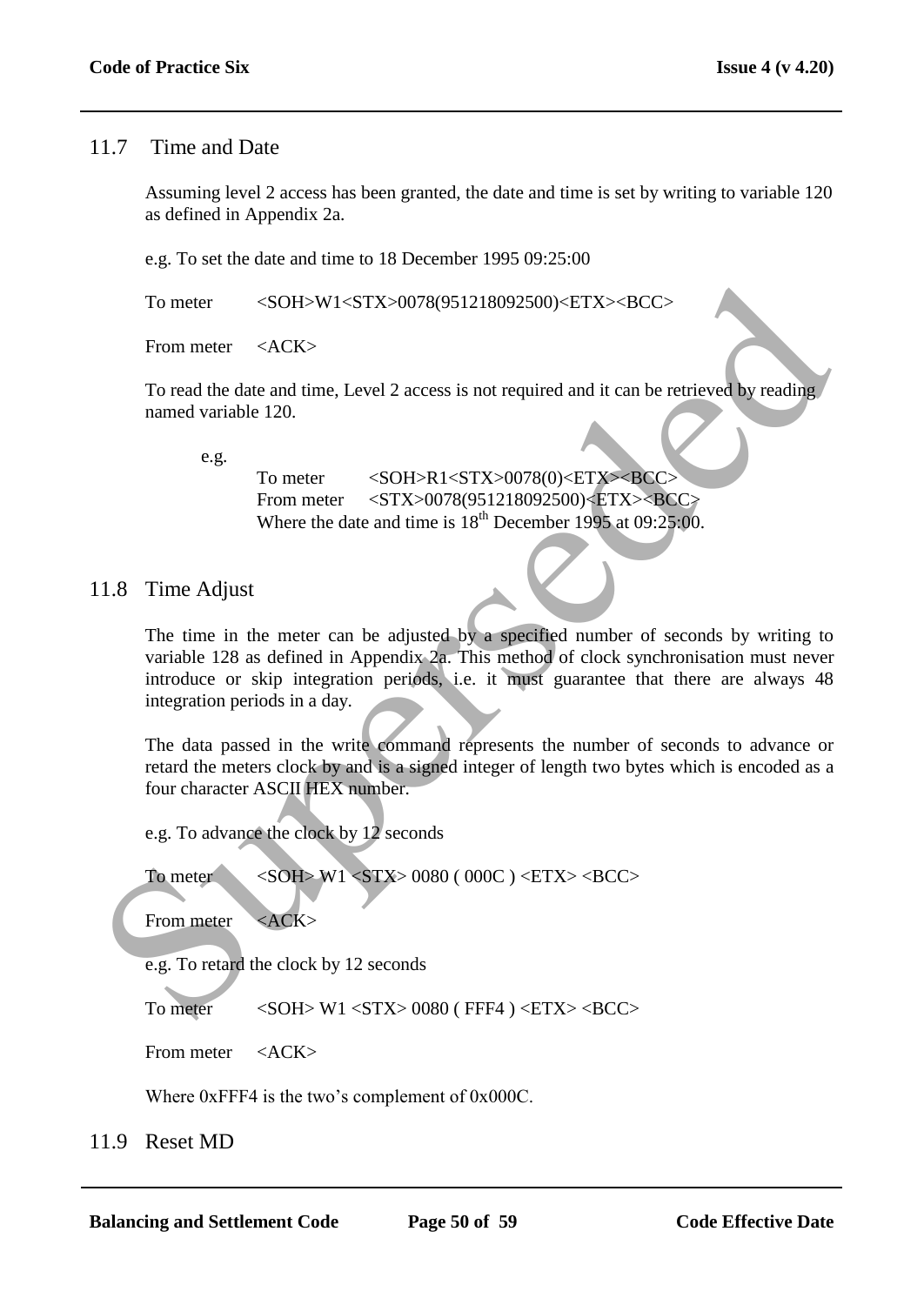Assuming level 2 access has been granted, a maximum demand reset can be initiated by writing one character (any value) to variable 136 as defined in Appendix 2a.

e.g.

To meter  $\langle \text{SOH} \rangle$  W1  $\langle \text{STX} \rangle$  0088 ( 0 )  $\langle \text{ETX} \rangle$  <BCC>

From meter <ACK>

## 11.10 Free Format Field of Meter ID (ppp)

Assuming Level 2 access has been granted, the free format part of the meter ID can be written to by writing to a named variable 144 as defined in Appendix 2a.

e.g. To set the value "ABC" To meter <SOH>W1<STX>008C(ABC)<ETX><BCC> From meter <ACK>

# 11.11 Code of Practice Six Identifier

Named variable 65528 can be read to determine the Issue of Code of Practice Six supported by the meter. The format of the response is fixed as "COP6I300 $\land\land\land\%$ ", where " $\land\%$ " represents a space character and "I300" represents Issue 3.00 of Code of Practice Six. From meter cacks<br>
1.10 Free Format Field of Meter ID (ppp)<br>
Assuming Level 2 access has been granted, the free format part of the meter ID can be<br>
written to by writing to a named variable 14 as defined in Appendix 2a.<br>
C

e.g.

To meter <SOH>R1<STX>FFF8(0)<ETX><BCC> From meter <STX>FFF8(COP6I300^^^)<ETX><BCC>

Writing to this address invokes manufacturer specific addressing modes.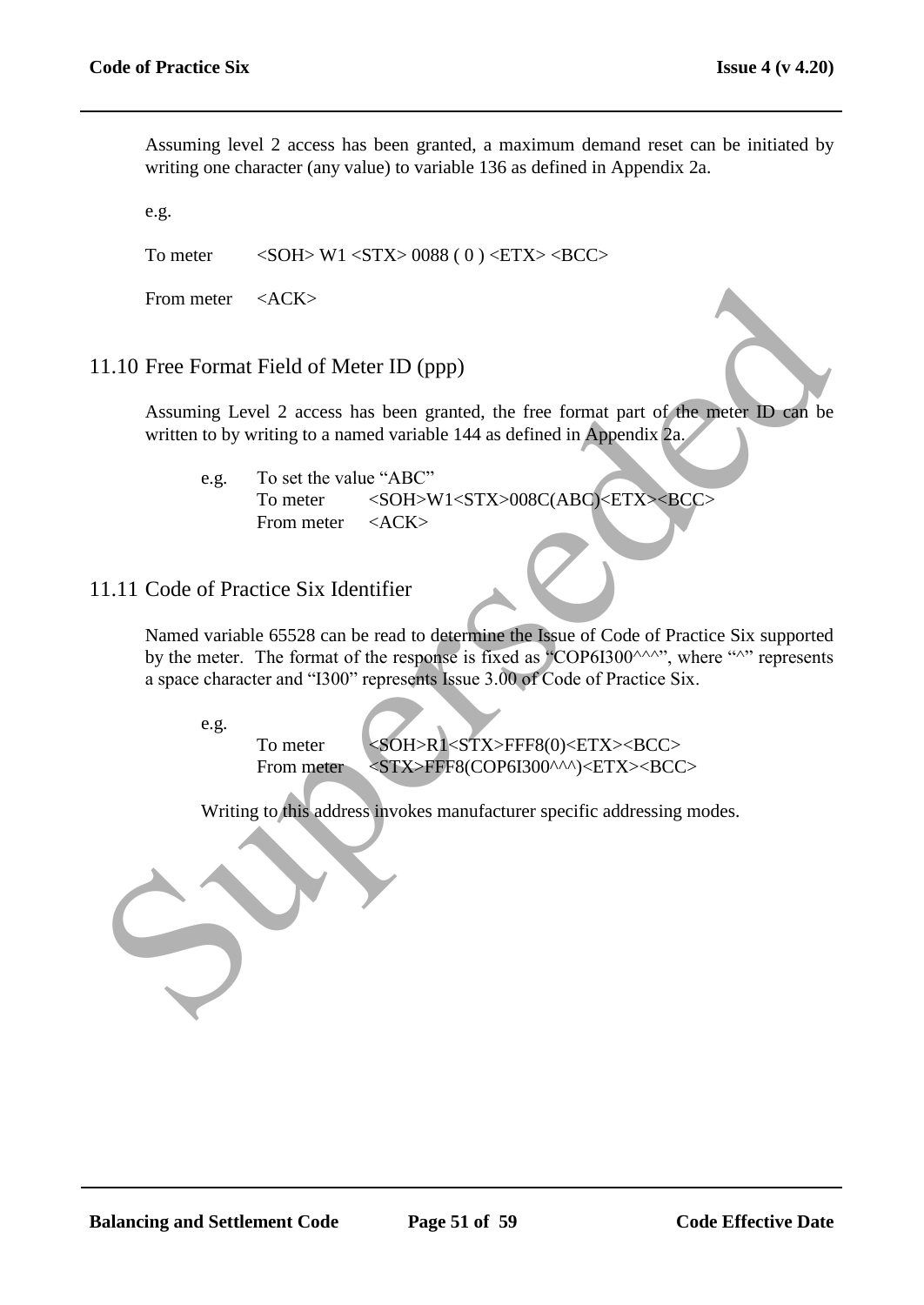# **12. Appendix 3: Authentication**

# 12.1 Authentication Overview

The purpose of authentication is to ensure that the receiver of the information can be confident that the contents of the message have not been altered since it left the sender and that the identity of the sender is not misrepresented.

The data authentication process uses a system whereby an Authentication Key will be loaded into Outstations by authorised parties. This Authentication Key will then be used to form an Authenticator on all the data to be communicated. The same Authentication Key will be provided to the authenticating parties. This will ensure that all authorised holders of the Authentication Key will be able to validate the authenticity of the information being transferred, provided of course that they also have knowledge of the Authentication Algorithm and its method of use. contained the columents of the inessing rate in the colume term and the colume of the measurement of the measurement of the measurement of the distribution of the distribution in a Authentication process uses a system wher

The Authentication Key programmed into outstations and other validation equipment can be changed should the authentication system be compromised by disclosure or discovery of the key.

A Key Management System is required to ensure secure creation, storage and distribution of the Authentication Key to all parties concerned. This system is outside the scope of this document.

Different Authentication Keys may be used for various Outstations or groups of Outstations if required. However, this will require a more complex Key Management System to be used, and knowledge of a number of Authentication Keys from which the appropriate one must be selected, by the authenticating party.

# 12.2 Authentication Process

The complete Data Block described in Appendix 1(a) will be signed by an Authenticator to provide authentication of the source and validation of the data. This allows the content of the message to be sent in plain text and still to be validated and authenticated by authorised parties only.

There are four elements used in the calculation of the Authenticator. These are:

- a) The Authentication Key
- b) The Authentication Algorithm,
- c) The Data Block,
- d) The method by which (a) and (b) above operate on the contents of the Data Block to create the Authenticator.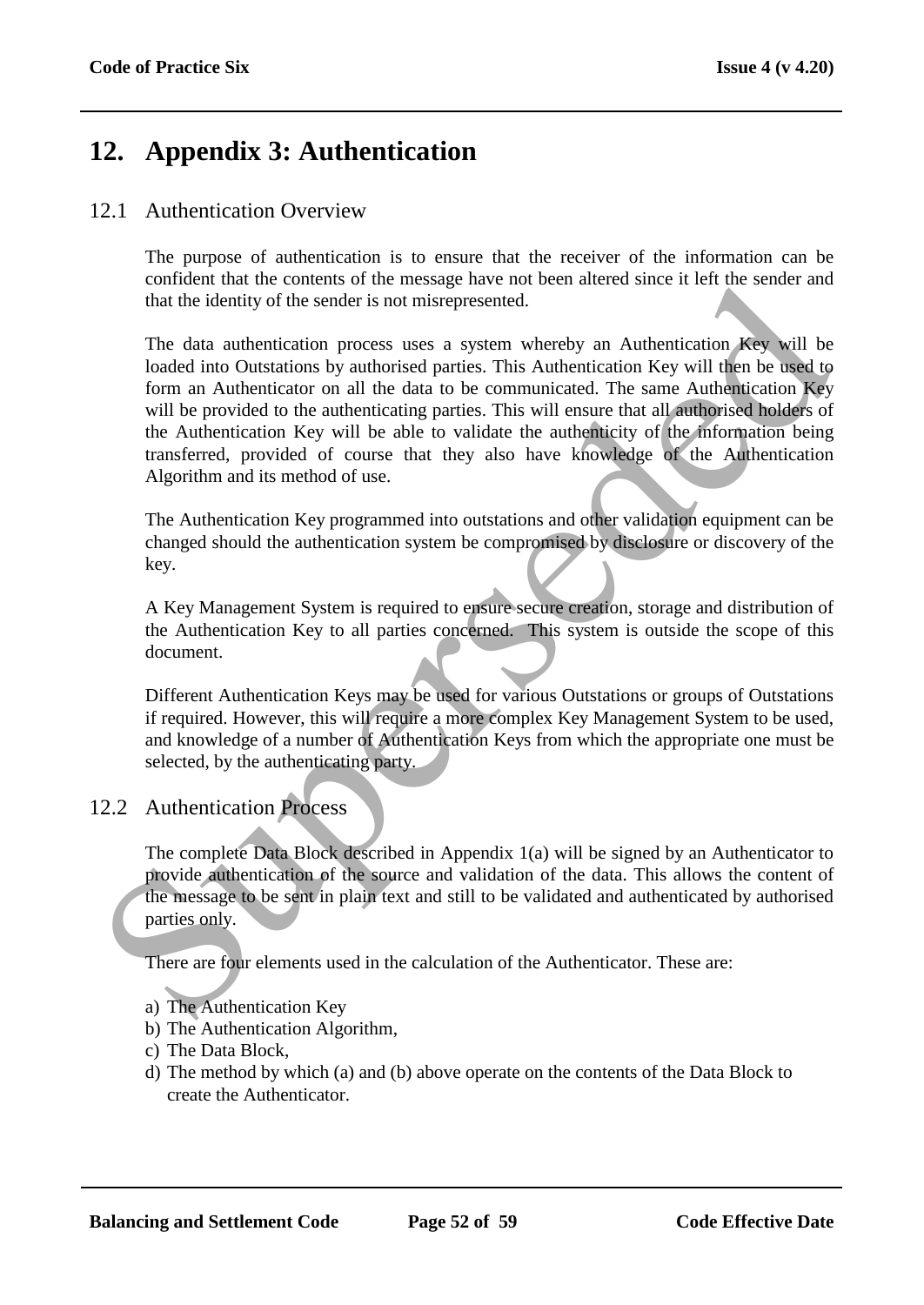The Authentication Key is an 8 byte binary number (56 bits of key data and 8 bits of parity) that is kept secret. It is placed only in those devices that need either to generate an Authenticator, or to check that the Authenticator received is valid.

The Algorithm used in the calculation of the Authenticator is the Data Encryption Standard (DES). This is a publicly available secret key block encryption algorithm, detailed in the following Standard: ANSI X3.92-1981.

The Data Block for authentication is detailed in Appendix 1(a). All the data in the total Data Block, consisting of the data in the Tag Header Block and the data for each of the days of daily data transmitted, are included in the Authenticator calculation. A change to any item of data in the Data Block affects the Authenticator.

The method by which the Authenticator is calculated, (using the Authentication Key, DES, and the data in the Data Block) is detailed in a controlled document, available on request to authorised parties from the Electricity Pool of England and Wales. However, the security of Authentication depends essentially on the security of the key, not on the security of the controlled document. The Data Block for authentication is detailed in Appendix 1(a). All the data in the total Data<br>Block, consisting of the data in the Tag Header Block and the data for each of the lays of<br>dily data transmitted, or included i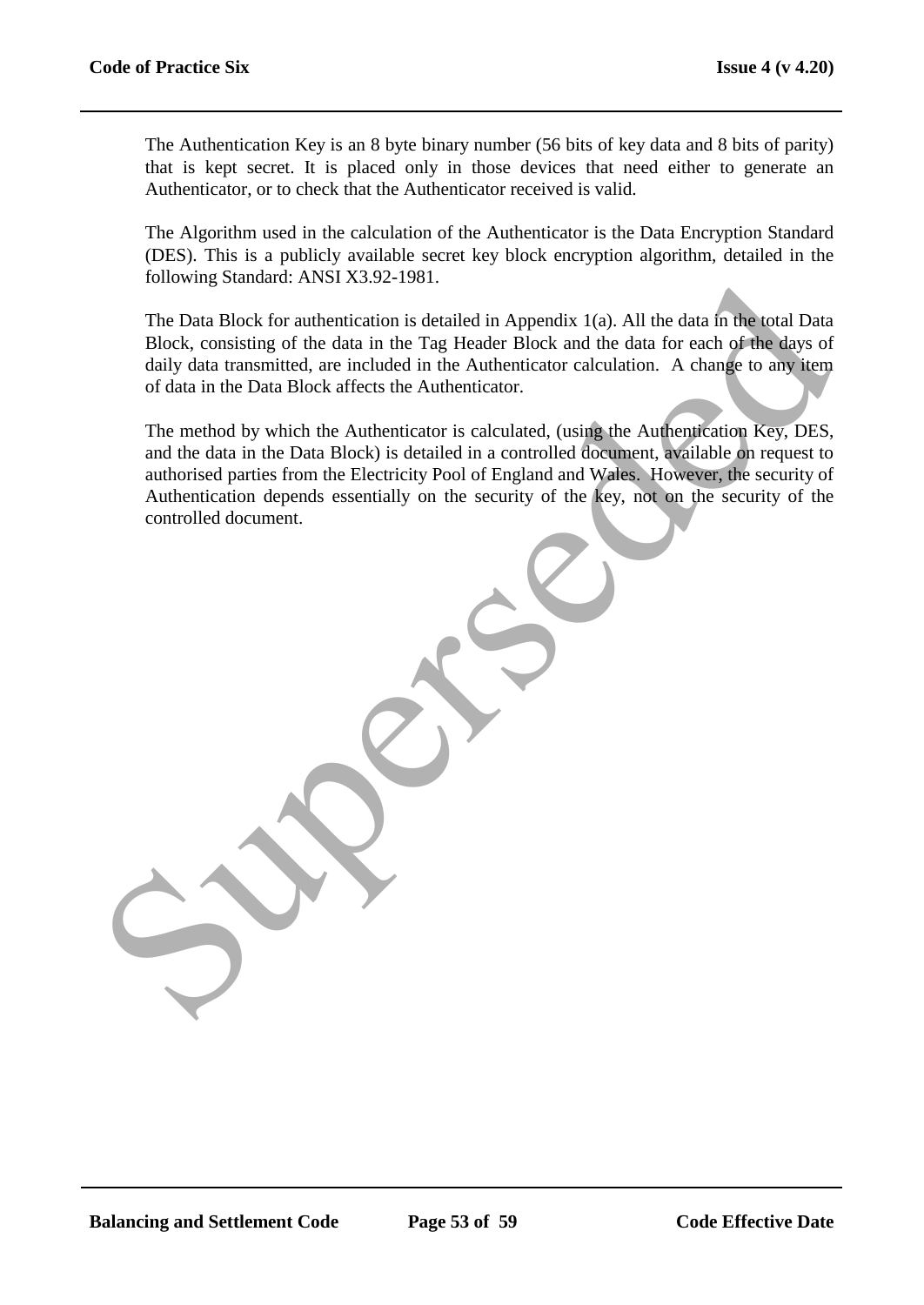# **13. Appendix 4: Authenticator Calculation**

This Appendix 4: Authenticator Calculation is a controlled document, available on request to authorised parties from the BSCCo (Elexon Limited).

Superseded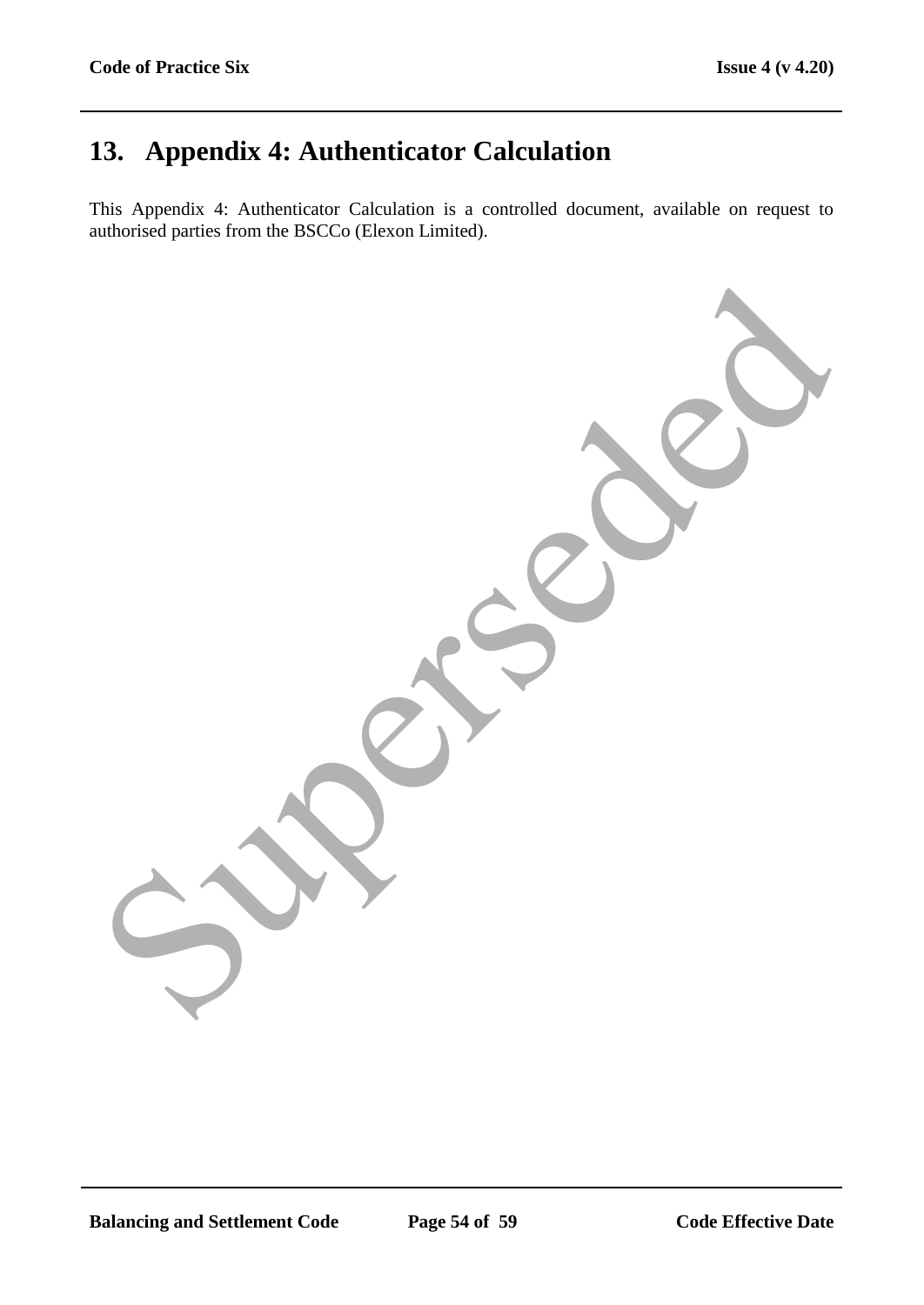# **14. Appendix 5: Multi-rate Register Switching Regime**

Multi-rate registers shall be programmable to provide the following minimum seasonal time of use tariff switching regime as described below and in the following diagrams;

- A minimum of 24 stored register switching times for a single phase and 48 for polyphase Meter systems at any one time.
- A minimum of 8 day types, each of which has an individual set of register switching times.
- A sequential day of the week number to allow register switching to take place on any day of the week or combinations of days of the week. Monday shall be day 1.
- A minimum of 8 seasons. Different weekday or combinations of weekdays register switching time registers can apply to each season.
- In addition to switching times a minimum of 13 MD Reset dates, commencing at the start of the settlement day, for the start of the seasons.
- A minimum of 2 daylight clock time changes, indicated by date and month during which a time offset of 0, 1 or 2 hours shall be implemented for the purposes of the tariff switching regime only, i.e. this shall not affect the UTC clock. The offset is specified with respect to UTC and shall be actioned at 02.00 hours UTC on the date(s) specified. s special and y the weak number of the state of register switching times.<br>A minimum of 8 day types, each of which has an individual set of register switching times.<br>A sequential day of the week mumber to allow register swi
- A minimum of 12 exclusion dates during which any day's register switching times, indicated by day type, can be implemented for each exclusion date.
- Where Maximum Demand (MD) metering is being operated the MD shall be programmable to reset automatically as defined by 13 MD reset dates.

Where load switching is provided it shall comply with the appropriate standards.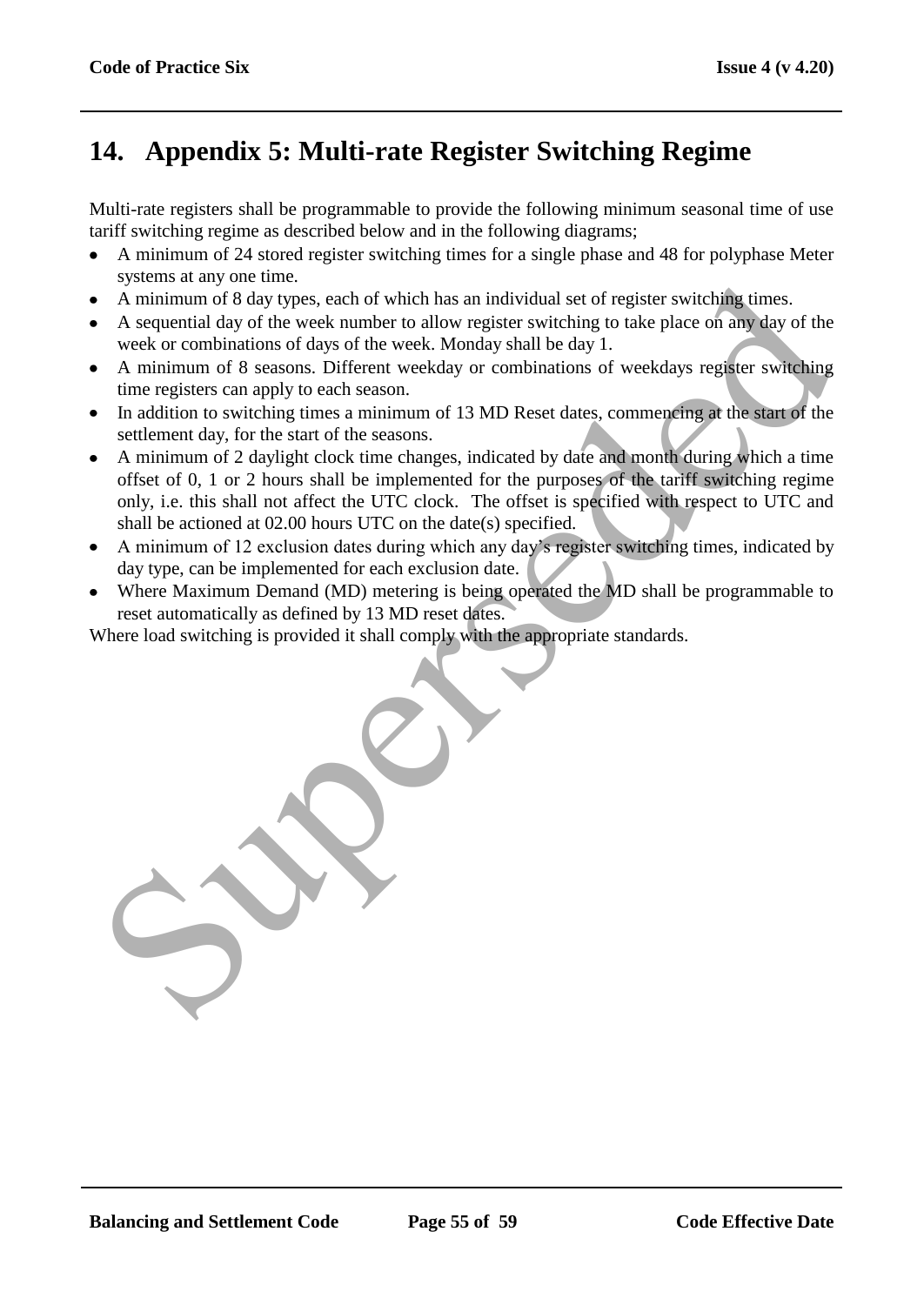**Trigger Dates For**



## **Season Definitions**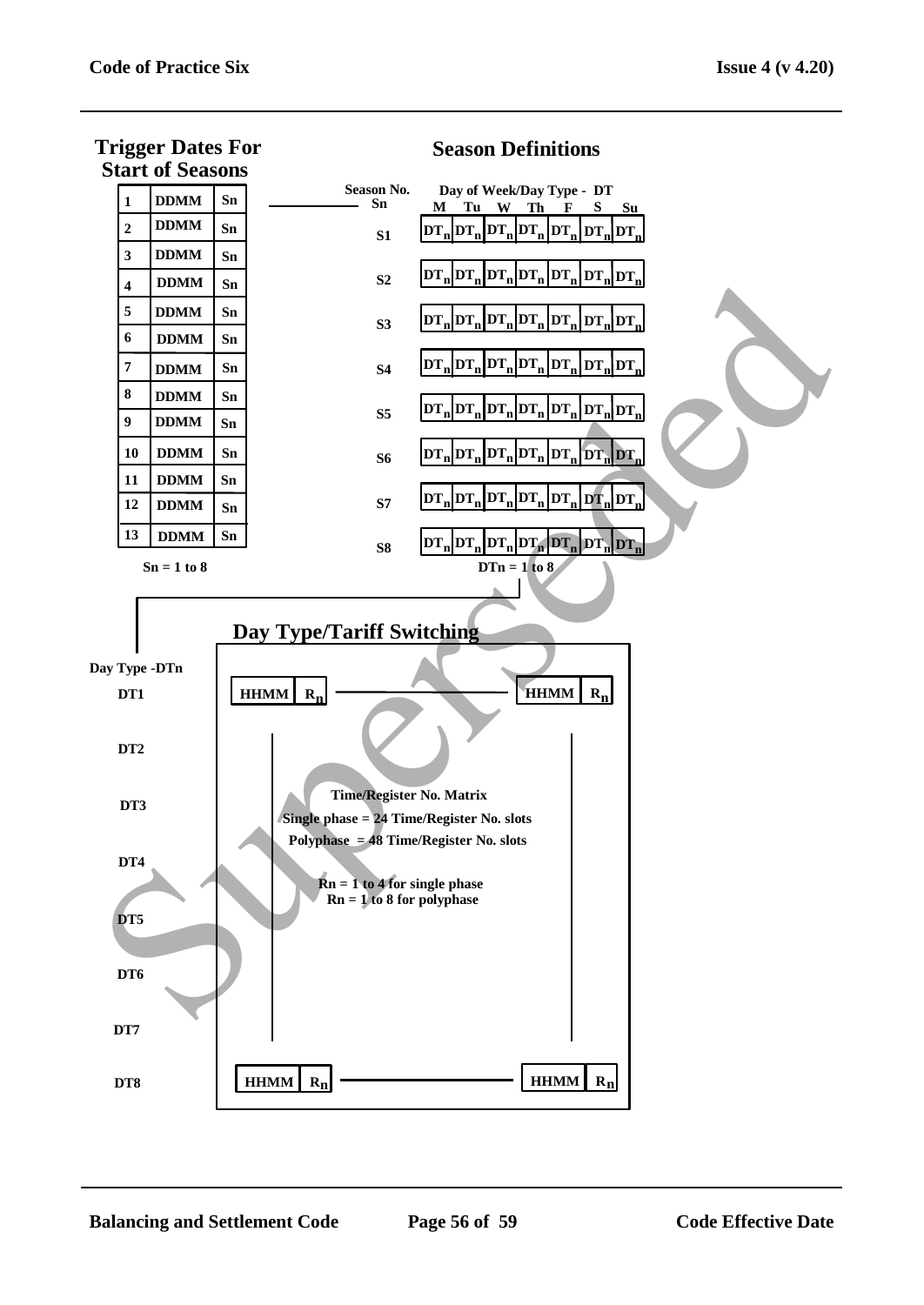

# Daylight Saving Clock Changes

DDMM H Set Tariff clock at 02.00 hours UTC to UTC plus offset 'H' hours on date specified

Notes: - Valid range of 'H' is either 0, 1 or 2.

- Two daylight saving changes are required.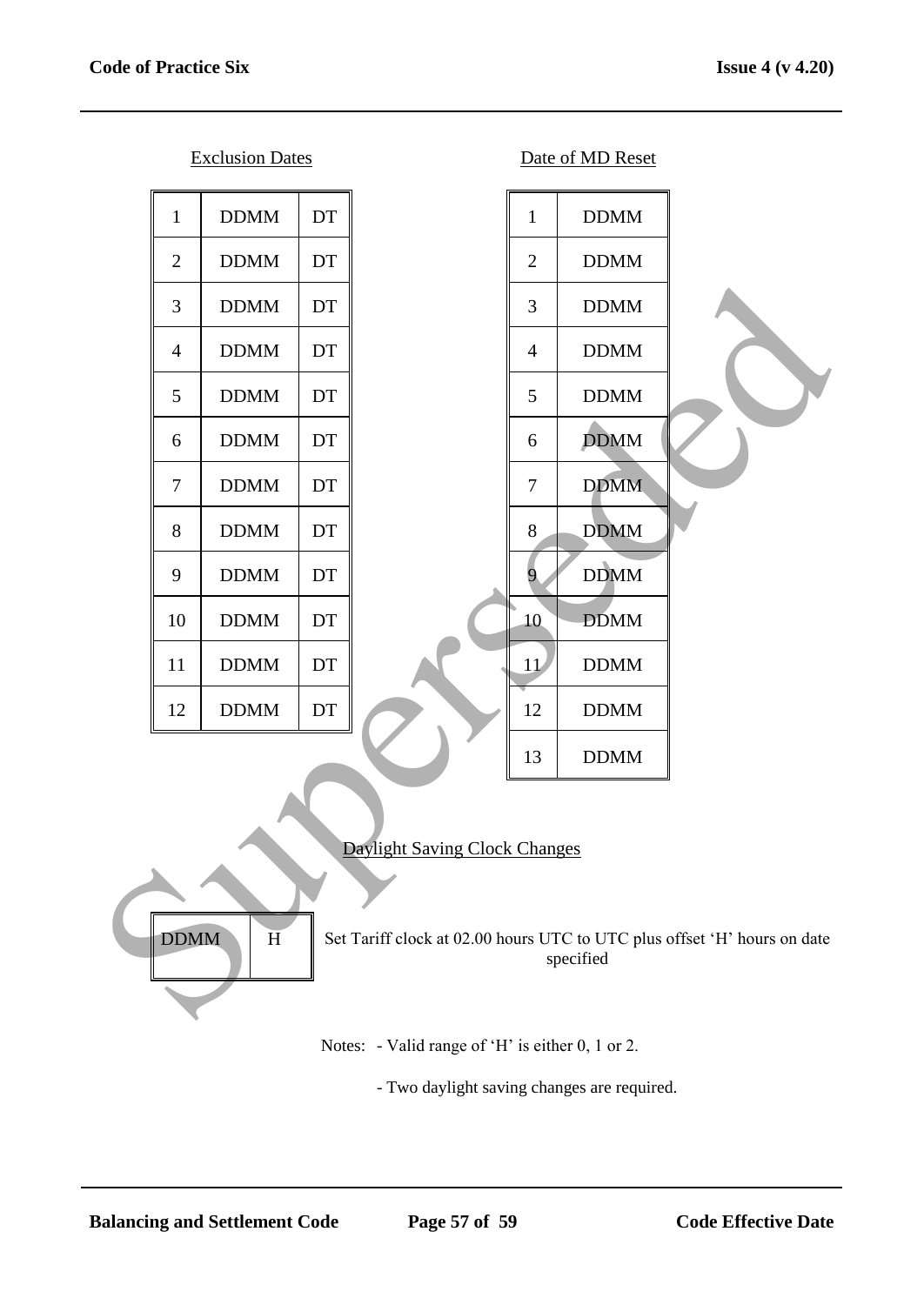# **15. Annex: Use of Code of Practice Six in CVA Settlements**

Meter Operators may choose in the CVA Settlements (i.e.>100kW) to use CoP 6 for multi feeder sites where one or more of the feeders is whole current. If MOPs choose this option for whole current feeders the following instructions must be observed. These instructions will continue to apply to sites continuing to trade in CVA Settlements beyond 1998 but not sites trading in SVA Settlements. So where one of into the recesses is some current. If worst concose units quick that the semistron in the summative decision is the concosed. These instructions will continue to<br>eight to since of one of the CVA Settlement

Section numbering refers to this issue of Code of Practice Six. For the avoidance of doubt, these instructions should replace the requirements of the wording for equivalent numbered paragraphs in their entirety.

# **6.2.2 Time Keeping**

The Outstation shall be set to the Universal Time Clock (UTC). No switching between UTC and British Summer Time shall occur for settlement data storage requirements.

Time synchronisation of the Outstation shall be maintained within +/- 20 seconds of UTC. This may be performed remotely by the Settlement Instation as part of the normal on going interrogation process or locally by an Interrogation unit.

Facilities for routine time synchronisation using 30 minute synchronising pulses or broadcast clock should not be used.

The clock of the Outstation shall be capable of being set or adjusted using the local or remote communications port but only once during the demand period.

The overall limits of error for time keeping allowing for a failure to communicate with the Outstation for an extended period of 20 days shall be:

- a) the completion of each Demand Period shall be at a time which is within  $+/- 20$ seconds of UTC; and
- b) the duration of each Demand Period shall be within  $+/-$  0.6% except where time synchronisation has occurred in a Demand Period.

# **6.4.2 Remote Interrogation**

An interrogation facility shall be provided for remote interrogation and it shall not be possible to disconnect this link at the Outstation without the breaking of a Settlement seal.

Any port for connection to external data communication equipment shall be compatible with CCITT V24 and CCITT V28.

Error checking facilities shall be provided between the Outstation and the Settlement Instation.